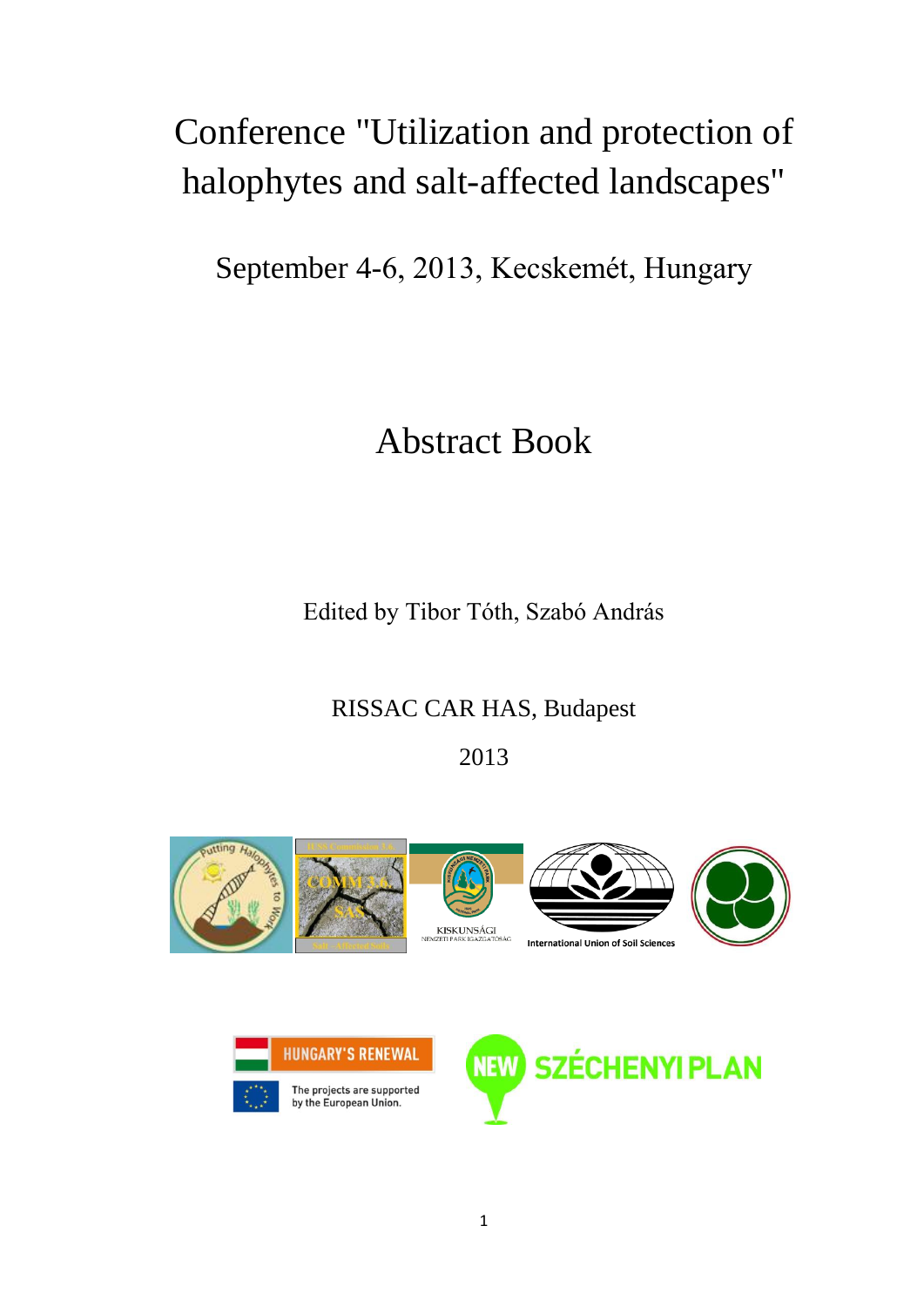### **Screening for salt tolerance in four** *Atriplex* **species**

Amer W. ABDUL-KAREEM<sup>1\*</sup>, Khalid E.N. AL-HADIDI<sup>2</sup>

<sup>1,2</sup> College of Agriculture and Forestry, University of Mosul \*Corresponding author. E-mail: [amer\\_waddie@yahoo.com](mailto:amer_waddie@yahoo.com)

Salinity tolerance is defined as the ability of plants to continuously grow under salt stress condition. It is a multigenic complex trait. Considering the great complexity of the mechanism and magnitude of variation in this trait at intra-specific and inter-specific levels, it is difficult to identify one single criterion for screening large population and this led to the quest for rapid screening techniques for salinity tolerance. Screening in the field is difficult, due to spatial heterogeneity of soil physico-chemical properties and seasonal fluctuations in rainfall. Assessment of salinity tolerance of halophytes is more complicated than in agronomic and horticultural plants and no consistent criterion has been used as are used for glycophytes. Keeping in view this idea, pot experiment was conducted for screening four *Atriplex* species (*A. halimus*, *A. nummularia*, *A. canescens* and *A. lecolada*) under different levels of salinity (0, 1000, 3000, 6000 and 12000 mg l**-**<sup>1</sup>) of NaCl grown in soils collected from Al-Jazeera northern Irrigation project (Nineveh Province, Iraq) using simple indirect selection criteria such as dry weight, water content, net NaCl transport, ability for accumulation of Na<sup>+</sup> and Cl<sup>-</sup> and selectivity for Na<sup>+</sup> over K<sup>+</sup>. Based on results of this study, *A.halimus* was more efficient with respect to the above selection criteria and showed best salt tolerance performance on overall basis.

Keywords: salt tolerance, Atriplex, screening, Sodium chloride, selectivity.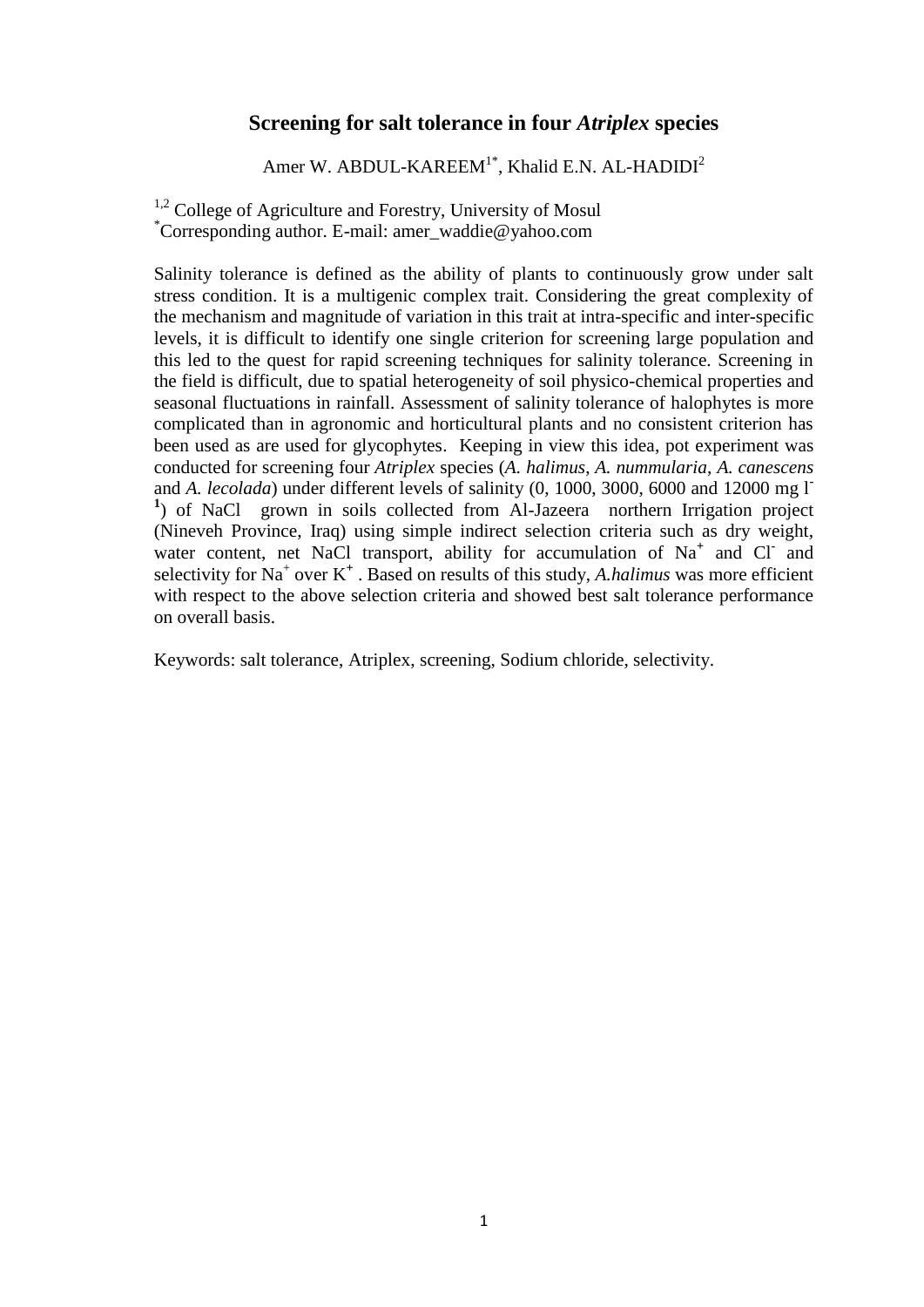## **Exploiting the potential of halophytes from "Ria Formosa" salt marshes (South Portugal) to improve the soil and develop ecologically sound saline agriculture**

M.D.C. ANTUNES $^{1^\ast}$ , C. GAGO $^1$ , M.G. MIGUEL $^1$ , T. PANAGOPOULOS $^2$ 

<sup>1</sup>Universidade do Algarve, FCT Edf. 8, IBB-Centro de Biotecnologia Vegetal, Campus de Gambelas, 8005-139 FARO, PORTUGAL

<sup>2</sup>Universidade do Algarve, FCT Edf. 8, CIEO, Campus de Gambelas,  $8005$ -139 FARO, PORTUGAL

\*Corresponding author. E-mail: mantunes@ualg.pt

Nowadays soil salinity has become an important issue in agriculture, which is also one of the most urgent global problems to provide enough water and land for meeting world's food needs. The potential of some halophytes to desalinize soils, and consequently permit the reuse of soil for usual cropshas been recognized. Halophytic plants, including *Salicornia ramosissima* and *Sarcocornia perennis* are consumed today in Europe as fresh or cooked gourmet foods. Several studies with these species reported their high nutritional content and therapeutic applications. In the salt marshes of Algarve region, Portugal, the supply of those plants is limited because they are not extensively cultivated and are harvested usually from the wild. However, those crops can be cultivated in salinized soils making possible to exploit soils currently unsuitable to agricultural use, particularly along coastal areas. The objective of this work was to find the nutritional quality and acceptability by consumers of *S. ramosissima* and *S. perennis* from "Ria Formosa" for use as fresh salad or as green salt. Both species showed good quality and acceptance by consumers. This research may aid determining new crops for export. This can be a new chain of halophyte crops resistant to salt rich environment, enhancing the profits of farmers residing in the semi-arid region of Algarve. Also those halophytic species will enable the rehabilitation and restocking of salt-affected lands, using the appropriate soil and irrigation management.

Keywords: *Salicornia ramosissima, Sarcocornia perennis,* salinized soils, food quality.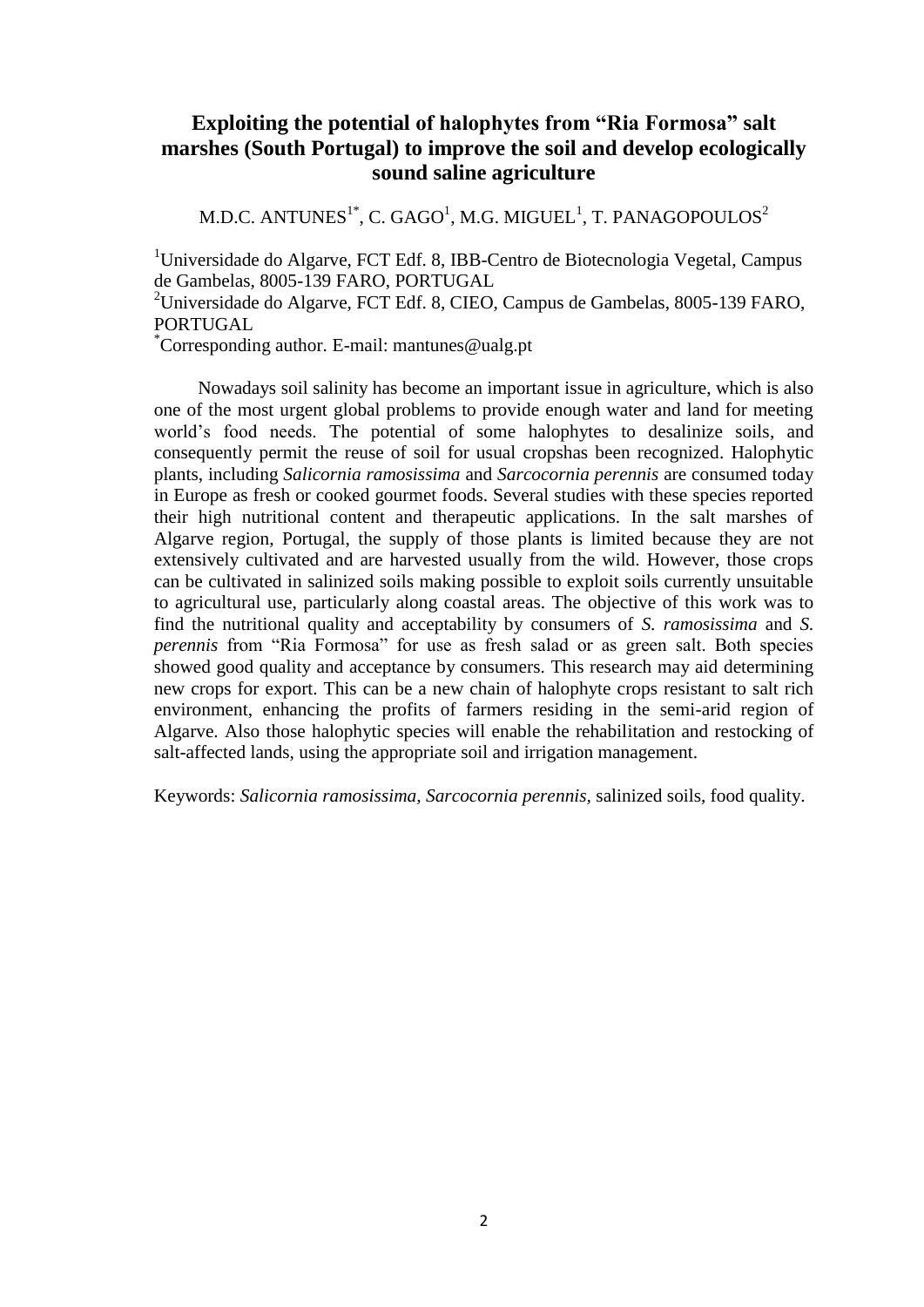## **Use of aboveground electromagnetic induction meter for detecting salinity gradients and indurated soil layers in a volcanic landscape**

Janette  $\text{ARRIOLA}^1$  and Jorge BATLLE-SALES<sup>2</sup>

<sup>1</sup>Facultad de Ingenieria Ambiental. Benemérita Universidad Autónoma de Puebla (México).

<sup>2</sup>Departamento de Biología Vegetal. Universidad de Valencia.

Avda. Vicent Andrés Estelles s/n. 46100 Burjasot. Valencia. SPAIN.

\*Corresponding author. E-mail: Jorge.Batlle@uv.es

#### Introduction

In some volcanic landscapes salts accumulation can appear in the bottom parts of the relief as a consequence of the downward transport of the solutes released from rock weathering. Such geochemical process can result in the appearance of mineral-zonation belts according to their relative solubility. Electromagnetic induction (EM) is a noninvasive technique that can help in quick surveying of landscapes, producing a primary magnetic field that induces a secondary magnetic field if some conductors are present into the soil. The measurement integrates the induced secondary magnetic field from a volume of soil that depends of the sensor geometry. Using the Geonics EM38 sensor, the effective depth of measurement extends to 2 meters that is appropriate for soil survey and agricultural applications. The instrument allows two geometry configurations, vertical and horizontal modes, which integrate soil and geologic material response from different depths.

Study area and methods

An andesitic hill in Central Mexico is surrounded by rings of entisols, calcids, salids and argids arranged in the downhill sense. A bottom-top longitudinal survey has been performed measuring with a Geonics EM38 meter, both in vertical and horizontal mode, as well as surface temperature with an infrared thermometer, in 95 points along a distance of 762 meters, positioning each measurement with GPS-WAAS enabled (HDOP<3meters). Several soil samples were taken to relate the bulk EM ECa with ECe of the saturated paste.

Results and Conclusions

Three distinct zones were clearly discriminated through the analysis of the EM38 raw signals and soil surface temperature: a first area of saline alkaline soils with halophytes and *Cactacea*, a second area of non saline soils with petrocalcic horizon where halophytes are absent, and a third area of shallow less developed soils with moderated slope, at the bottom part of the hill. The measurements provided data for the bulk soil conductivity at every point, showing salinity gradients, areal heterogeneity, detecting the appearance of petrocalcic horizon and computing if salinity is in topsoil or in the bottom soil.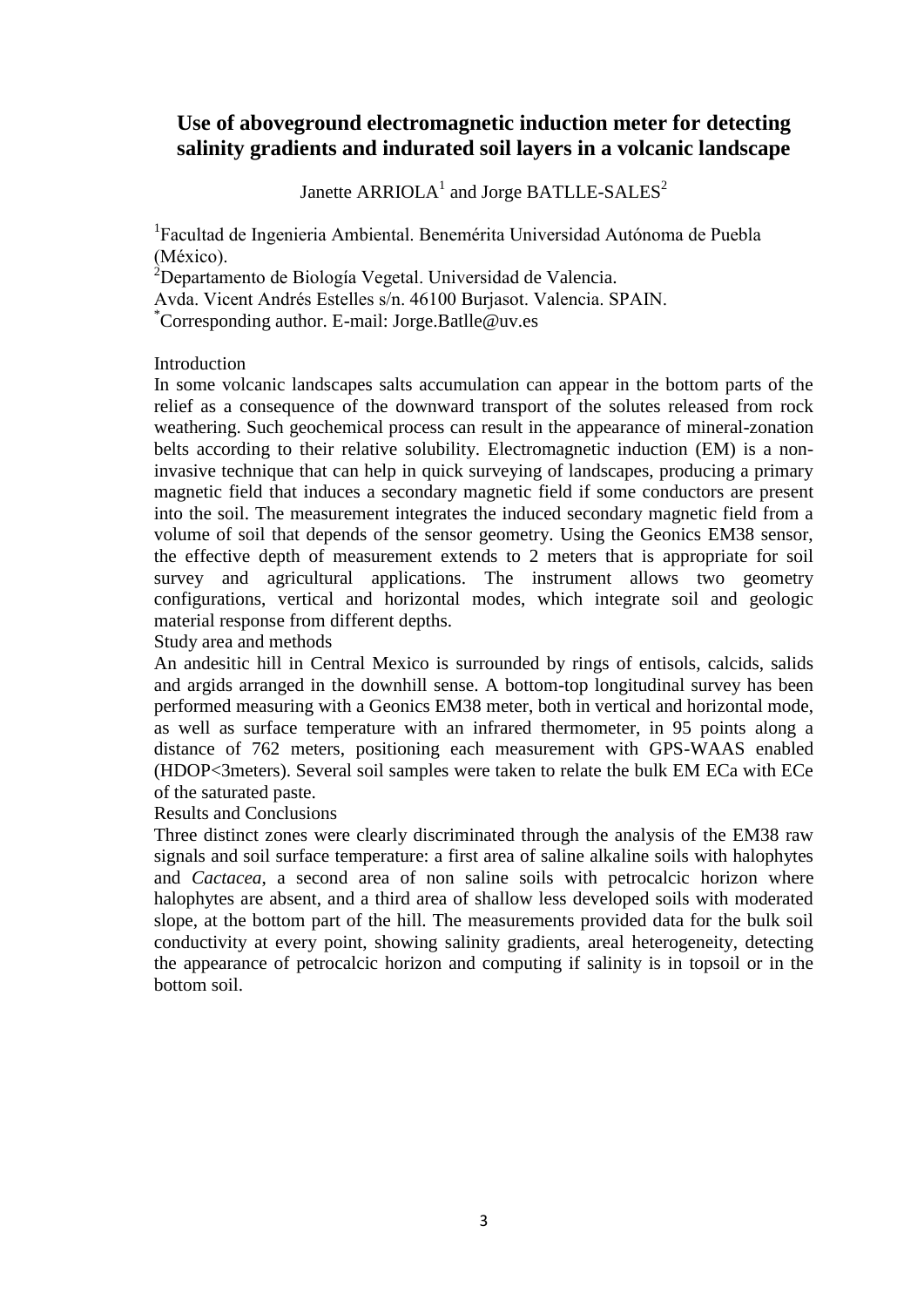## **Delimitation of less favoured areas insalt affected regions of Hungary according to common european biophysical criteria**

Zsófia BAKACSI, József SZABÓ, Annamária LABORCZI, László PÁSZTOR

Hungarian Academy of Sciences, Centre for Agricultural Research, Institute for Soil Science and Agricultural Chemistry Department of Environmental Informatics, Hungary \*Corresponding author. E-mail: bakacsi.zsofia@agrar.mta.hu

In our paper we present the multiple approaches for the identification and delineation of Less Favoured Areas in Hungary (LFA) -especially in salt affected regions- according to the common biophysical criteria related to soil.

Delimitation of LFA is suggested to be carried out by using common biophysical diagnostic criteria on areas of low soil productivity and under poor climate conditions all over Europe. The operational implementation of the criterion system elaborated by JRC is under member state competence. This process requires the existence of adequate national spatial information systems on soils and climate with appropriate data structure and spatial resolution as well as proper methodologies for their analysis.

Incidence of naturally handicapped areas can be predominantly attributed to soil conditions. The nationwide Kreybig legacy, which was digitally processed and developed into the Digital Kreybig Soil Information System (DKSIS) has at least three major advantages in the present context as compared to any other possible Hungarian datasets:

- The main objective of the original mapping is almost the same as that of present LFA assignment.

- It is the most detailed nationwide spatial dataset covering the whole area of the country.

- The database contains utilizable information to fulfil all the soil related criteria, and due to their spatial features they can also be used for countrywide regionalization of these criteria.

To define salinity and sodicity within "*Soil chemical properties*" criteria, the EU Commission has proposed 3 parameters with different thresholds:

(i) Salinity (salt content);  $\text{ECe} \geq 4$  dS/m, or

(ii) Sodicity (exchangeable Na %)  $\geq$  6 ESP, or

*(iii) pH≤ 5.*

(i) To define areas meeting **salinity** (salt content) sub criterion the following approach was used (1) from the DKSIS soil profile database those elements (and related areas) were selected, where in the soil layers the salt content expressed in salt weight% were appropriately high. The salt content expressed in salt weight% can be converted into conductivity values using the saturated material water content values (SP value) (USDA methodology). The SP value similarly to the Arany-index (KA) (plasticity index commonly used in Hungarian practice) is in strong correlation with soil physical classes, its value is approx. 10% higher than KA value (Búzás, 1993). With a linear transfer function (Filep, 1988) the electrical conductivity (ECe) can be calculated as follows:

salt% = ECe \* SP/1000 \*0,797; *where SP value was taken as 1,1KA.*

(ii) To find eligible areas for **sodicity** sub criterion the following approach was used: from DKSIS Profile database elements with special laboratory data were selected.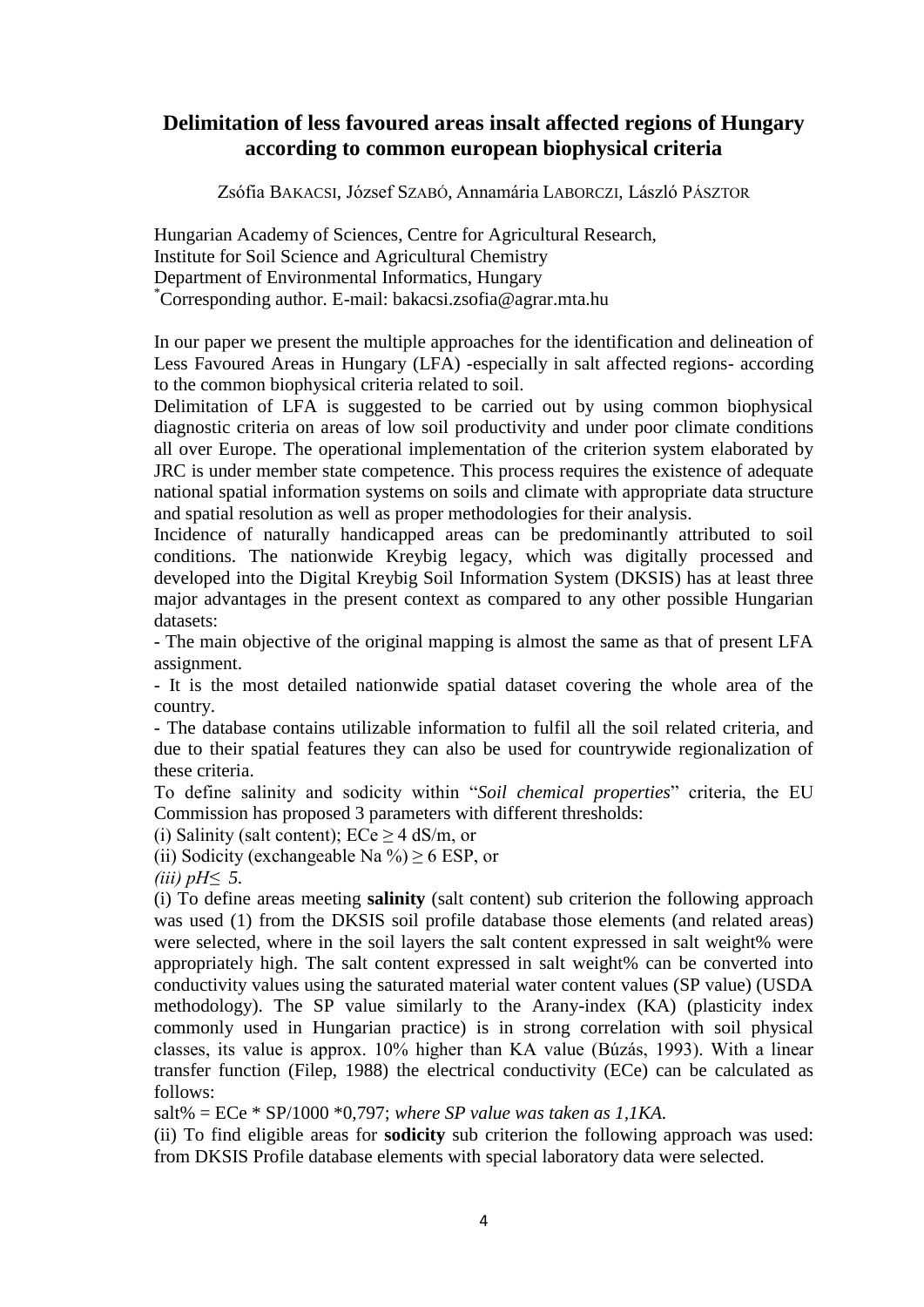The DKSIS profile database contains about 1600 soil layers with data for exchangeable cation content. Most of these profiles specifically characterize salt-affected regions. There was valuable information concerning the sodicity criteria for approx. 1000 soil layers. The ESP value was calculated on the internationally accepted way, as a ratio of exchangeable Na  $(\text{cmol}(+)/\text{kg})$  and CEC (cation exchange capacity, cmol $(+)/\text{kg})$ . Soil profiles satisfy the sodicity criteria, if the ESP value equalled or exceeded 6 in the profile.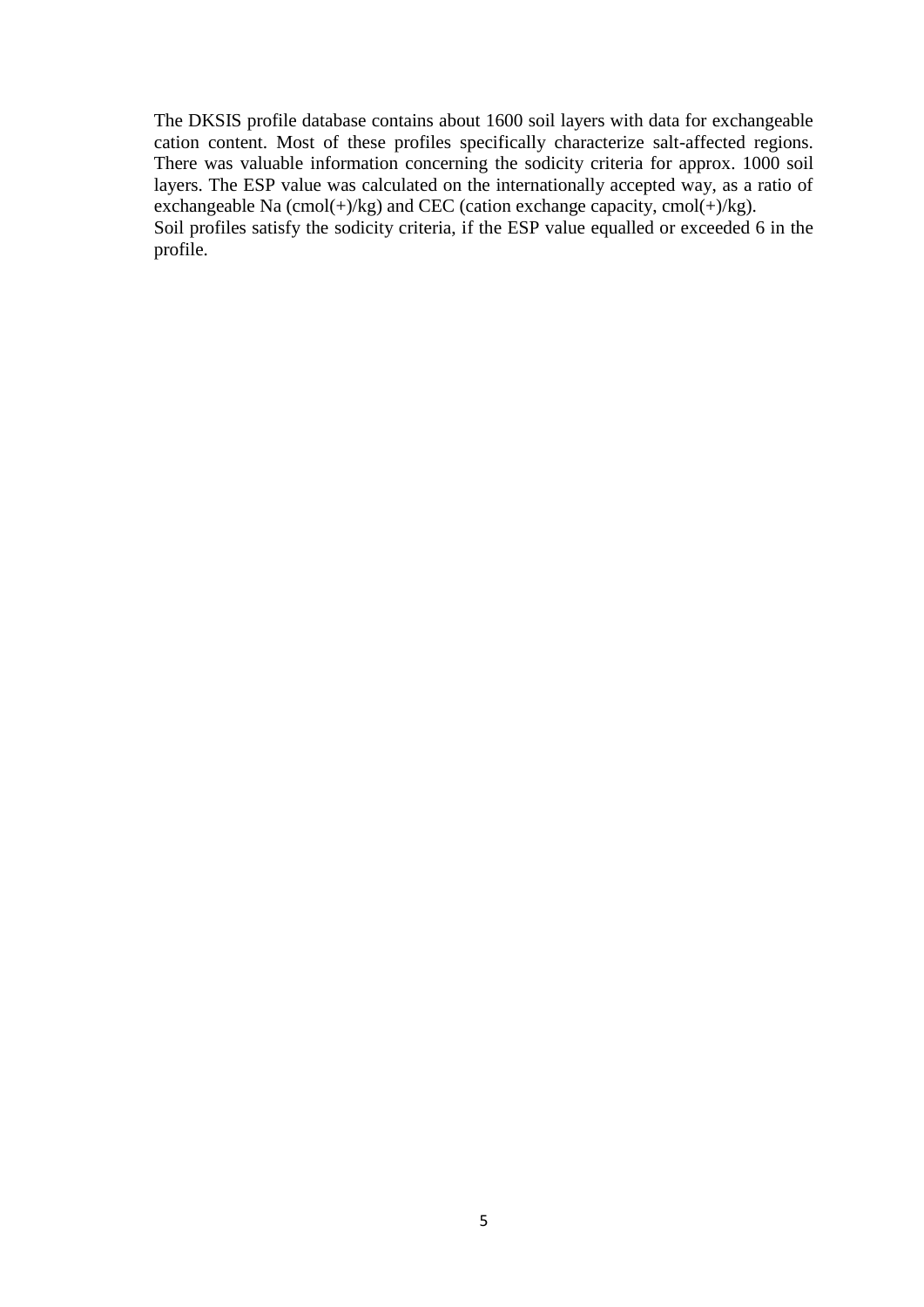## **Comparing physiological properties of forage halophytes**

M.H. BANAKAR $^{1\ast}$ , G.H. RANJBAR $^{2}$ 

<sup>1</sup> Member of Scientific Staff, National Salinity Research Center, Yazd, Iran.

<sup>2</sup> Member of Scientific Staff, National Salinity Research Center, Yazd, Iran.

\*Corresponding author. E-mail: mh\_banakar@yahoo.com

Land salinization is a major limiting factor for conventional crop production, especially in arid and semi-arid regions of the country. In Iran, vast amounts of saline lands, shortage of fresh water resources, secondary land salinization and a broad diversity of halophytic species has imposed a necessary demand on utilizing saline soil and water resources. To evaluate some halophytes as forage crop physiologically, an experiment was conducted at Salinity Research Station of Chah-Afzal, Yazd, Iran. In this experiment, some halophytic species were propagated in the greenhouse and transferred to the field after land preparation. The statistical design was complete randomized block with three replications. During the growth season all plants were irrigated with saline water of 7 dS/m. In the end of experiment some physiological parameters were determined including water content, ash per cent, canopy broadness and some mineral elements (Na, K, Cl). Results show that halophytes are significantly different. Comparing forage halophyte species studied here showed that *K. indica*, *S. aculeta* and *A. halimus* could be considered as the most promising species in forage production. This is due to high forage yield, low ash content, low amounts of Na and Cl ions, broad canopy and so on. Considering the fact that high salt content in halophytes has caused some limitations in forage palatability, more attention should be focused on *S. aculeate* because of having low ash content and also low K/Na ratio.

Keywords: halophytes, forage, salinity, physiology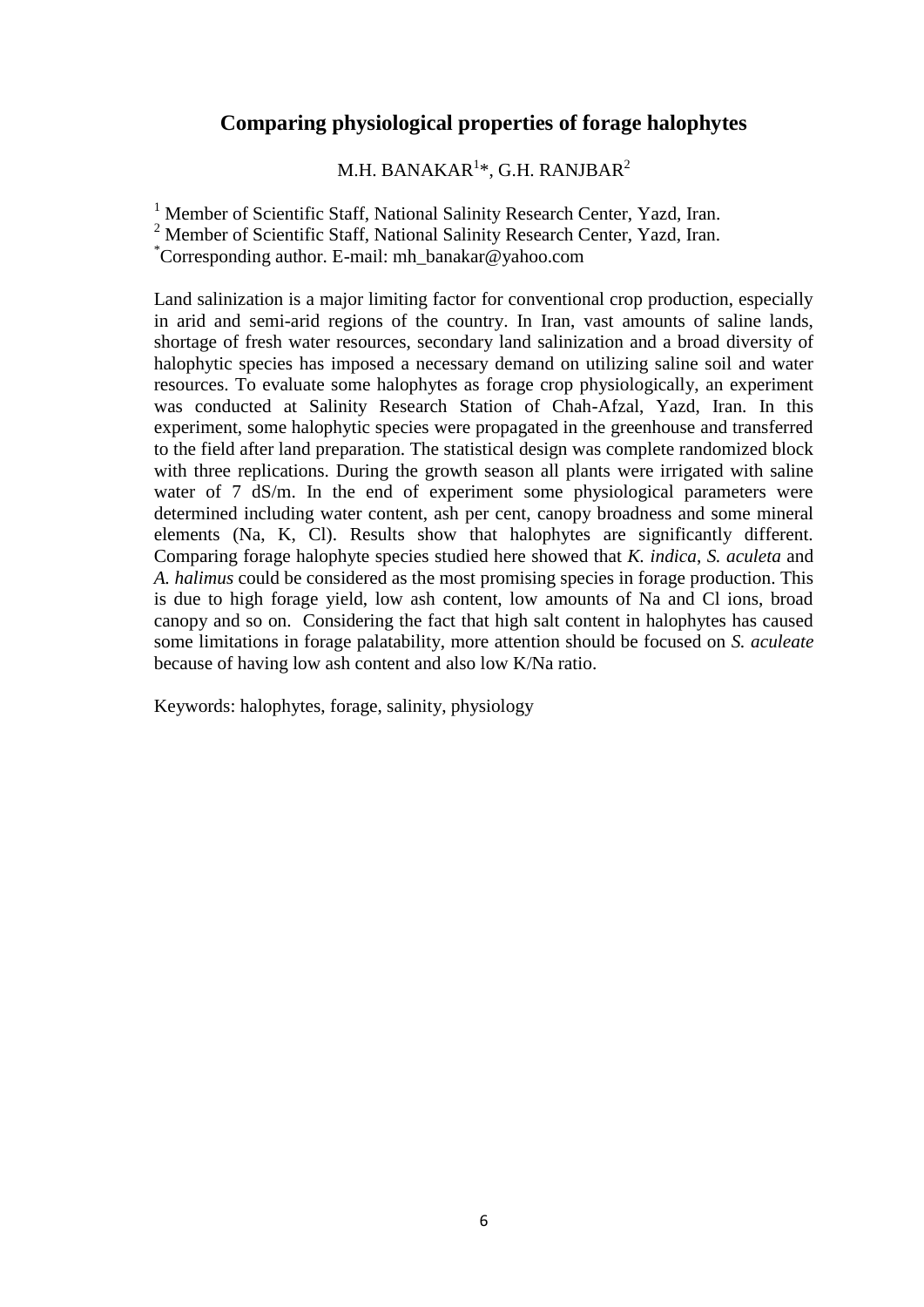## **Comparison of the emergence rate, establishment ability and yield of some halophytes under saline conditions**

M.H. BANAKAR $^{1\ast}$ , G.H. RANJBAR $^{2}$ 

<sup>1</sup> Member of Scientific Staff, National Salinity Research Center, Yazd, Iran. <sup>2</sup> Member of Scientific Staff, National Salinity Research Center, Yazd, Iran.

\*Corresponding author. E-mail: mh\_banakar@yahoo.com

In Iran, vast amounts of saline lands, shortage of fresh water resources and potential of halophytes for forage production has generated a great interest in utilizing these species as a substitute for convenient forage resources. In order to introduce suitable halophytes for forage production, an experiment was conducted on 14 halophyte species in the greenhouse and in the saline land located at Chah-Afzal Salinity Research Station of NSRC, Yazd, Iran. In the greenhouse experiment, seedling emergence percentage and emergence rate were studied. In the saline land, 2-month old seedlings of halophytes with high emergence percentage were planted at  $1.5 \times 1.5$  m spacing in the form of complete randomized block design with three replications and were irrigated with saline water (8 dS/m). All plants were harvested six months later and some characteristics including amount of seedling establishment, yield and yield components were measured. Results showed that both *Kochia indica* and *Atriplex halimus* are suitable species for forage production under saline conditions due to high rate of emergence, high amount of establishment, high forage yield and so on. These species may be suggested for forage production and rehabilitation of rangelands under saline conditions.

Keywords: forage halophyte, forage, salinity, yield, growth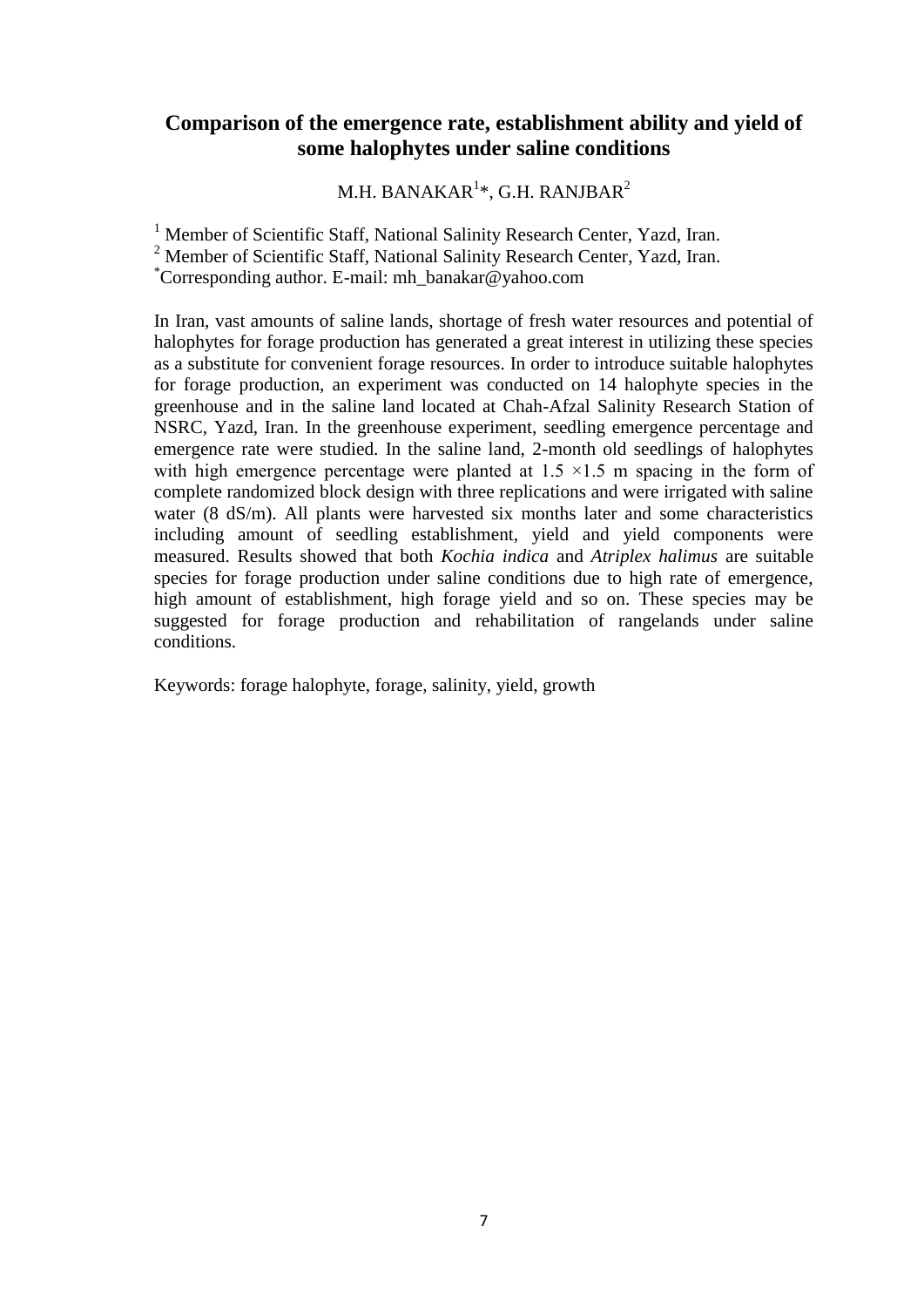## **Comparison of different irrigation systems for the production of halophytic forages**

M.H. BANAKAR $^{1\ast}$ , G.H. RANJBAR $^{2}$ 

<sup>1</sup> Member of Scientific Staff, National Salinity Research Center, Yazd, Iran. <sup>2</sup> Member of Scientific Staff, National Salinity Research Center, Yazd, Iran. \*Corresponding author. E-mail: mh\_banakar@yahoo.com

Halophytes are plant species that grow naturally in saline habitats. They can produce forage for feeding the animals and can make a significant contribution to mankind and to human food security. Utilization of saline soil and water resources for halophytes production as forage crop has been the subject of many studies. In this experiment five species of halophytes namely, *Atriplex canescens, A. halimus, A. lentiformis, A. nummularia* and *Kochia indica* were evaluated for forage production under different irrigation systems (furrow, bubbler, drip) in the form of split plot design with three replications at Sadooq Salinity Research Farm of NSRC in Yazd, Iran. All plants were irrigated with saline water (14dS/m) and several cuttings weremade every 3-4 months at the height of 30 cm from soil surface.Results showed that furrow and bubbler systems had the most positive effect on forage production in comparison to drip system. In most cases, no marked difference was observed between furrow and bubbler systems. Comparison of all forage halophytes for forage yield indicated that *A. canescens* had the highest forage yield followed by *A. halimus*. No significant difference was observed between other saltbushes in terms of forage yield.Therefore, based on the criteria used for introducing the best irrigation system, bubbler could be chosen as the best one, however, other factors especially the initial investment cost, maintenance and the availability of water resources should be considered, as well.

Keywords: halophyte, irrigation systems, forage, WUE, salinity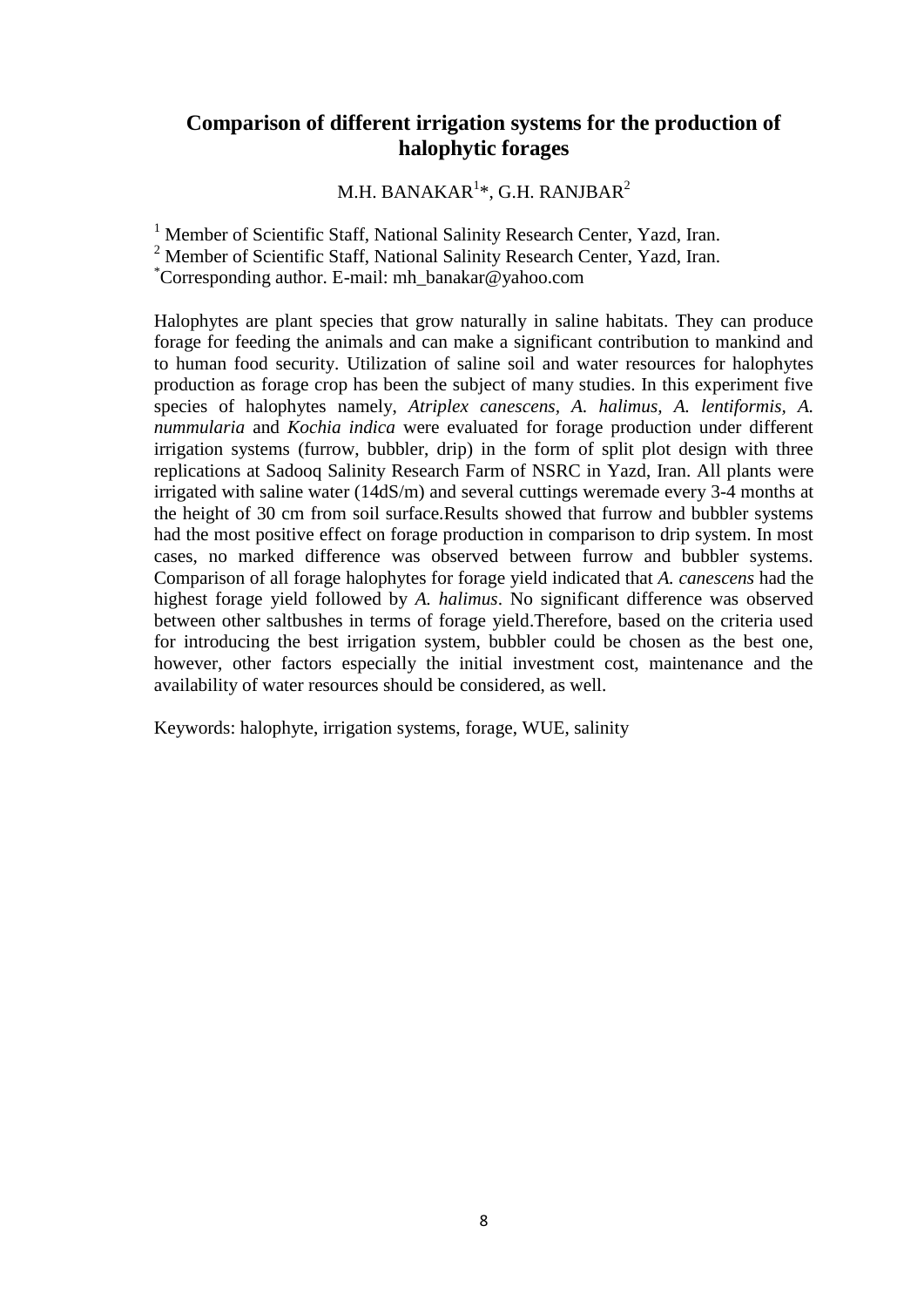#### **Effect of Nitrogen and Phosphorous fertilizers on the growth of some forage halophytes**

M.H. BANAKAR $^{1\ast}$ , G.H. RANJBAR $^{2}$ 

<sup>1</sup> Member of Scientific Staff, National Salinity Research Center, Yazd, Iran.

<sup>2</sup> Member of Scientific Staff, National Salinity Research Center, Yazd, Iran.

\*Corresponding author. E-mail: mh\_banakar@yahoo.com

In Iran, vast amounts of saline lands, shortage of fresh water resources and potential of halophytes for forage production has generated a great interest in utilizing halophyte species as a substitute for convenient forage resources. In order to study the effect of nitrogen and phosphorous fertilizers on yield and yield components of five halophytic species, namely *Atriplex nummularia, A.lentiformis*, *A. halimus*, *A.canescens* and *Kochiaindica*, aplot experiment was conducted in National Salinity Research Center, Yazd, Iran. The experiment was arranged in triplicate with a split-plot factorial design with the five halophyte species as main plots and three levels of Nitrogen  $(0, 25, 50 \text{ kg})$ N/ha) and three levels of phosphorous  $(0, 25, 50 \text{ kg } P_2O5/\text{ha})$  fertilizer as sub-plots, using saline water of 14 dS/m electrical conductivity. Nitrogen and phosphorous were applied in the form of ammonium nitrate and triple super phosphate, respectively. Application of nitrogen fertilizer showed a significant effect on shoot fresh weight, stem, leaf and total dry weight of the tested halophytes. The highest yield and yield components of the tested halophytes were obtained at maximum nitrogen application rate. On the other hand, application of phosphorous fertilizer did not increased yield and yield components of the tested halophytes, except for *Kochiaindica.* The results for interactive effect of nitrogen and phosphorous on yield and its component indicate that for all levels of phosphorous, nitrogen fertilizer increased yield and yield component of all the halophytic species.There was not any consistent effect over all three nitrogen levels of applying of phosphorous on yield and yield components of the studied halophytic species. It should be noted that *Kochia indica* produced maximum shoot fresh weight (40.2 tons/ ha.year) followed by *A. canescens* (23.6 tons/ ha.year), *A. halimus* (10.16 tons/ ha.year), *A. nummularia* (8.97 tons/ ha.year) and *A. lentiformis* (7.76 tons/ ha.year), respectively.

Keywords: halophyte, fertilizers, forage, yield, salinity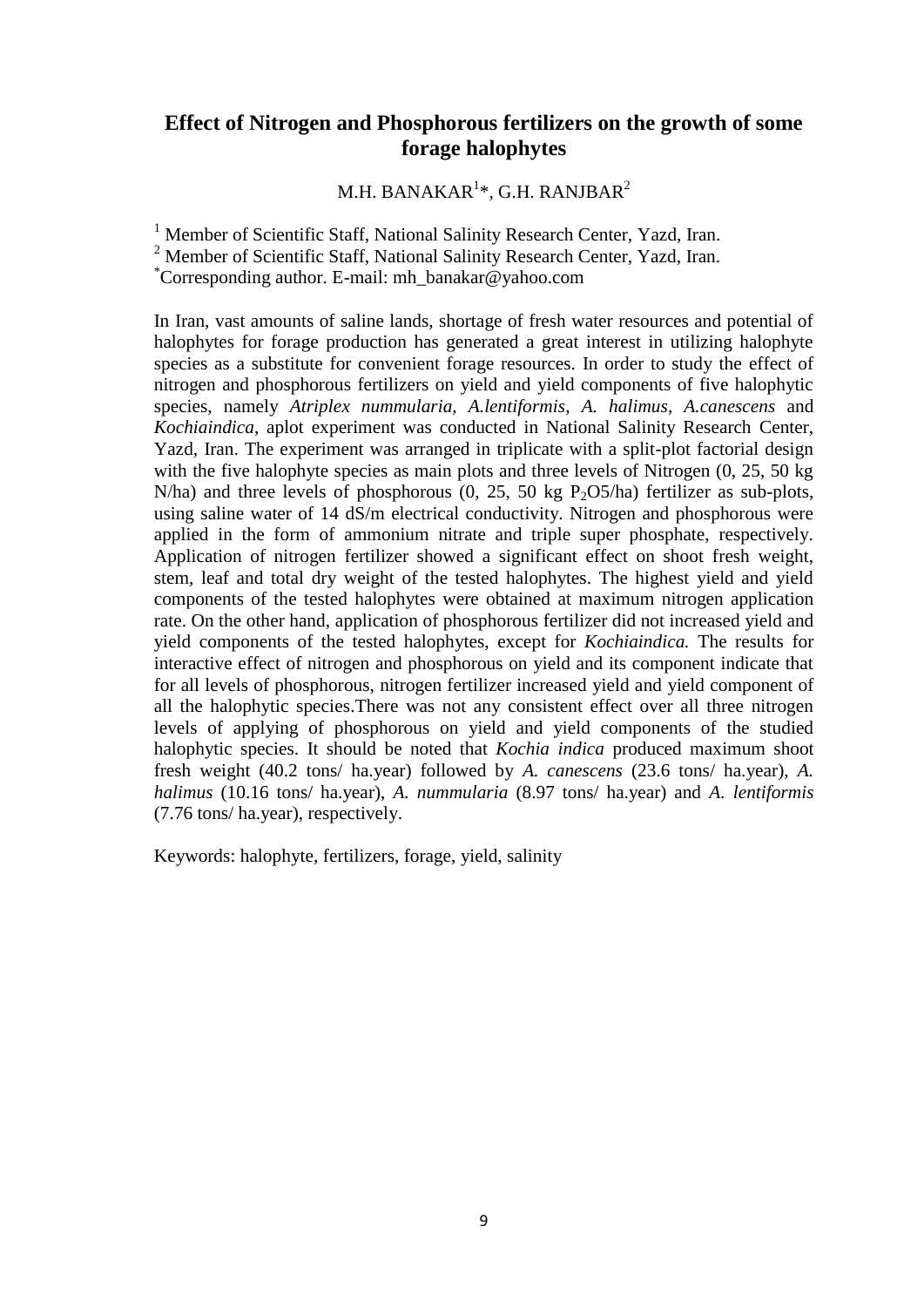## **The behaviour of a Hungarian Solonetz soil contaminated by organic pollutants**

Gyöngyi BARNA<sup>\*1</sup>, Tünde CSATÁRI<sup>1</sup>, András MAKÓ<sup>1</sup>, Attila DUNAI<sup>1</sup>, Zoltán TÓTH<sup>2</sup>, Réka BALÁZS<sup>3</sup> Krzysztof LAMORSKI<sup>4</sup>

<sup>1</sup> University of Pannonia, Georgikon Faculty, Department of Crop Production and Soil Science, 8360 Keszthely, Deák F. str. 16., Hungary <sup>2</sup> University of Pannonia, Faculty of Engineering, Department of Earth and Environmental Sciences, 8200 Veszprém, Egyetem str. 10., Hungary <sup>3</sup> Institute for Geological and Geochemical Research, Research Centre for Astronomy and Earth Sciences, 1112 Budapest, Budaőrsi str. 45., Hungary <sup>4</sup> Institute of Agrophysics, Polish Academy of Sciences, Doświadczalna 4, 20-290

Lublin, P.O. Box 201, Poland

\*Corresponding author. E-mail: barna-gyongyi@georgikon.hu

Nowadays, unfortunately, more and more crude oil pollutes the environment, thereby altering physical, chemical and biological properties of soils. Surfactants are widely used in e.g. pharmacy industry and households, respectively in remediation by enhancing the sorption of organic pollutants on soil particles.

In this investigation a Hungarian Solonetz soil's Atterberg limits, plasticity index, saturated hydraulic and oil conductivity, oil retention and air permeability were measured on natural sample and after treated it with a cationic surfactant. The applied organic liquid was Dunasol 180/220, which is an aromatics free distillation product. The used cationic surfactant was cetylpyridinium chloride (CPC). The needed amounts of CPC were determined by static equilibrium experiments to coat the soil particles with a monomolecular layer of the surfactant which hereby became hydrophobic.

Keywords: oil, Atterberg limits, conductivity, retention, surfactant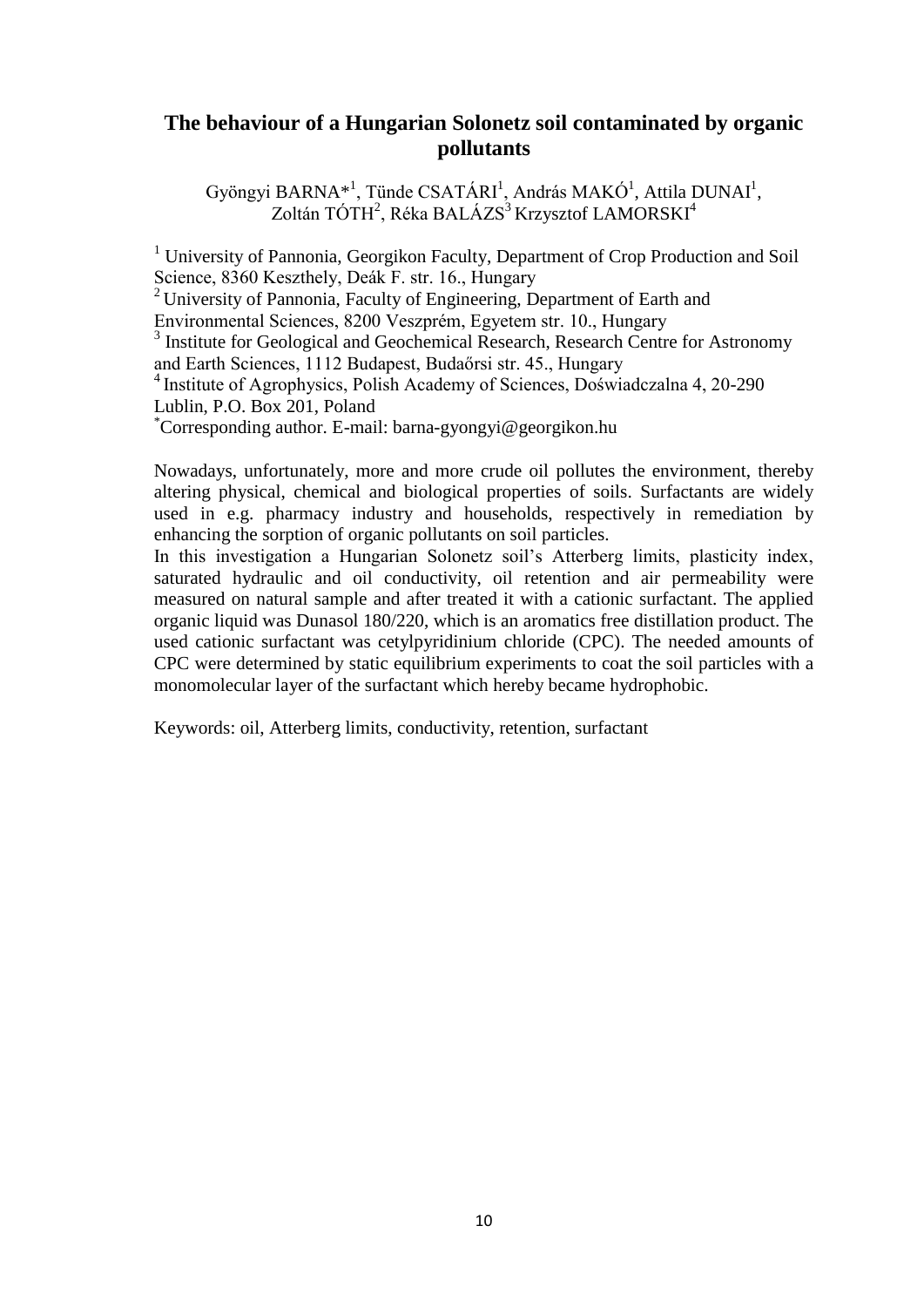#### **Soil salinity assessment**

#### Jorge BATLLE-SALES

Department of Vegetal Biology. Universidad de Valencia. Spain. E-mail: Jorge.Batlle@uv.es

Soil salinity is typically characterized in order to represent the high spatial and temporal variability in the field. Soluble ions are transported downwards in the landscape by surface water or groundwater and by soil solutions. Part of those ions can be precipitated in the soil or at its surface as solids by concentration of the solution, exchanged by ions adsorbed on clays, or incorporated into solution by dissolution of pre-existing soil minerals. The concentration and composition of the soil solution is highly dependent of the soil moistening/drying cycles that occur along the year. Salts concentration is not homogeneous in a soil profile and the maximum concentration can change from depth to surface, from the leaching season to the dry season, by vertical reactive transport.

Salt-affected soils can be delineated inside a region (small scale mapping) using remote sensing and photointerpretation; salinity can be mapped at very detailed scale at plot or farm scale using geophysical survey techniques, or described at sub-horizon detail in a soil profile. The information obtained can be used in very different ways as for taking the decision of implementing a new irrigation/drainage system that alleviates the salinity in a cultivated farm, or for investigating geochemical processes at Earth surface, including soil formation, or to investigate the spatial distribution of halophytes according to their tolerance to salinity.

The survey plan design should serve the main objective of the study, take into account the most suitable technique, the number of samples that should be taken and analysed, as well as how many times the survey should be repeated for providing the information for constructing a conceptual model that reflects the reality as close as possible, according to the objectives.

There are diverse instruments available that can be used for measuring soil salinity. Some of them are mobile and can perform quick measurements at affordable cost, offering the possibility of repeating the measurements at different moments of the year. Most instruments used for assessing soil salinity do not measure the same soil property (apparent soil electrical conductivity ECa, soil magnetic susceptibility, soil dielectric constant, water electrical conductivity ECw, etc) nor measure the same soil volume, and must be calibrated for providing an estimation of the soil saturated paste extract ECe what is used as reference in most studies.

Using the appropriate methodology and GIS, nowadays it is possible to produce high resolution 4-D maps of soil salinity.

Keywords: soil salinity, geophysical survey, mineralogy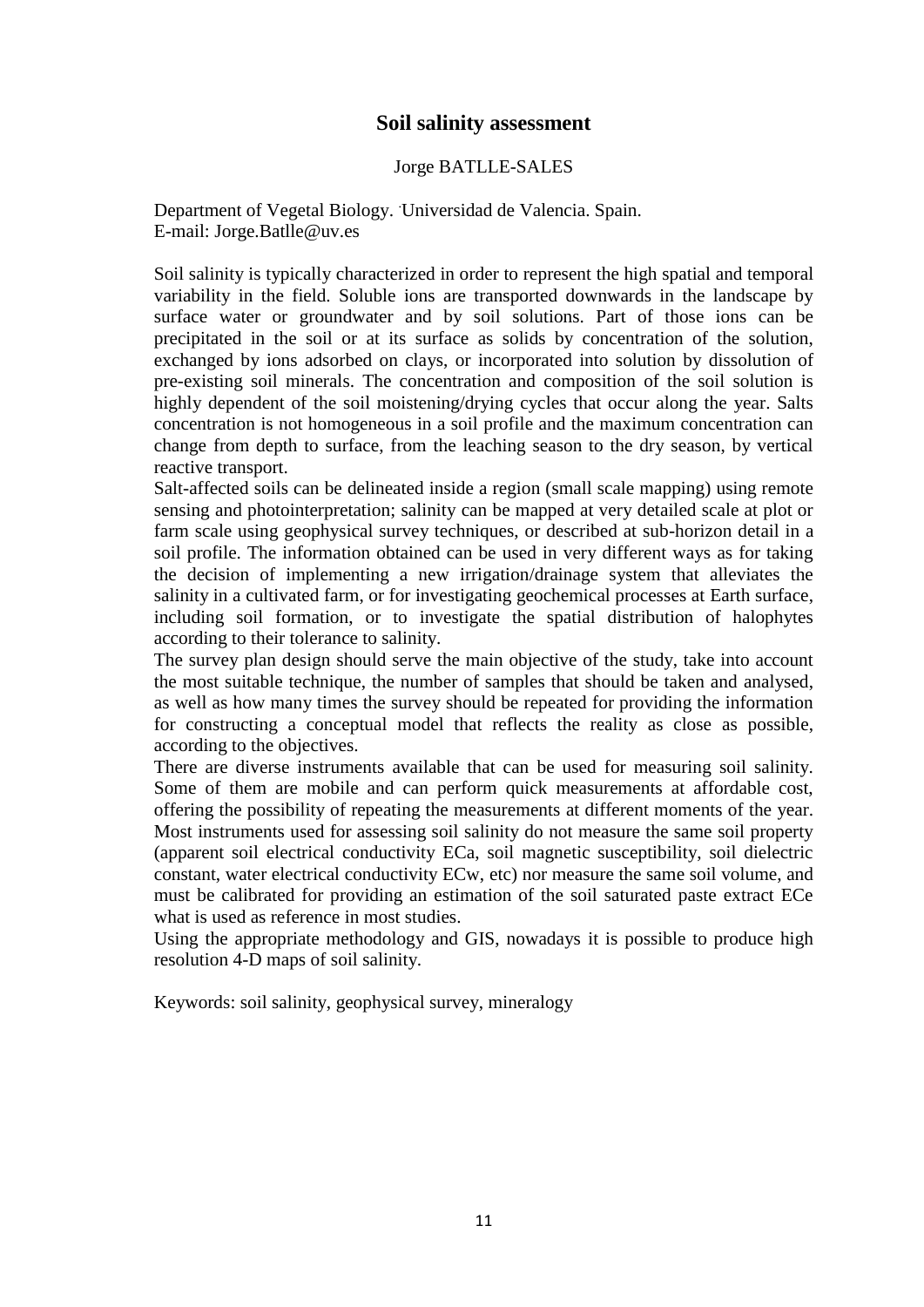#### **Natural history and nature conservation at Büdös-szék (Pusztaszer)**

#### Bence BOLLA

Kiskunság National Park Management Centre, Department of Forests and Planing 6000 Kecskemét, Liszt Ferenc utca 19. E-mail: bollab@knp.hu

Büdös-szék is a temporary saline lake east from Pusztaszer village, originating as the lateral deflection of the late Dong stream. At first it was preserved as a local nature reserve by the municipality of Pusztaszer in 1960. Some years later it was preserved as a national protected nature area, in 1965, covering 443 hectares in total.

It became the part of the Pusztaszer landscape protection area in the Kiskunság National Park Management Centre, under increased protection. Thanks to its significant natural values now Büdös-szék is an area protected by the Ramsar Convention and the Natura 2000 Network (HUKN20019, HUKN10007) also.

Grazing has significant role in formation the vegetation of the salt affected grassland. There are now 300 Hungarian Grey cattles, and 140 water buffaloes at the animal breeding site of the Kiskunság National Park. The grazing and trampling of these animals is part of the management of this area.

The typical plant association at the Büdös-szék is "Artemisiasaline puszta". Typical halophyte species are *Salsola soda*, *Suaeda pannonica*, *Salicornia prostrata*, *Limonium gmelinii*, *Artemisia santonicum*, *Festuca pseudovina*, *Achillea asplenifolia*, *Agrostis stolonifera*, *Bolboschoenus maritimus*.

The real natural value of the Büdös-szék is its avifauna. The protected area is an important habitat for the nesting, migratory and overwintering bird species also.

Presence of 232 bird species has been proved by the regular observations by today, 80 from these are nesting species.

Typical bird species are: *Recurvirostra avosetta*, *Himantopus himantopus*, *Platalea leucorodia*, *Egretta alba*, *Egretta garzetta*, *Ardea cinerea, Charadrius alexandrinus*, *Pluvialis squatarola*, *Chlidonias hybridus*, *Chlidonias niger*, *Chlidonias leucopterus*, *Limosa limosa*, *Tringa totanus*, *Vanellus vanellus*, *Numenius arquata*, *Larus ridibundus*, *Anser anser*, *Falco vespartinus*. Several cranesrest at the shore in autumn. Migrating wild geese and wild ducks visit the saline lake in winter

Büdös-szék is endangered by some invasive plant species. The most aggressive among them are: *Robinia pseudoacacia*, *Ailanthus altissima* and *Asclepias syriaca*. Other problems are the low number of the grazing animals. National Park Management Centre use mowingas part of its grassland management.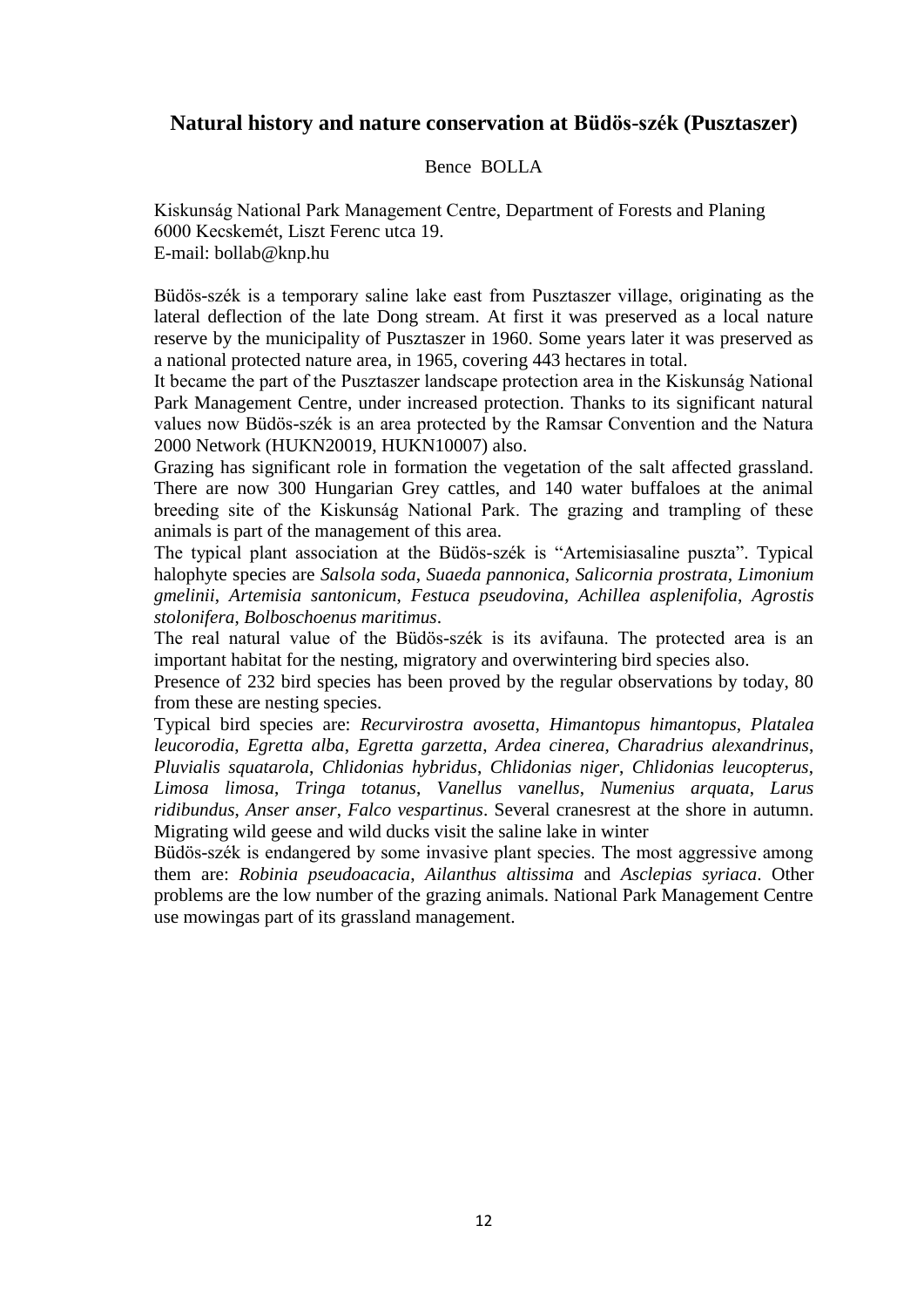#### **Vertebrates of the Lake Bulukhta coast (Northwest Caspian Lowland)**

O.A. BUKHAREVA $*$ <sup>1</sup>, A.V. BYKOV<sup>1</sup>, M.B. SHADRINA<sup>2</sup>, A.V. KOLESNIKOV $1$ 

<sup>1</sup>Institute of Forest Science of Russian Academy of Sciences <sup>2</sup>Water Problems Institute of the Russian Academy of Sciences \*Corresponding author. E-mail: buola@yandex.ru

Lake depressions that occur in drainless plain of the Volga-Ural interfluve provide valuable biotope, species and ecosystem diversity. Different semi-aquatic, pioneer, meadow and shrubby communities are formed in riparian lands of salt rivers and lakes.

Our researches were carried out in 2001 – 2012 on the eastern shore of the salt lake Bulukhta (Russia, Volgograd region, district Pallasovsky). This lake belongs to the drying up water bodies such as shore. Vertebrate population is well studied for the lakes of this type. In such lakes abundance of water birds depends on presence of islands suitable for nesting, on water-level, on shoreline feature and width of reedbed zone. In the presence of water,flocks of nesting, wandering and feeding birds appear in the shallows water and shallows. Rookeries of *Larus ridibundus*, *L. cachinnans*, *L. canus*, *L. genei*, *Glareola nordmanni*, *Tringa totanus*, *Gelochelidon nilotica* and other species form on islands. At high water-level islands are flooded, shore line is swamped and small islands are cut off from shore. Rookeries move from flooded islands to the swamped areas.

The western coast of the Bulukhta unlike most of other lakes coasts is not complicated by modern flows, shoreline is not indented, and coastal slope is protected by shallows from surf. The semi-aquatic system consists of several typical communities extended along the shore. The altitude of the lake terrace is 18.5 m. It is ended by the high coastal slope (up to 1.8 m) and isn't flooded.

There are the following communities with a decrease of soluble salts content in soil body from the salt-marshes of the lake bottom to the lake terrace:

1) Glasswort (*Salicornia europaea* L.) zone is found on the external edge of the shallow. Its width is  $3 - 40$  m. This area is flooded in spring every year. It is visited by sandpipers gathering insects brought by the wind.

2) Reedbed (*Phragmites australis* (Cav.) Trin. ex Steud) zone is found on the high part of the shallow. Its width is up to 40 m. It is not found everywhere and flooded at high water-level. There are some species of ducks, *Ixobrychus minutus*, *Botanurus stellaris*, *Acrocephalus* and *Panurus biarmicus* (L.) nesting here. Wild boar (*Sus scrofa*) is found here. At high water-level some species of birds move from islands to this zone.

3) Sea aster (*Aster tripolium* L.) zone is found also on the high part of the shallow. Its width is up to 20 m. It is not found everywhere and flooded at high water-level. There are coveys of *Numenius arquata* and nests of *Motacilla flava*. *Mus musculus* visit this area at summer and autumn. It is favourite area for *Meles meles* and *Sus scrofa* feeding.

4) Tamarisk (*Tamarix laxa* Willd) bushes arefound on the terrace coastal slope. Its width is 5 – 50 m. There are *Circus pygargus*, *C. aeruginosus* and *Pica pica* nesting here. During migration more than 20 passerine species rest here. *Mus musculus* and *Microtus rossiaemeridionalis* are common here. *Crocidura leucodon* visit this area. There are settlements of *Microtus socialis* in bush gaps. *Bufo viridis* and *Vipera ursinii* are registered here. *Vulpes vulpes* and *Canis lupus* build their holes in coastal slope. Other rare, forest species such as *Erinaceus concolor*, *Mustela nivalis* and *M. ermine* are also registered here.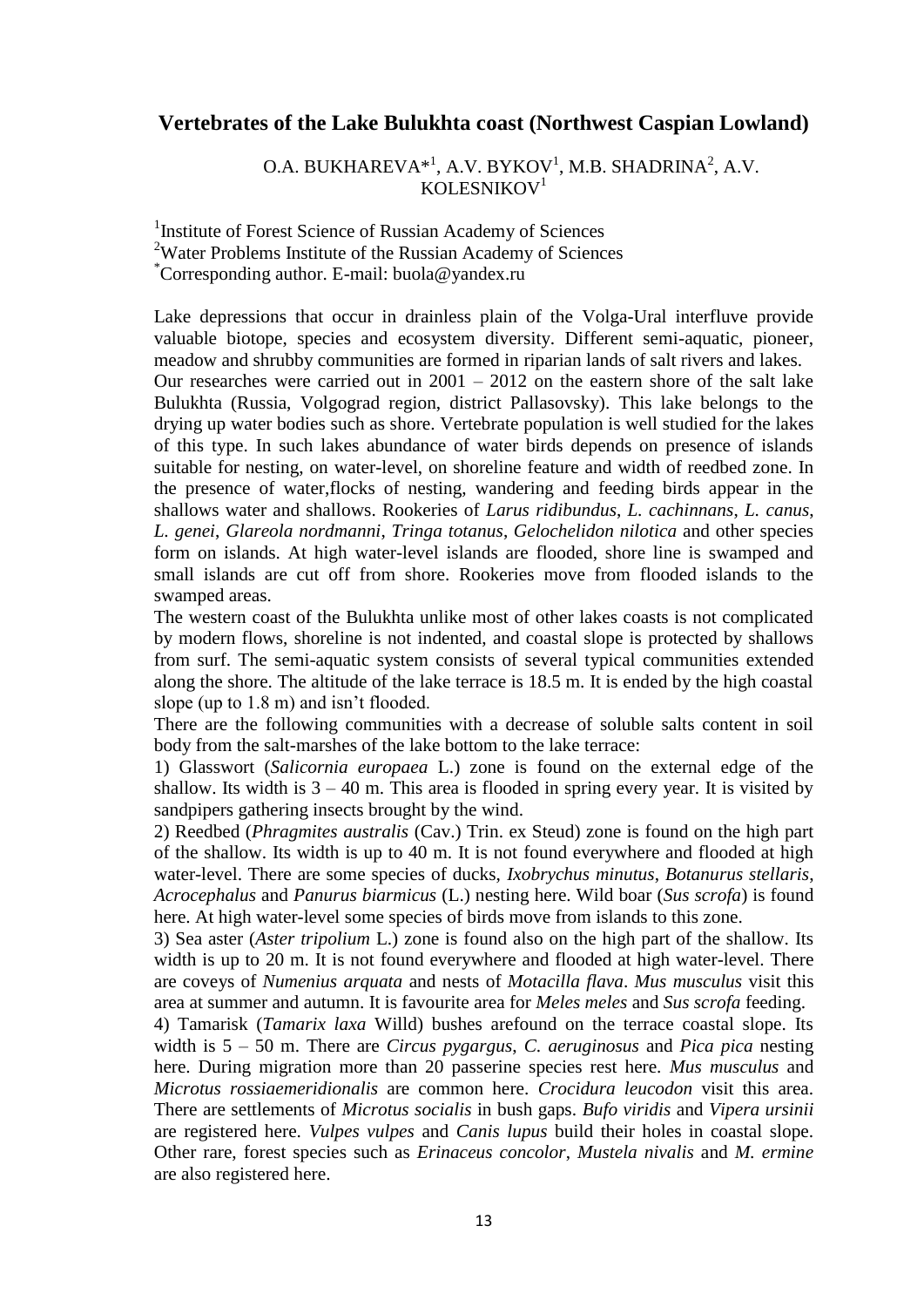5) Halophytic subshrubs (*Halimione verrucifera* (Bieb.)Aell, *Halocnemum strobilaceum* (Pall.) Bieb., *Atriplex cana* C.A.Mey) zone is found on the lower edge of the lake terrace. Its width is up to 40 m. There are settlements of social vole and *Meles meles*, nests of *Melanocorypha calandra*, *Calandrella cinerea* and *C. rufescens* and single settlements of *Spermophilus pygmaeus*. *Bufo viridis*, *Lacerta agilis*, *Natrix natrix*, *Vipera ursini, Elaphe dione* are common here. *Erinaceus hemiechinus* is registered here.

So there is only one community suitable for water birds nesting of the five semi-aquatic communities of the lake Bulukhta, the reedbeds. However, even in case of flooding and shortage of nesting islands, only a few species of birds occupy reeds. Tamarisk bushes determine the preservation of rare forest species and attract migratory forest birds, but are indifferent to species of wetlands. The halophytic subshrubs zone is populated by species common to the drainless plain, and social vole finds here the optimal conditions of existence.

Keywords: semi-aquatic communities, birds, mammals, Lake Bulukhta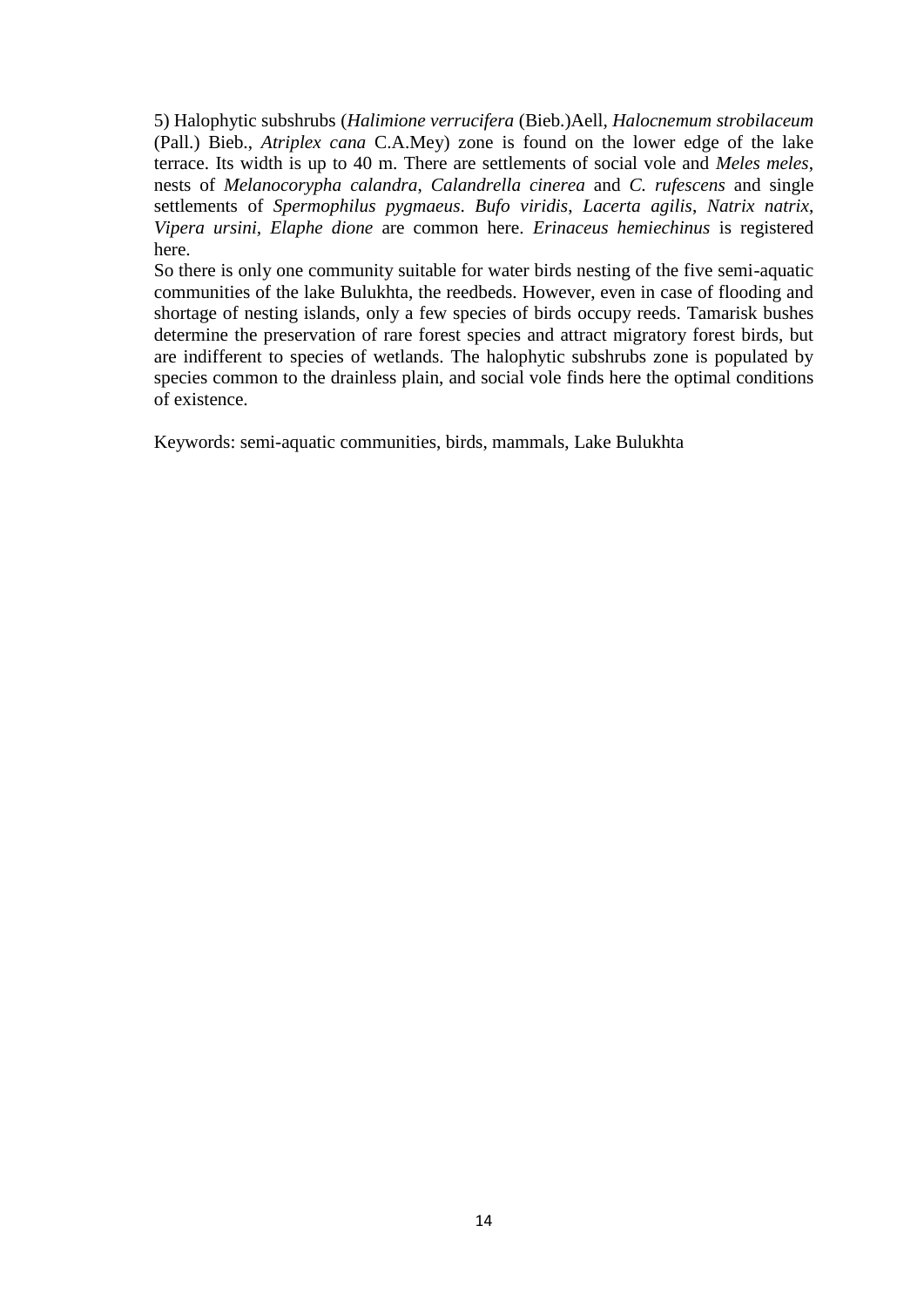#### **After fire recovery of natural Tamarisk communities on the Lake Bulukhta shore (Northwest Caspian Lowland)**

#### $\mathrm{A.V.}\ \mathrm{BYKOV}^1\mathrm{,O.A.}\ \mathrm{BUKHAREVA*}^1$

<sup>1</sup>Institute of Forest Science of Russian Academy of Sciences \*Corresponding author. E-mail: buola@yandex.ru

In the Volga-Ural interfluve scrub patches are associated with saline river valleys, ravines and lake coasts. By now natural scrubs of *Prunus spinosa*, *Spiraea hypericifolia*, *Nitraria schoberi* and *Tamarix laxa* are preserved here. Tamarisk communities play a key role as refuges for a large group of plants and animals of steppe and semidesert landscapes.

The purpose of our study was to appraise current state of the tamarisk scrubs and their stability to fire. At present we found out significant in size tamarisk scrubs only in the eastern shore of the lake Bulukhta (Russia, Volgograd region, district Pallasovsky). Our researches were carried out in 2001 – 2012.

Explored scrubs grow on part of the coast extending about 3.5 km. They are divided into 3 groups according to growing conditions:

1) communities on the coastal slope unprotected by shallow;

2) communities on the coastal slope protected by shallow;

3) communities on the flattened coastal slope.

Tamarisk bushes of the 1<sup>st</sup> and 2<sup>nd</sup> communities had a height of 1.2 – 1.5 m. Their special feature was that the long bush branches were lying on the ground and were covered by sediments and fastened by several thin shot roots. The thickness of the body at the base was not more than 8 cm. Bases of the bushes in spring were thickly overgrown by *Galium aparine*, that died off by mid-June.

Tamarisk of the 3rd community previously represented a closed stand consisting of bushes with the height of  $2.5 - 4$  m. The thickness of the body at the base was on the average 12 cm. From the side of the lake *Phragmites australis* get into the scrubs. In contrast to the tamarisk on coastal slope these scrubs' lower branches die when lying on the ground.

Scrubs of the  $1<sup>st</sup>$  group were burnt in 2002 and 2004, of the  $2<sup>nd</sup>$  group were burnt in 2005, and scrubs on the flattened coastal slope – in 2008. Tamarisk recovery in each community had its peculiarities.

*Tamarisk scrubs on the coastal slope unprotected by shallow*. After the death of tamarisk scrubs here coastal erosion dramatically increased. As a result of it the coastal slope retreated by about 2 m in 2006. Most of the tamarisk bases in the form of stubs, which were standing on the exposed roots, landed below the slope on the salt-marshes in the bottom of the lake. At present, only singular bushes confined to the uppermost part of the slope survive here. But obviously due to the intensified erosion of the coast they also die. This is confirmed by the absence of tamarisk scrubs in many areas of the open coast.

*Tamarisk scrubs on the coastal slope protected by shallow*. For the next year after the fire in 2005 from the bases of almost all bodies shoot bunches grown. By the end of June, their length was 30 – 40 cm. In 2012 burned areas differed from unburned by only a weak development of lying shoots on the ground towards the lake. There were plenty of tamarisks regenerated by seedon the slope and on the edge of the terrace in autumn 2006, but it didn't survive to the next year. At the same time on the burned area of the coastal slope in 2006 scours depth 0.3 m were fixed. On the location of such scours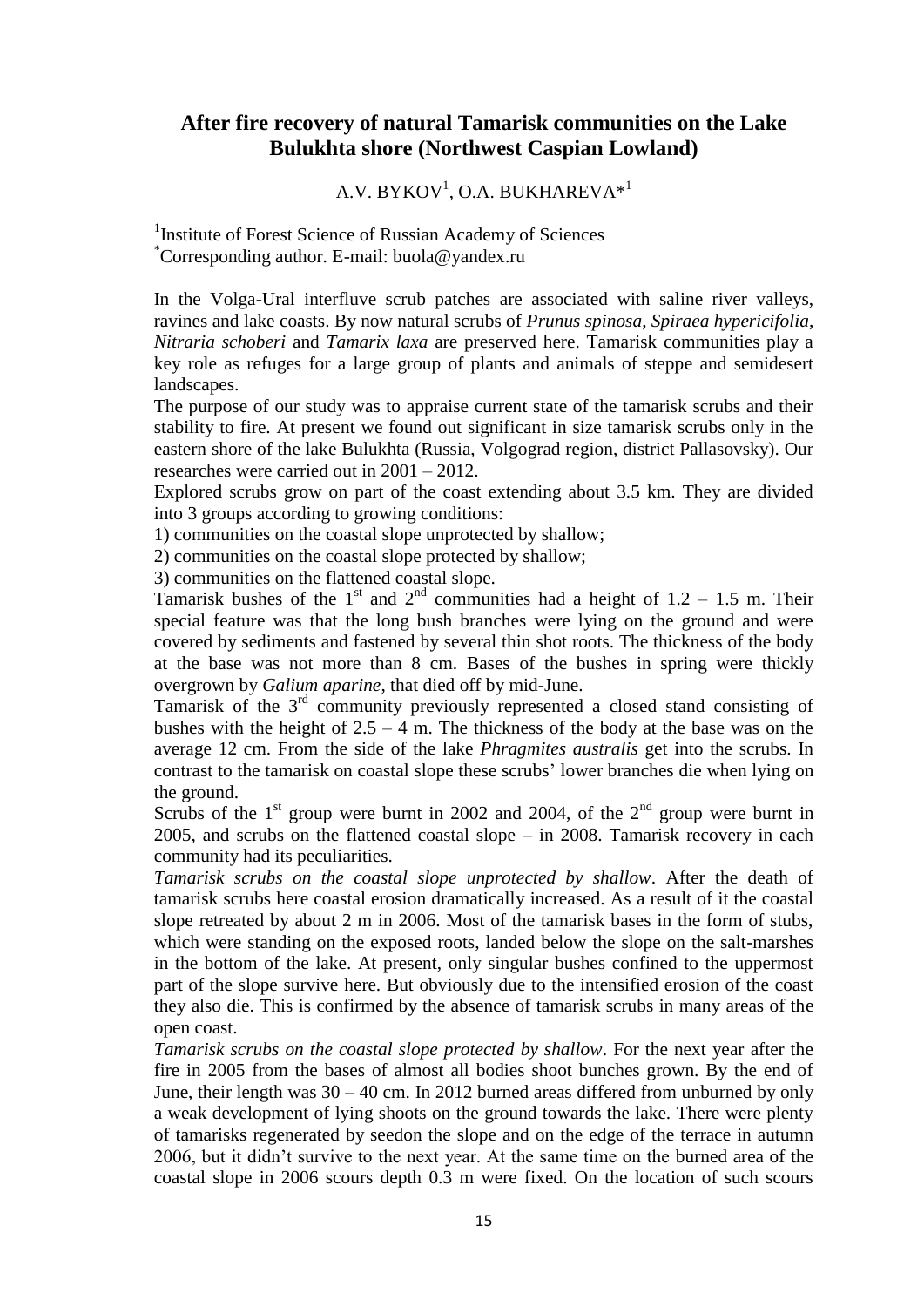gaps appeared in continuous tamarisk scrubs. At present erosion is continuing here and bushes are not restored. The weakening of erosion in these areas is likely to occur only after the regrowth and fastening on sediments of lying branches of neighbouring bushes. *Tamarisk scrubson the flattened coastal slope*. As a result of fire in 2008 at a part of bushes that were closer to the lake branches and bodies died at a height of  $50 - 60$  cm, but the lower of them wasn't affected. The surviving branches continued to vegetate and in September regrowth of new shoots began. In autumn 2009 the height of bushes was 1 m, and by 2012 it was 1.5 m and length of some lying branches was 2 m. It is obvious that the growth of tamarisk here will continue and reach biomass that had before fire. In the middle of the scrub fire stopped. Some trunks and branches were burned and died here. In spring of 2009 from dead trunks numerous shoots began to grow. In 2012 the central part of the scrub wasn't different from the nearby lakeside scrub that was little affected by fire. However, some of the bushes have not been closed by the lying brunches and the scrub consists of separate patches. Scrubs on the border of the slope and terrace were fully burnt and not restored.

Thus, natural tamarisk scrubs of the eastern shore of the lake Bulukhta protect this coast from erosion. After fire they can only be restored in the area protected from surf. In favourable environments tamarisk actively restore and vegetative rejuvenation of plants occurs.

Keywords: *Tamarix laxa*, Bulukhta, restoration.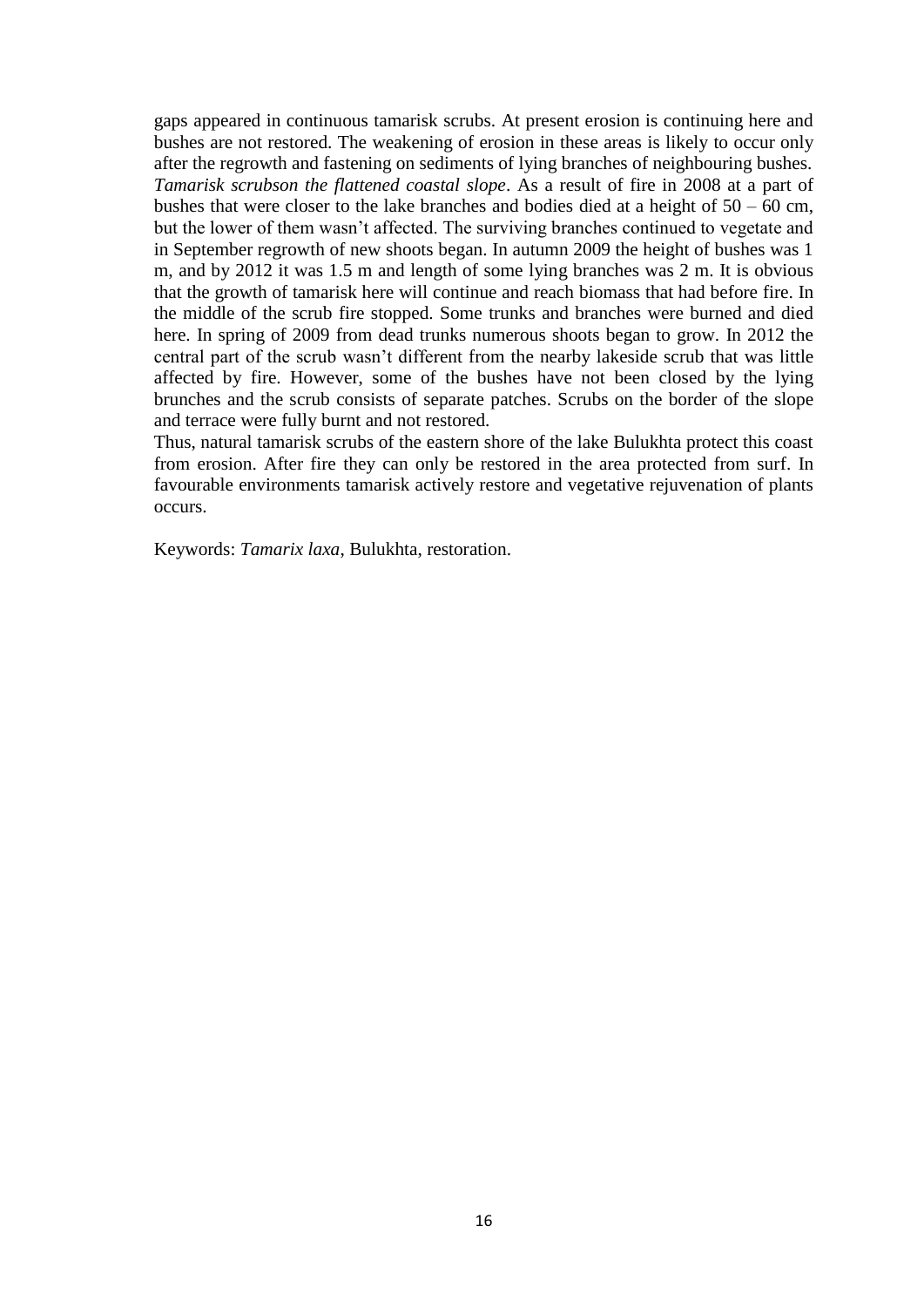#### **Diagnosis of ecological indicators for in situ conservation of cliff dwelling endemic sea lavender** *Limonium multiflorum Erben*

Ana D. CAPERTA<sup>1</sup>, Dalila E. SANTO<sup>1</sup>, Vasco SILVA<sup>2</sup>, Ana FERREIRA<sup>2</sup>, Ana P.  $PAES<sup>1</sup>$ , Ana S. RÓIS<sup>1</sup>, José C. COSTA<sup>1</sup>, Pedro ARSÉNIO<sup>1</sup>

<sup>1</sup>Plant Diversity and Conservation Group, Centro de Botânica Aplicada à Agricultura, Instituto Superior de Agronomia, Technical University of Lisbon, Tapada da Ajuda, 1349-017 Lisbon, Portugal.

<sup>2</sup>Cascais Ambiente, Empresa Municipal de Ambiente de Cascais, E. M., S.A.

The sea lavender *Limonium multiflorum* Erben (*Plumbaginaceae*) is a perennial aneuploid tetraploid species  $(2n = 4x = 32, 34, 35, 36)$  endemic to marlstone sea-cliffs of the Portuguese coastline (Erben 1978; Róis et al. 2012). Its populations are mainly found in sites of Community importance for the Mediterranean biogeographical regions in the West, being most of them composed of few individuals and exposed to human disturbance, particularly urban development. In order to diagnose the reproductive ecology and ecological indicators favourable to the development of *L. multiflorum*, we choose the largest known *L. multiflorum* population within its restricted distribution range and used a set of permanent plots covering a physiographic gradient. We investigated reproductive features and20abiotic and biotic requirements for the persistence of *L. multiflorum*. Results showed that the highest number of plants and seedlings occurs in close proximity to the coastline. All plants selected randomly for reproduction investigations show very high male sterility albeit they produced hundreds of seeds, a characteristic of apomixis (asexual seed production). We also found that the presence of the species is seemingly correlated with proximity to the coastline and exposed rocks where competition with other species is very low. To guarantee the success of long-term conservation strategies for *L. multiflorum* it will be necessary to restrict human-driven changes along the coastline, insure vegetation control and perform genetic characterization of *L. multiflorum* germplasm before re-introduction of genotypes, as means to avoid change in evolutionary population trend in consequence of its reproduction mode.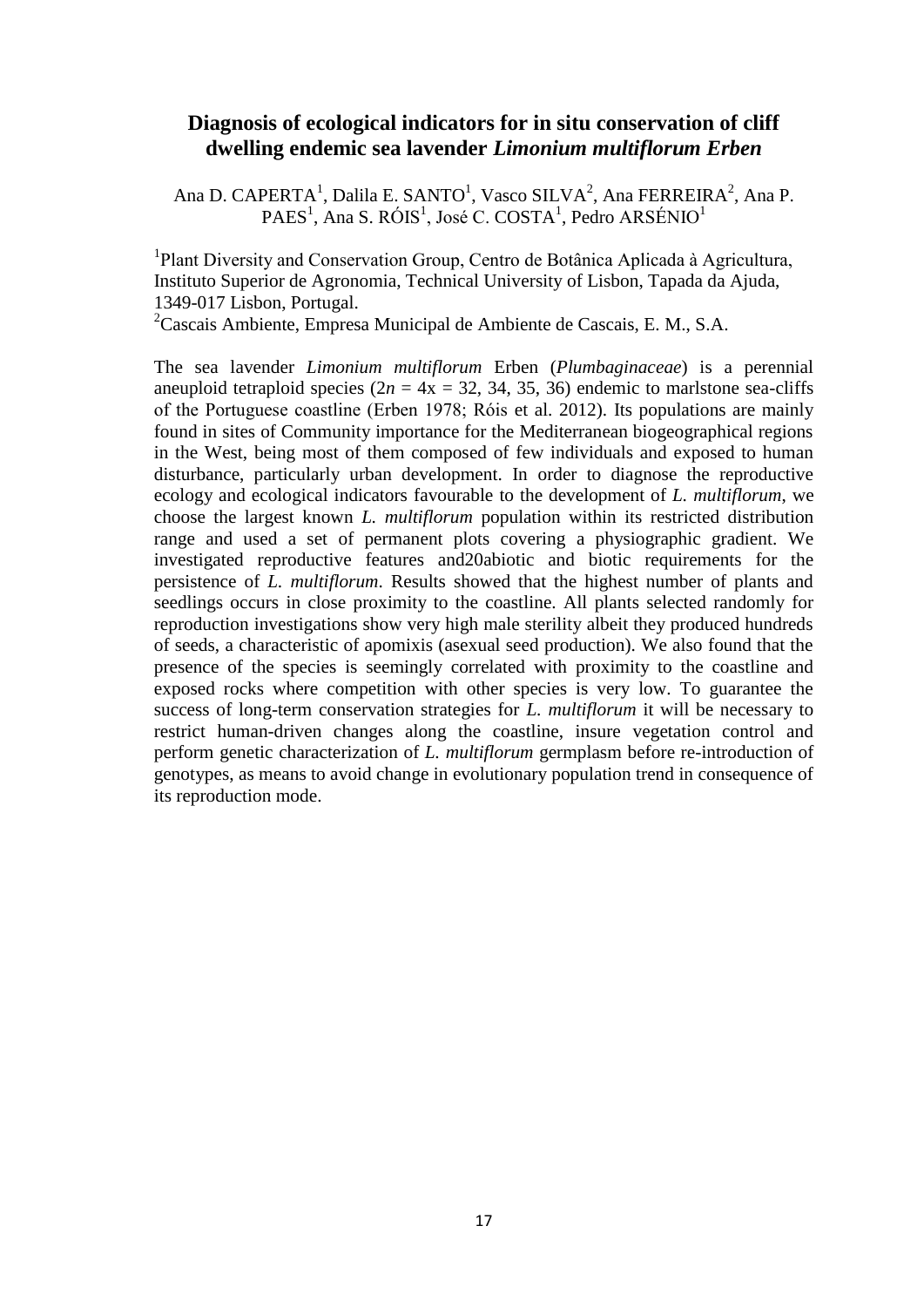#### **Soils and vegetation as indicators of ecosystem recovery in a former saline exploitation following its irrigation with seawater**

M.N. GONZÁLEZ-ALCARAZ $^{1*}$ , B. ARÁNEGA $^{1}$ , M.J. DELGADO $^{2}$ , H.M. CONESA<sup>1</sup>, J. ÁLVAREZ-ROGEL<sup>1</sup>

<sup>1</sup>Departamento de Ciencia y Tecnología Agraria. E.T.S.I.A-Universidad Politécnica de Cartagena. Paseo Alfonso XIII, 48, Cartagena, 30203 Murcia, Spain.

<sup>2</sup> Departamento de Química Agrícola, Geología y Edafología. Universidad de Murcia. Spain.

\*Corresponding author. E-mail: [nazaret.gonzalez@upct.es](mailto:nazaret.gonzalez@upct.es)

The abandonment of saline exploitations is one of the main causes leading to the degradation of associated salt marshes. During the management of the salt industry, the ponds are regularly flooded with saline water that permits the existence of a typical wetland ecosystem with halophyte vegetation. However, when the activity ceases, the ecosystem may suffer intense desiccation and degradation. In that case, the establishment of an irrigation program might be a management practice suitable to increase the moisture and recover the ecosystem. The Agua Amarga salt marsh (SE Spain) is located in a former saline exploitation in which seawater was pumped for commercial extraction of salt between 1925 and 1975. The abandonment of the exploitation led to a deterioration of the ecosystem that was aggravated from 2003 up today, due to the construction of two desalination plants nearby the salt marsh, which led to a fall in the groundwater level. In 2009 an irrigation program started by pumping seawater into the old saline ponds. Different zones of the marsh are irrigated at different rates, in order to provoke heterogeneous environments. A monitoring program of vegetation and soils was established in order to evaluate the effectiveness of the irrigation program in the ecosystem recovery.

In spring 2010 a total of 76 relevés of vegetation were taken in the salt marsh. With these data a map with 10 different environments/types of vegetation was made. In addition, the visual aspect of the plants was evaluated in order to estimate the damage of the vegetation due to the dryness of the marsh until 2009. In spring 2011 and 2012, 38 of the 76 relevés were selected as representative of the environments/types of vegetation of the salt marsh and data of species cover were recorded again. Additionally, new relevés of vegetation were taken when necessary in zones newly colonised by the vegetation in 2011 and/or 2012. In winter 2011, spring 2012 and summer 2012 a total of 63 surface soil samples were taken in the salt marsh representing the 10 environments/types of vegetation. With this sampling scheme, spatial and temporal gradients of salinity and moisture were analysed. In addition, soil samples were extracted from 60 cm depth in selected sites in order to evaluate the effects of the groundwater and flooding on soil profile (redoximorphic features were described). Edaphic gradients and soil-plant relationships were analysed by means of Principal Component Analysis (PCA) and the results were summarised in a model that can be useful for improving the management of the salt marsh. The irrigation program is favouring the recovery and diversity of the ecosystem. Vegetation cover in the marsh increased, and the existence of prolonged flooding periods in some areas favoured the growth of submerged species and the death of non-adapted species. Moisture and salinity were the main factors influencing the gradient and explained most of the soilplant relationships.

Keywords: soil-plant relationships, gradients, management, coastal wetland, PCA.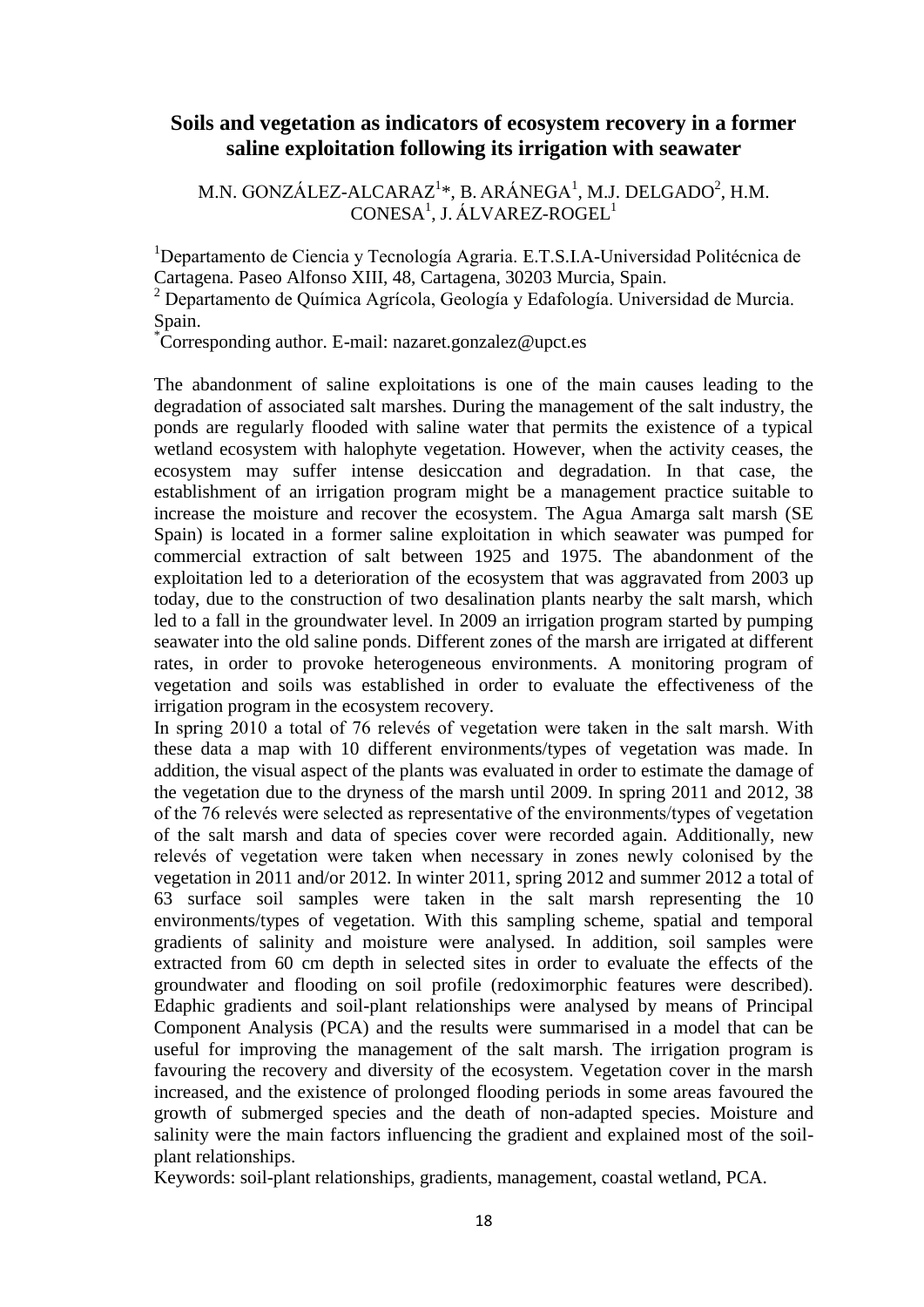#### **Forest-groundwater interactions in Great Hungarian Plain**

Zoltán GRIBOVSZKI<sup>1</sup>\*, Péter KALICZ<sup>1</sup>, Kitti BALOG<sup>2</sup>, András SZABÓ<sup>2</sup> and Tibor.  $T\acute{\Omega}TH^2$ 

<sup>1</sup>Institute of Geomatics and Civil Engineering, University of West Hungary, Sopron, Hungary

<sup>2</sup>Institute for Soil Sciences and Agricultural Chemistry, Centre for Agricultural Research, Hungarian Academy of Sciences Budapest

\*Corresponding author. E-mail: zgribo@emk.nyme.hu

Forest cover in the Great Hungarian Plain increased during the last century. The hydrological effects of trees that they can extract water from much deeper soil layers by their deep roots. So forest cover causes water table depression and subsurface salt accumulation above shallow saline water table in areas with a negative water balance.

The impact of forest cover is examined by a systematic study, which analysed a lot of factors, like climatic water balance, water table depth and salinity, three species, subsoil layering and stand age. At the stand scale 18 representative forested and accompanying non forested plots are monitored intensively. In this paper dataset of some plots was compared. On the basis of the research it can be stated that the water table was lower, and the amplitude of daily fluctuation of water table was significantly larger than under the herbaceous vegetation in the growing season. Both results demonstrate greater groundwater use of forest.

Larger forest groundwater use is not proportional to salt uptake, therefore salt accumulates in soil and also in groundwater as can be measured at the representative monitoring sites as well. In the long run this process can result in the decline of biological production or even the dry out of some parts of the forest. Greater groundwater uptake and salt accumulation effect can be especially true under the more significant drought conditions of global climate change.

Research has been supported by funds: OTKA (NN 79835), TÁMOP-4.2.2.A-11/1/KONV-2012-0013 and TÁMOP-4.2.2.A-11/1/KONV-2012-0004 projects.

Keywords: groundwater evapotranspiration, diurnal fluctuation, forest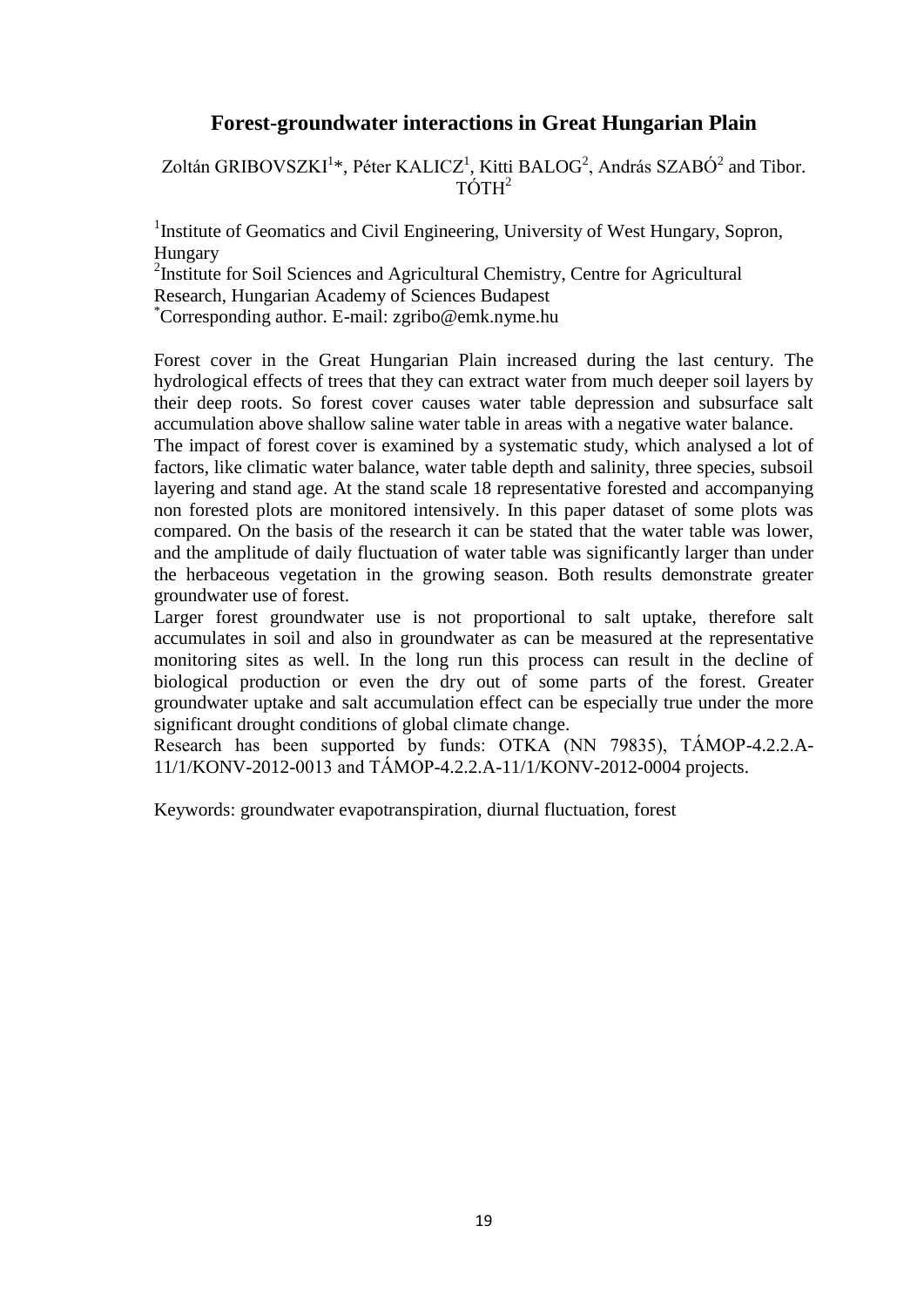#### **Salinity in agriculture: irreversible constraint or possible resource? Romanian experience**

Marius-Nicusor GRIGORE

Faculty of Biology, Alexandru Ioan Cuza University, Carol I, 20 A, 700505 Iasi, Romania E-mail: [mariusgrigorepsyche@yahoo.com](mailto:mariusgrigorepsyche@yahoo.com)

Nowadays, salinity and drought are two major factors affecting plant productivity and plant distribution. Dealing with salinization represents a very difficult business and requires a well-established long term strategy. Most likely, salinization was involved in the fall of some famous ancient civilization, but today continues to put under the question the future of agriculture in an obscure scenario of global crisis and food insecurity. In Romania, there are about 520,000 hectares of saline, alkali and saltaffected soils, but these values are no doubt subjected to a certain degree of relativity. Actually, the history of "saline agriculture" in Romania is mainly related to the period 1950-1990. Despite the fact that there were some early and scattered data regarding the possibility to ameliorate these salinized areas – especially *via* non-biologically methods – the attempts to remediate them, in a systematic manner, were conducted starting from the end of '50s. These efforts have been incorporated by the new installed political regime in the frame of entire agricultural strategy, in order to increase the arable surface of Romania by exploiting all potential resources. Thus, salt-affected and marshy surfaces have been included. A special attention was paid on salinized areas affected by secondary salinization mainly induced by irrigation systems. Apart from agro-technical methods used in order to decrease the salt contents from these areas (salt leaching, gypsum treatments, and drainage methods), several species were also tested for selecting those suitable to be economically cultivated in natural salinity conditions. Thus, a large number of species have been used with encouraging results, in the terms of productivity. Here, we can mention some crops (rice, sugar beet, and salt tolerant maize and sun flower cultivars), fodder (sorghum, *Puccinellia distans*, alfalfa, *Lotus corniculatus,* and other leguminous species), and ornamental woody species. The last mentioned species were also taken into account due to their capacity to prevent the soil erosion (*Elaeagnus angustifolia, Cornus sanguinea, Cotinus coggygria*). But preliminary and promising results have been also reported for several other species, but their efficiency in the field will have been expected to be recognized during the years. Sometimes, these biological "methods" were accompanied by mechanical methods or chemical supplies in the soil. Of course, the efficiency of these attempts, in the terms of costs and incomes is disputable; today it's very difficult to assert that all these efforts were profitable, although some chemical compounds, for instance, were residuals originating from various factories. Anyway, after 1990, when communism has been collapsed in Romania, a large part of this work was abandoned and the entire agriculture suffered important and unexpected changes. In the present, the precise surfaces of saltaffected areas, as well as the status of "saline agriculture" are difficult to be quantified, due to a relative gap of data, from 1990 until present. Salt-affected areas are mainly confined to the inland and not to the littoral, so the use of salt water (*stricto sensu*) for irrigation has not been considered in the Romanian agriculture, as is the case of many countries threatened by intense salinization and aridization. In this situation, salt water – pure or diluted, would play a pivotal role in irrigation systems. Keywords: salinity, agriculture, remediation, strategy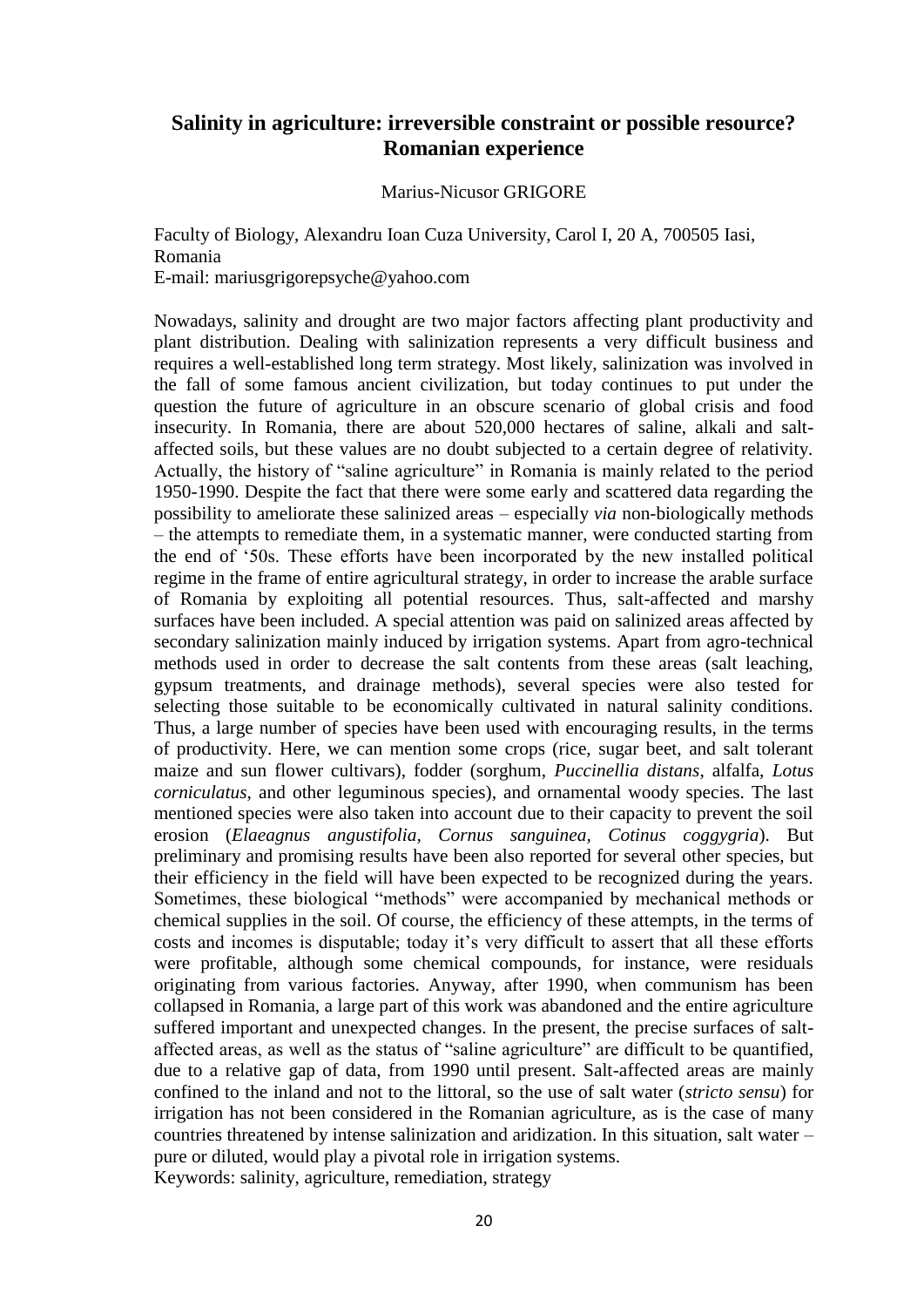#### **Ecology of halophytes in a Romanian endangered nature reserve**

Marius-Nicusor GRIGORE $^{1^\ast}$ , Constantin TOMA $^2$ , Maria-Magdalena ZAMFIRACHE $^3$ 

<sup>1,2,3</sup>Faculty of Biology, Alexandru Ioan Cuza University, Carol I, 20 A, 700505 Iasi, Romania

\*Corresponding author. E-mail: [mariusgrigorepsyche@yahoo.com](mailto:mariusgrigorepsyche@yahoo.com)

Salt areas from Valea Ilenei (Leţcani) occupy a surface of about 10 ha; this nature reserve is located 4 km from Leţcani railway station, next to Iaşi-Dorohoi railways at the confluence of Valea Ilenei and Bahlui rivers. Yet it is a small nature reserve, several species are included in the *Red Book* of Iaşi district, such as: *Lepidium crassifolium, Petrosimonia triandra, Plantago schwarzenbergiana*. In addition, although very interesting and attracting from botanical point of view, little has been done in respect of studying halophytes distribution and their ecology. Salt areas do not have a uniform distribution; their zonality is strongly influenced by local environmental factors: soil humidity and salinity, rainfall and elevation of salt-affected surfaces. Our ecological observations, conducted from 2006, revealed a halophytic transition starting from the wettest and saline area to the elevated areas, where the soil humidity and salinity decreased. Therefore, three micro-habitats were delimited and described. 1. Wet microhabitats, seasonally flooded, located in shallow depressions. Nearby river, a band with *Phragmites australis* is located; hygro-halophyte, such as *Bolboschoenus maritimus, Juncus gerardi, Carex distans, C. vulpina, Alopecurus arundinaceus* can be also found. These species were previously described by us as *amphibious* halophytes. Strictly related to salinity and soil humidity, *Salicornia europaea, Suaeda maritima* and *Aster tripolium* were also observed. *Salicornia* and *Suaeda* are succulent species, with less developed mechanical tissue; therefore, they require water for growth and development. Rarely, *Atriplex prostrata* and *A. littoralis* may be found in less humid areas. Here, soil salinity, measured as electrical conductivity in the plants' rhizosphere, has values ranging from 2.39 to 11.82  $dS/m^{-1}$ . 2. A large, heterogeneous micro-habitat, connecting the previous area to the third, the most elevated micro-habitat, which is far away by the river. Here, *Lepidium crassifolium* vegetates, a typical rare halophyte, preferring wet, marshy areas; it is a perennial species, with deep underground system, thus allowing reaching the water table. *Halimione verrucifera* has been found in compact, free of vegetation patches. On the driest, elevated surfaces, *Aster linosyris, Limonium gmelinii*  and *Artemisia santonica* can be found. All mentioned species have been also investigated from anatomical and ecophysiological point of view (data not shown). Their adaptations are strictly related to environmental factors, revealing the intimate plant-environment connection. Measured electrical conductivity has values in the range of 2.29 to 10.56  $dS/m^{-1}$ . 3. Meso-hygrophilous meadows, less or moderately salinized, extended on a large surface, where many species were observed, but their adaptations and ecology are not closely related to salinity factor: *Dianthus* species, *Allium vineale* and many *Fabaceae* species.

This small, but fascinating nature reserve needs further studies, in order to get a complete picture of halophytes distribution, since the vegetation aspect is changing every year, due to climatic conditions, but also to the anthropic impact.

Keywords: ecology, salinity, halophytes, adaptations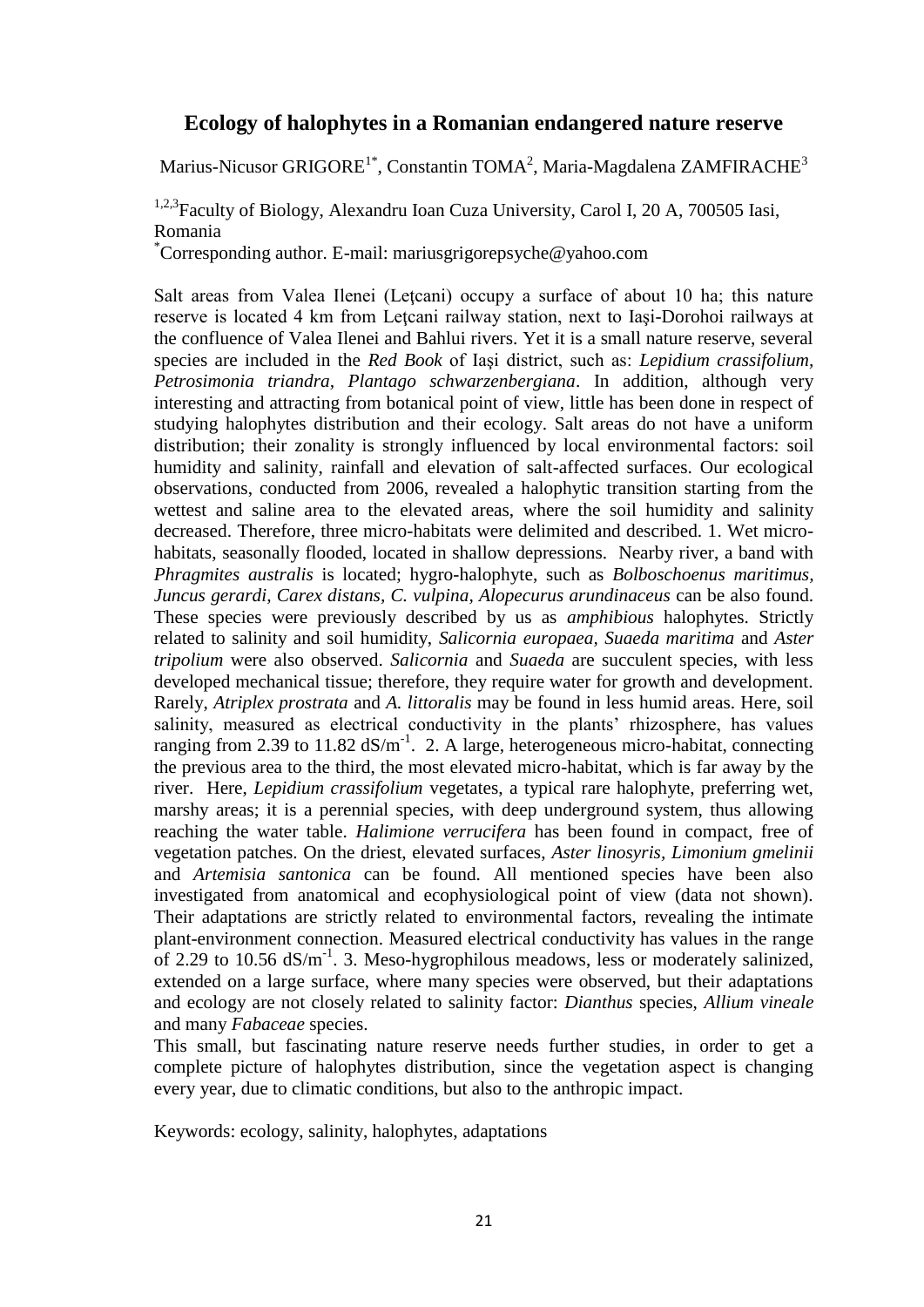## **The effect of used thermal water on soils at Zalakaros area**

Adrienn HARMAT<sup>1</sup>\*, Attila DUNAI<sup>1</sup>, István FÓRIZS<sup>2</sup>, András MAKÓ<sup>1</sup>

<sup>1</sup>University of Pannonia, Georgikon Faculty, Department of Crop Production and Soil Science, Agricultural Chemistry and Soil Science Group Deák F. 16., H-8360 Keszthely, Hungary <sup>2</sup> Institute for Geological and Geochemical Research Research Centre for Astronomy and Earth Sciences, Hungarian Academy of Sciences Budaörsi str. 45., H-1112 Budapest, Hungary \*Corresponding author. E-mail: harmatadrienn@gmail.com

One of the main direct and indirect receptive medium of percolating water that arises in the course of the utilization of thermal water is the soil. Percolating to the ground may change the physical and chemical parameters of the soil. The nascent environmental damages may extraordinarily meaningful if the recipient is situatedin a sensitive area that is important in terms of nature conservation.

The health resort of Zalakaros functions since 1956. The used thermal water releases into a natural recipient, from where it flows into the Kis-Balaton Lake, which represents highly important environmental value.

At our University we examine the surface water quality of the area from 2007. In December 2007 we selected six control points between Kis-Balaton Lake and the health resort, next to the canal. Water samplings were collected monthly from these points. Temperature, total salt content and the different composition of ionic concentration (sodium, potassium, calcium, magnesium, chloride, sulfate) of the samples were examined according to the Hungarian Standards. The alkalinity and total hardness were determined also from water samplings. Isotopiccomposition of samples were measured at the Institute for Geological and Geochemical Research, Research Centre for Astronomy and Earth Sciences Hungarian Academy of Sciences.

In this poster we would like to show results of the surface water quality.

Keywords: thermal water, water quality, isotope analysis.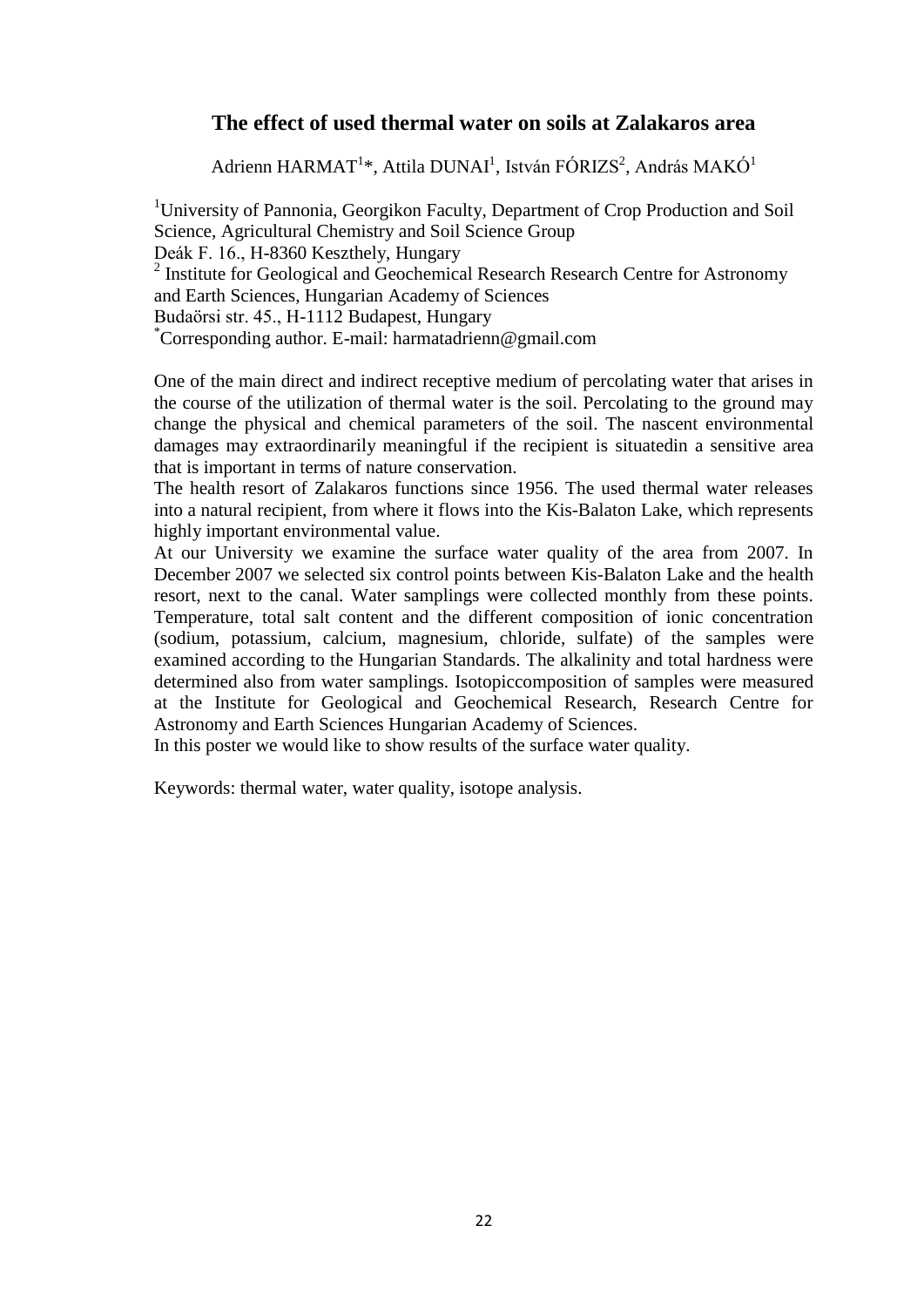#### **Linking salts, groundwater, and vegetation in the (hyper)plains of South America**

Esteban G. JOBBÁGY

Grupo de Estudios Ambientales – Universidad Nacional de San Luis & CONICET – Ejército de los Andes 950, San Luis (5700) – Argentina E-mail: jobbagy@unsl.edu.ar

Across the world, very flat sedimentary regions or "hyperplains" (regional slope < 0.1%), tend to host stagnant hydrological systems that restrict net liquid water losses and favour salt accumulation. Based on examples from the hyperplains of Southern South America this presentation shows how the natural distribution of salts in these landscapes is strongly controlled by the surface and ground water balance, shifting from (i) widespread deep accumulation in dry regions to (ii) focal surface accumulation in lowlands in semiarid-subhumid regions to (iii) flushing and evacuation in humid and regularly flooded regions. This natural climatic gradient, however, is highly dependent on its associated vegetation types, changing rapidly when they are altered by humans. In the dry Chaco woodlands, vadose salt pools located below the rooting zone (2-6 m of depth) were built-up over millennia as a result of the lack of deep drainage, but become flushed towards the phreatic aquifer in a few decades following clearance and cultivation, as shown by deep coring at four locations with multiple woodland-crop paired stands. Rising groundwater levels, as shown by geoelectrical profiling and boreholes, combined with the on-going deforestation suggest that surface salinization, as seen under similar conditions in Australia, is an important environmental risk that needs consideration and careful monitoring in this region (shift from condition i to ii). In the subhumid grasslands of the Pampas, soil moisture, water table level and sap flow measurements indicate that the establishment of tree plantations switched the water balance from positive to negative. This switch created "islands" of high groundwater discharge and salinization that behave like virtual discharge lowlands in spite of being located in relatively high landscape positions. The intensity of this process is higher with drier climate, shallower water tables, coarser soil textures, and higher salt tolerance of tree species. These results suggest that massive afforestation in the Pampas could create conditions like those seen in the Chaco dry forests (shift from ii to i). In the Parana river delta, a highly positive water balance sustained by periodic fluvial floods maintains a salt-free landscape. There, however, the establishment of polders that interrupt the flood regime shift the water balance from positive to negative, triggering a slow salinization process that hampers tree production four decades after floods were controlled (shift from iii to ii). Observations in these hyperplains highlight the dynamic nature of the salt pools that they host and their intimate link with groundwater and vegetation. Reciprocal links between these three components (salts-groundwatervegetation) need to be considered in order to explain unexpected salinization processes as well as the elimination of naturally salt-affected ecosystems following land use changes.

Keywords: Chaco, dryland salinity, land use change, Pampas, water table dynamics.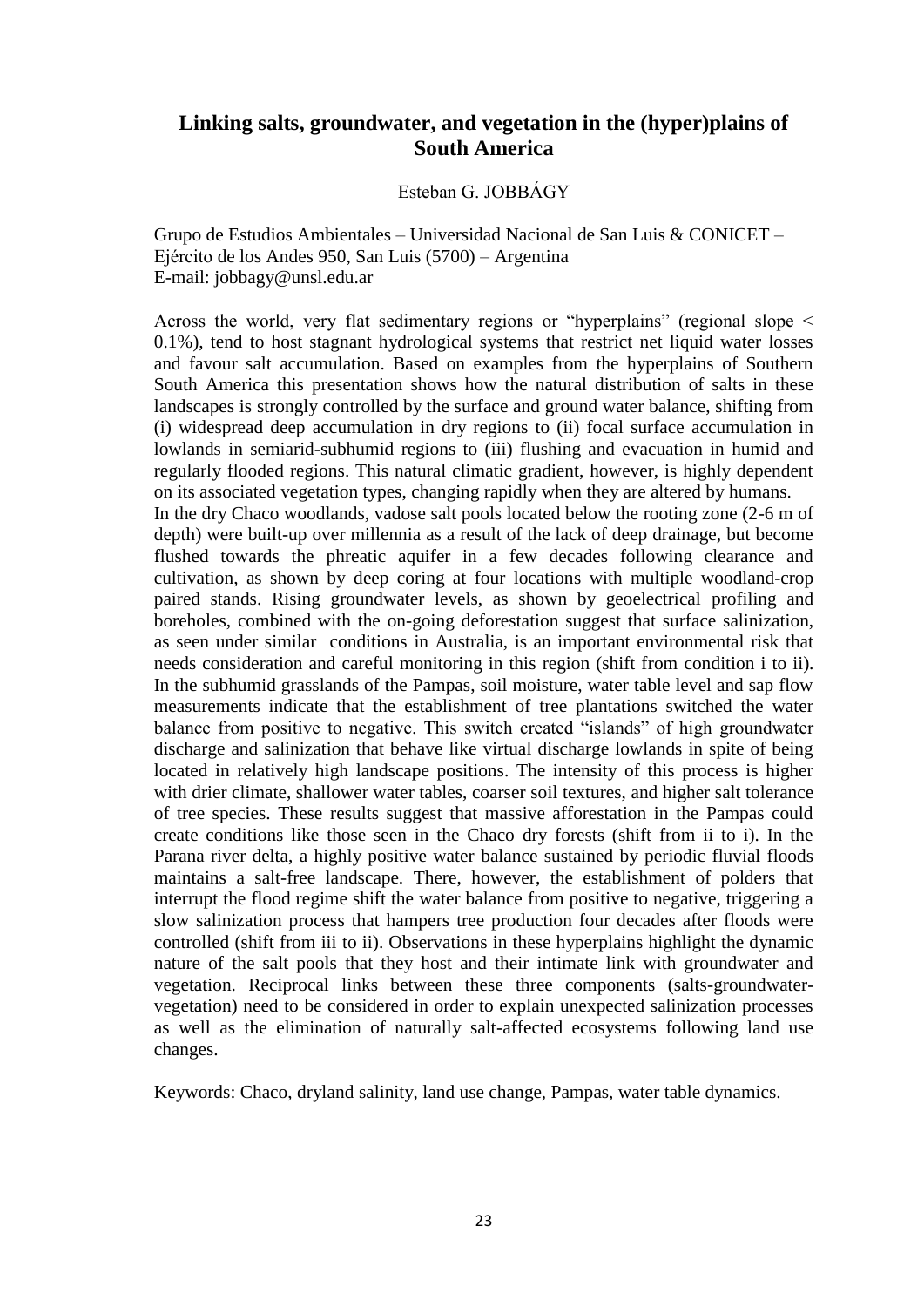#### **Some physical and chemical properties of salt-affected soils in tree plantation**

#### Dr. Havva KAPTAN

Ministry of Forestry and Water Affairs, General Directorate of Forestry, Ankara, Turkey E-mail: [havvakaptan@yahoo.com](mailto:havvakaptan@yahoo.com)

Soil salinity is one of the most widespread soil degradation processes on the Earth and one the main physiological threats to ecosystems. Salt-affected soils often occur on irrigated lands, especially in arid and semiarid regions, where annual precipitation is insufficient to meet the evaporation needs of plants. Salt-affected soils are the major cause of desertification.

This research has been carried out to determine the effects of salty irrigation water on soil in the tree plantation and changes of some physical and chemical properties of saltaffected soil. This research has been investigated under field conditions, in an experimental area in Ankara. In this research, various tree species such as poplar, willow, acacia species and clones and salty irrigation water pumping from Ankara Stream have been used. This experimental area has been irrigated by Ankara Stream with salty water for many years until the end of 2007.

Growing tree species have been observed during two years. Changes of some physical and chemical properties of salt-affected soil in 2006 and in 2007 have been investigated. Soil samples have been taken from different depths to determine some soil properties such as texture, pH, EC, lime content  $(\%$  CaCO<sub>3</sub>), organic matter  $(\%$  OM) and nitrogen (% N). Irrigation water samples have been collected from different point of Ankara Stream. Irrigation water amounts depend on precipitation and liquid wastes.

According to results of analysis of irrigation water both in 2006 and 2007; pH values of irrigation water are neutral, EC values are highly saline (category 3). Both values of pH and EC are close to each other. Results obtained from soil samples show that soil texture is mainly clay and clay loam, pH values change from 7.91 to 8.37. EC values are low and non-saline. CaCO<sub>3</sub>content is small. Organic matter and nitrogencontent is low.

Phenological observation shows that there is not any problem for tree growing because of soil buffering capacity and salt tolerance of trees. Fast growing plant species, poplar, willow, acacia, are salt-tolerant plants and they tolerated negative effects of salty water.

Keywords: Soil, soil properties, salt-affected soils, salty irrigation water.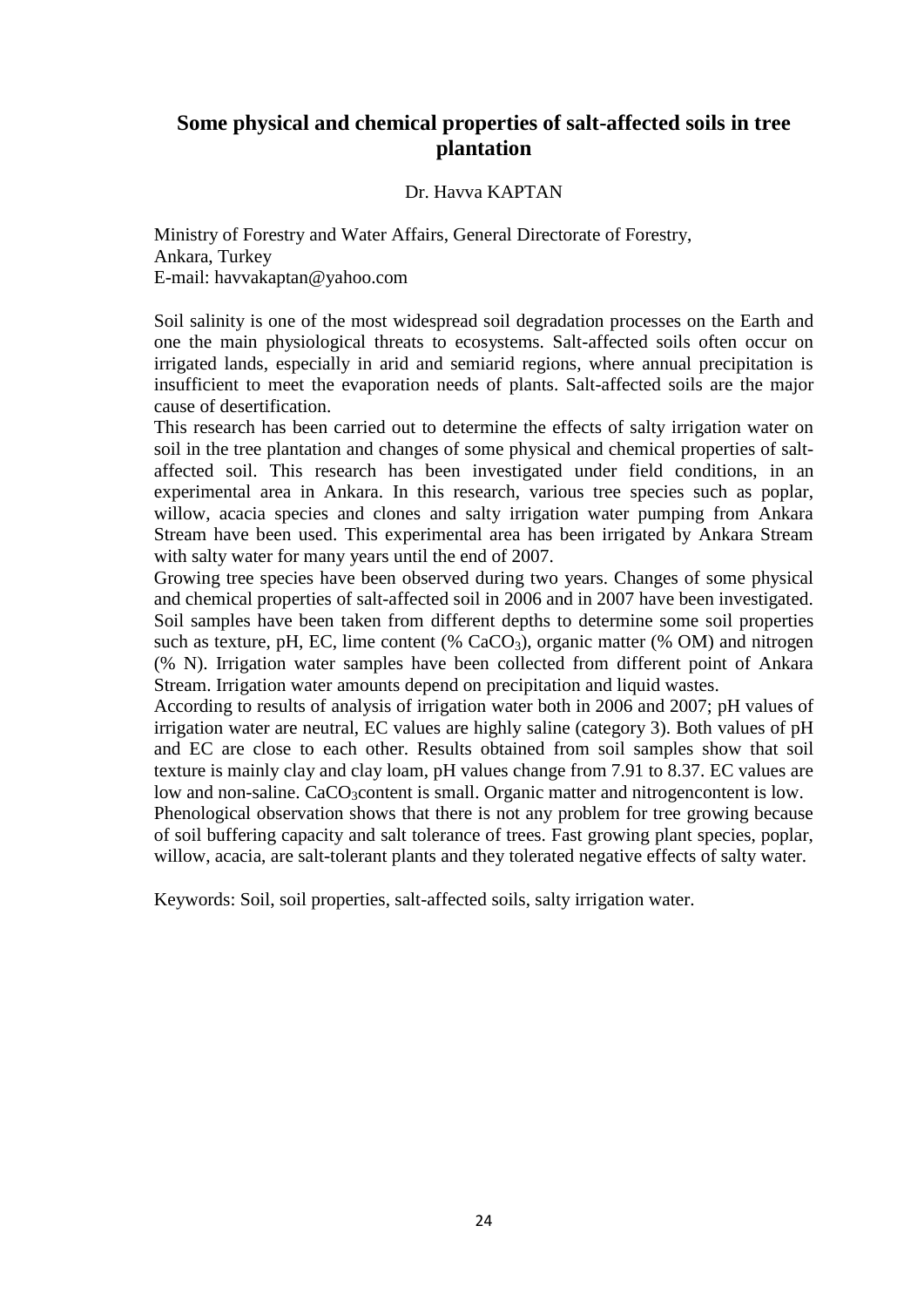## **Prediction of the water retention of salt affected soils in Csongrád County according to the available soil map information**

Mihály KOCSIS<sup>\*1</sup>, Brigitta TÓTH<sup>1</sup>, Gergely TÓTH<sup>2</sup>, András MAKÓ<sup>1</sup>

<sup>1</sup>University of Pannonia, Georgikon Faculty, Department of Crop Production and Soil Science, 8360 Keszthely, Deák F. str. 16., Hungary <sup>2</sup> European Commission, Joint Research Centre, Institute for Environment and Sustainability, Land Resource Management Unit, Ispra, Italy \*Corresponding author. E-mail: kocsis.mihaly@2010.georgikon.hu

Pedotransfer functions and rules developed for salt-affected soils represent a special group of soil hydrological estimation methods. This particularity originates from the unique physico-chemical properties of these soils, which have a fundamental influence on soil water characteristics and related land management options too. Literature shows that besides particle size and pore size distribution, chemical properties of the soils are also essential to describe the water retention of these soils.

The aim of the current study was to predict water retention of salt-affected soils at -0.1, -33, -1500 and -150000 kPa matric potentials and plant available water content. The CHAID method was used for developing pedotransfer rules based on ordinal and nominal soil properties as available from soil maps.

Different data sources (1:10.000 and 1:100.000 soil maps and the georeferenced National Pedological and Crop Production Database, acronymed AIIR) were used to draw the available water content map of the salt-affected soils of Csongrád County.

Present poster was published in the frame of the projects TÁMOP-4.2.2.A-11/1/KONV-2012-0064 and TÁMOP-4.2.2/B-10/1-2010-0025. The projects are realized with the support of the European Union, with the co-funding of the European Social Fund.

Keywords: salt affected soils, soil maps, pedotransfer rules, soil water retention, available water content, soil climate sensitivity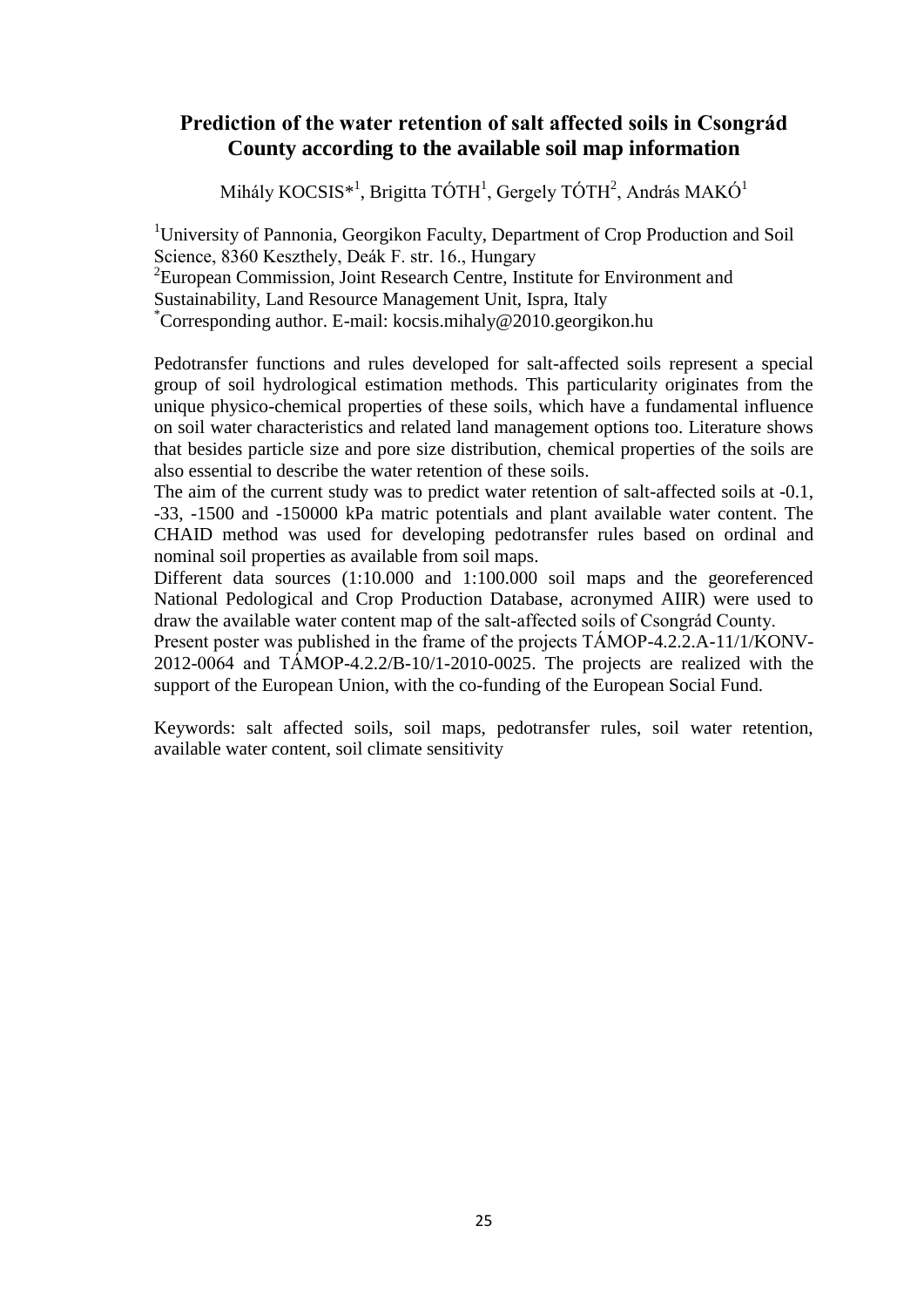## **Soil-ecological conditions of natural Tamarisk plantations growth on the coast of saline Lake Bulukhta in Pricaspian Lowland of Russia**

#### A.V. KOLESNIKOV \*, N.P. SHABANOVA

Institute of Forest Science of Russian Academy of Sciences, Russia \*Corresponding author. E-mail: wheelwrights@mail.ru

In woodless semidesert of northern part of the Volga-Ural interfluve areas of natural woody-shrub vegetation (*Prunus spinosa, Nitraria* sp., *Tamarix laxa, Rhamnus cathartica*) occur in valleys of salty small rivers, beams and shores of saline lakes.

Lake Bulukhta is placed in northern part of Precaspian lowland. It has a residual-erosive origin, the complex configuration of the sea line dismembered by superficial gullies and here and there complicated with suffosion-karstic phenomena. The lake is very shallow, during most of year it is represented by a salt-marsh, with free water cover only in a small part.

The soil mantle of east coast had been studied by means of three topo-ecological catenas, located at plots with a various constitution of a coastal slope. These catenas began from the border of vegetation at the bottom of lake and ended at the surface of the second terrace. The highest positions of these catenas are occupied with "Solonchakous Solonetzes", the depth of groundwater table here is about 4 m. Down the slope "Quasigley Solonchakous Solonetz" soils are formed; groundwater table occurs at the depth of 1.8 m. At the bottom of the slope on the flat surface chestnut solonetzic soils are formed, their profile is washed out from salts down to the depth of 43 cm. It is caused by inflow of water from elevated positions. Directly in front of the coastal ledge meadow-chestnut salt-affected soils are formed, with well-marked humus horizon. Shallow water table (1.34 m) and strongly saline groundwater (34 g/l) determines the active salinization of the lower part of the soil profile. The bottom of lake is occupied with "Shor Solonchak", characterized by high salinity from the surface.

The plantations of tamarisk (*Tamarix laxa* L.) are formed on the meadow-chestnut saltaffected soils of a coastal slope. Depth of groundwater table is here 70–100 cm, and their mineralization is  $17-21.6$  g/l. Depending on a steepness of coastal slope, the height and a density of tamarisk plantations varies. In case of a flat shore the strip occupied with tamarisk, reaches 50 m width, and the height of separate bushes compounds 2–3 m (1.5 m on the average). At a well-marked coastal ledge the tamarisk strip is narrowed to 10–12 m, and the height of bushes decreases to 50–130 cm.

Despite good adaptiveness of tamarisk to hot and arid conditions, ability to tolerate severe salinization of soil and groundwater, now there are no conditions for its seed renewal on lake Bulukhta coast. All plantations here have a vegetative origin. It allows us to assume, that the studied plantations are relict preserved here throughout hundreds of years, and only the good ability of tamarisk for vegetative restoration and its high tolerance to unfavourable environmentalfactors allows this shrub to persist in these conditions. So, these plantations require preservation as their extinction will lead to decrease of the biodiversity of the region, and also will reduce erosional-preventive stability of coastal slopes.

This study was supported by the Russian Foundation for Basic Research (project № 12- 04-31041).

Keywords: salt-affected soils, Pricaspian Lowland, solonetzes, semidesert, tamarisk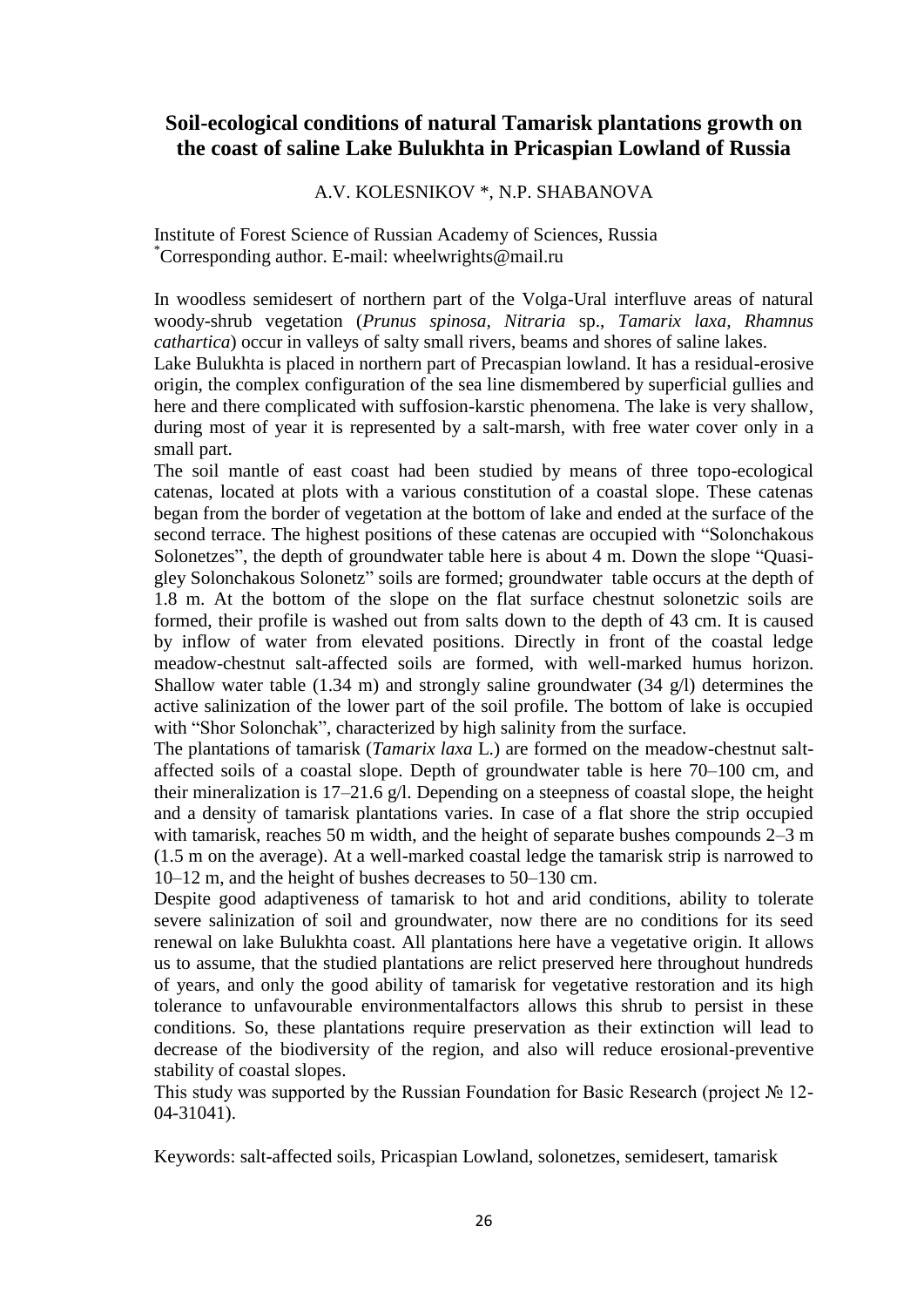## **Economic importance of Turkey's endemic halophytes**

Dr. Zerrin KOŞDEMİR<sup>1</sup>\*, Esra ALIM<sup>1</sup>

<sup>1</sup>Southwest Anatolia Forest Research Institute, Antalya, TURKEY \*Corresponding author. E-mail: zkosdemir@hotmail.com

Turkey has 78 million hectares of land area and 4 million hectares of this area is affected by salt. Considering the limited agricultural areas it is very important to protect halophytes in Turkey and in the world. The flora of Turkey is relatively rich; the number of plant species distributed in Turkey is close to the number of plant species when compared with European continent. In recent years according to the researchesin Turkey 12 000 taxon of plants have been determined and the ratio of endemism is 34.4%. Halophytes comprise important group among these endemic plants.

The high salt concentration in the soil affects the plant life negatively, but some plants (halophytes) are resistant to salt concentration in the soil. Halophytes are plantsadapted to high salt conditions and they also sustain their lives in these conditions. Many endemic plants in saline soils in Turkey are found around Salt Lake (Tuz Gölü).

In the past, the importance of halophytes could not be understood because of the negligence and they were thought to be an obstacle to agricultural production. In recent years, the importance of the halophytes are understood in areas such biological diversity, erosion, landscape, animal feed, glue, food, fuel, essential oil and etc. Then studies on the adaptation trials and resistance to salt mechanisms of halophytic plants have gained momentum. These plants which have very important contribution to the national economy are naturally grown in certain areas in Turkey and many of them are endemic. In this study some of the endemic halophytic plants of Turkey and their economic value are investigated.

Keywords: halophyte, economy, endemic, Turkey.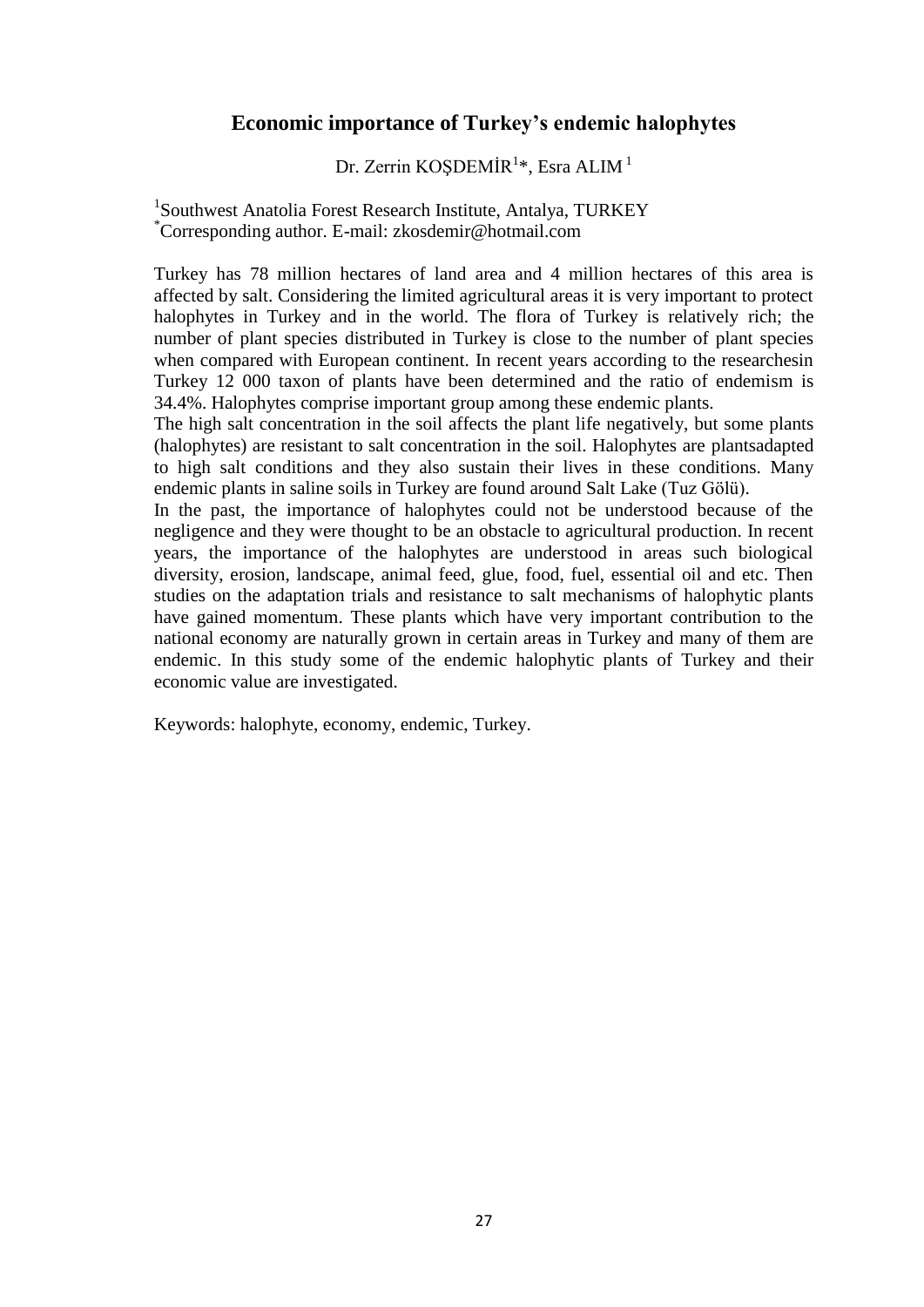#### **Influence of soil salinization on the growth of** *Quercus robur* **in the forest-steppe zone**

#### N. KULAKOVA\*, N. KAPLINA, N. ZHIRENKO

Institute of Forest Science of Russian Academy of Sciences, Russia \*Corresponding author. E-mail: [nkulakova@mail.ru](mailto:nkulakova@mail.ru)

The aim of the work was to elucidate (i) what parameters of soil salinization restrict the distribution of *Quercus robur* and may mark the boundary between the oak forest and salt tolerant herbal vegetation and (ii) how in general soil salinization influences the development of trees and forest stand.

The studies were performed at the Tellerman experimental forestry of the Institute of Forest Science Russian Academy of Sciences (111°20′53″N, 41°58′35″E, and 160 m a. sl.) on the native bank of the Khoper River. Main areas of the interfluves and slopes of the native bank were occupied by gray forest soils, solonetzic soils were observed on some small areas of upper parts of gentle slopes. These sites were without forest stand and were covered by herbal vegetation with prevailing wormwood in the plant associations. The oak forests vicinal to the opened areas had low productivity rating. The oak forests of high productivity ratingwere developed on the gray forest soils located on slopes of the native bank.

The analysis of water extracts of soils under the oak forest and under the herbalwormwood opened solonetzic sites have revealed that the soils of both sites had weak salinity deeper than 50-60 cm. The salinity of soils of both sites was similar (about 10 mmol/ 100 g soil); however the composition of salts differed. The soil under herbalwormwood opened solonetzic site had mixed sulfate-soda type of salinization: 13-20 % of  $SO_4^2$ , 43 - 56 % of HCO<sub>3</sub>, and 21-29 % of Na<sup>+</sup>. The sum of  $Ca^{2+}$  and Mg<sup>2+</sup> ions did not exceed 2%. The soils under the oak vegetation had mixed type of salinization with prevailing of Ca and Mg sulfates: 64-68 % of  $SO_4^2$ , 4-8 % of  $HCO_3$ , 8-20 % of  $Ca^{2+}$ , 5-8 % of  $Mg^{2+}$ , and 7-14 % of Na<sup>+</sup>. The content of Cl ion in both cases was small and reached 0,1 -0,3 mmol/100g soil. Therefore the restrictive parameters for the distribution of Quercus robur in the area studied were the total content of sodium, carbonate and bicarbonate ions  $-7-8$  mmol  $/100$  g soil.

In the profile of soils under the oak stands with high productivity rating readily soluble salts were absent. The oak forests adapted to saline soils and those on non-saline soils had distinct differences of their growth, productivity, and state.

The oak stands on the solonetzic and gray forest soils had the following parameters respectively: phenoforms – early and late, the age  $-120$  and 80 years, maximal height – 15 and 33 m, basal area at breast height  $(m^2 \text{ ha}^{-1})$  7.5 and 24.1, crown projection area  $(ha'ha^{-1})$  – 0.18 and 0.37, leaf area index  $(ha'ha^{-1})$  – 2.9 and 3.3. The state of the forest stands considered during past 25 years changed from slightly to strongly weak and remained stable within periods up to 3 - 20 years. Maximal annual stem radial increment (2012 year) in the solonetzic forest stand was distinctly lower  $-2.2$  mm (including 2 layers of plant vessels) compared to that of the high productivity rating one – 3.7 mm (including 3 layers of plant vessels). There is evidence that in solonetzic forest stand during the second half of vegetation period, plastic carbohydrates are mainly stored and are used for adaptation during unfavourable periods.

This research was supported by the Russian Foundation for Basic Research (12-04- 01347).

Keywords: salted soils, *Quercus robur*, adaptation, growth, state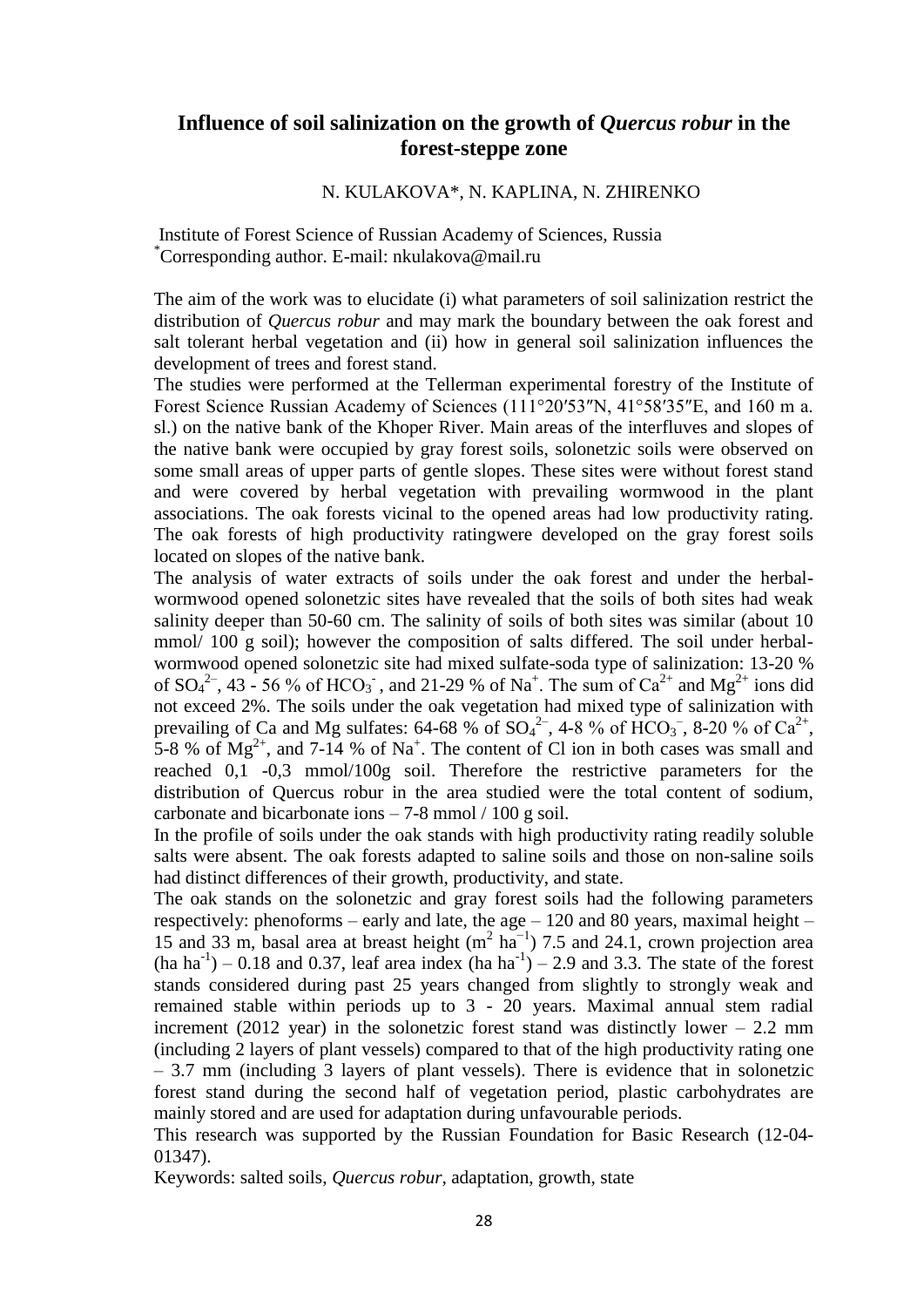#### **Decomposition of organic matter in natural and anthropogenic semidesert ecosystems**

#### N. KULAKOVA

Institute of Forest Science of Russian Academy of Sciences, Russia E-mail: [nkulakova@mail.ru](mailto:nkulakova@mail.ru)

The development of saline soils results in the change of decomposition rate and stock of organic matter which enter the soil surface. In turn these parameters condition the rate of input of nutrients into the soil and the plant nutrition supply. This influences the restoration of tree crowns, life-time, and survival of trees and determines the pastures productivity.

The goals of the work were to compare the rates of decomposition of organic matter that enter the soil surface in natural and anthropogenic ecosystems developed on soils of solonetz complexes. We studied the rate of decomposition (i) of dry parts of grass in desert and steppe natural ecosystems, (ii) of fallen leaves in 60-year plantations of oak (*Quercus robur*), (iii) excrements of sheep in natural associations intensively used as pastures during several decades. An important question was to compare the stocks of nitrogen and carbon conserved on the soil surface in various ecosystems.

Our investigations were carried out in northern part of Caspian Lowland (Volgograd region, Russia, 49°25'46°46'). Natural ecosystems in this region are represented by deserted (micro hills with solonetz soils) and steppe (micro- and meso-depressions with meadow-chestnut soils) types.

Bags with plant material or sheep excrements were placed in the sites, where usually they entered in natural conditions. The structure of plant cover was conditioned by micro-relief of the surface and had a mosaic pattern. The bags with plant material were fixed on elements of relief typical for the respective plants – *Festuca sulcata* Hack and *Stipa lessingiana* Trin. & Rupr in the micro-depressions, where moistening is better due to water from melted snow (steppe type of ecosystems), and *Artemisia pauciflora* Web. and *Kochia prostrate* Schrad.– in the micro-elevations, where water regime is worse (desert type of ecosystems). Naturally the plants of the same species form spots with diameter from 0.5 m to several meters and the input of each plant kind is localized. Therefore each bag contained the plants of one kind. The bags with excrements were fixed both in micro-depressions and elevations, the bags with oak leaves – on the surface under the trees, where they were collected. The samples afterwards were composted in 6 replicates during the year. Prior and after composting the mass, moisture content, C and N were determined.

The rate of excrement decomposition was somewhat higher than that of the plant material: the residual mass in samples with excrements was  $65\pm0.9$  % of the control, about 80% - in samples with grass material, and  $97\pm5\%$  in bags with oak leaves. Taking into account the volume of the material which entered the surface in the ecosystems studied (Kulakova, Abaturov, 2010) it was demonstrated that in steppe associations the surface accumulates in average 1080 g/m<sup>2</sup>, in desert ecosystems –  $360$  g/m<sup>2</sup>, in pastures not more than 190  $\frac{g}{m^2}$  of plant residues and less than 60  $\frac{g}{m^2}$  of excrements.

During the decomposition the material is essentially changed. The losses of carbon were 26-30% in the sheep excrements, 29-33% in the grass litter, 32-38% in the litter of desert vegetation. The least changes were found in the oak litter – the carbon losses were 5%. The losses of nitrogen were the highest in samples of the *K. prostrate* Schrad and excrements – 61 and 43% respectively. The litter of *A. pauciflora* Web and oak lost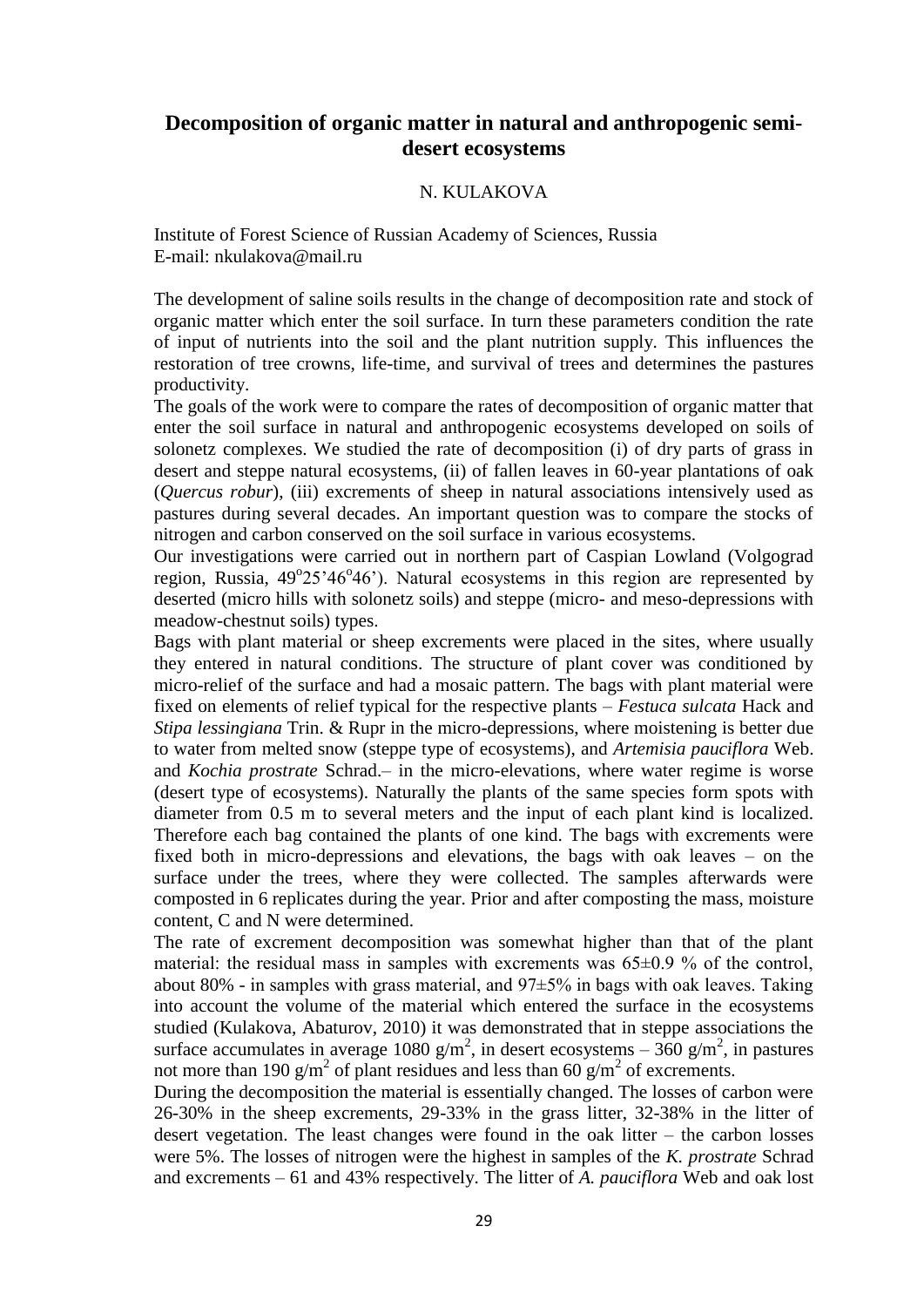20-23% of nitrogen and the stocks of grasses increased by 5-25%, evidently due to the net fixation in more humid conditions.

In a result on the soil surface of steppe ecosystems  $424-448$  g/m<sup>2</sup> of carbon and 11-15  $g/m^2$  of nitrogen remained, on the soil of desert ecosystems – 141-160 and 5-6 g/m<sup>2</sup> respectively, of the oak plantations – 125 and 3  $g/m^2$ , on pasture – 108 and 3.8  $g/m^2$ .

Annual deposition of nitrogen and carbon on the surface of anthropogenic ecosystems decreased compared to natural steppe and desert biocenoses. In the oak plantations it occurred due to less amounts of the litter, although the rate of decomposition was lower here than in natural biocenoses, and in pastures – due to less amounts of the entered organic material and higher rate of its decomposition.

This research was supported by Biological Resources of Russia Program

#### References

Kulakova N.Y., Abaturov B.D. Elements of Nitrogen Cycle in Landscapes of the Northern Caspian Lowland // Biology Bulletin. 2011. № 10. P. 992-996

Keywords: solonetz soils, organic matter decomposition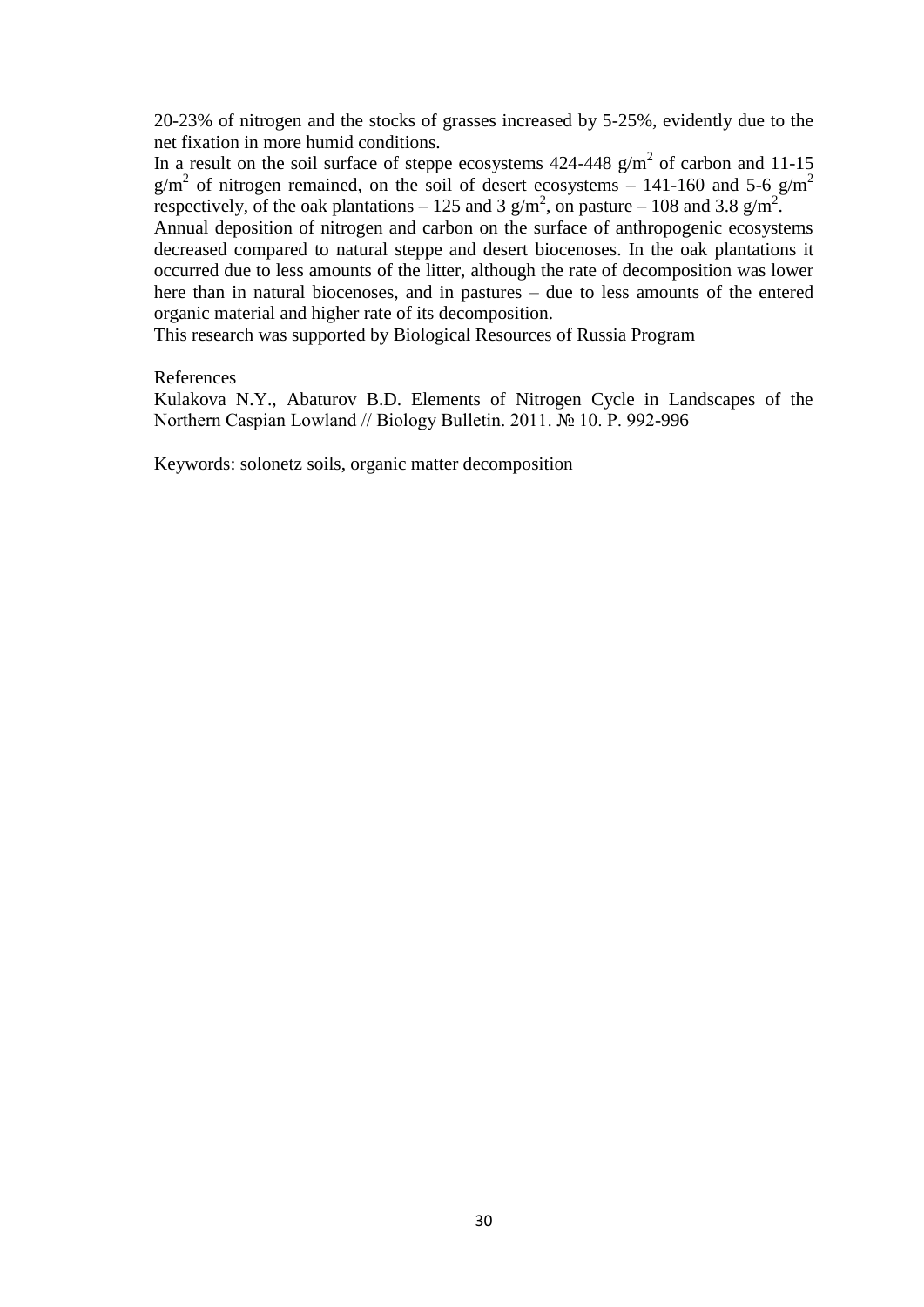#### **Water retention estimation of Hungarian salt affected soils using the MARTHA database and soil map information**

András MAKÓ<sup>\*1</sup>, Brigitta TÓTH<sup>1</sup>, Mihály KOCSIS<sup>1</sup>, Gergely TÓTH<sup>2</sup>

<sup>1</sup>University of Pannonia, Georgikon Faculty, Department of Crop Production and Soil Science, 8360 Keszthely, Deák F. str. 16., Hungary <sup>2</sup> European Commission, Joint Research Centre, Institute for Environment and Sustainability, Land Resource Management Unit, Ispra, Italy \*Corresponding author. E-mail: mako@georgikon.hu

Soil water storage capacity and the efficient use of the retained water depend on a number of site-specific factors related to climate, soil, land-use and farming systems. The potential effect of climate change on soil water storage and agronomic productivity is different among ecological regions and soil types (subtypes or varieties). Data are needed on the characteristics of the projected climate change, soil properties (e.g. water retention, conductivity) and plants.

Soil water retention (SWR) at -0.1, -33, -1500 and -150000 kPa matric potentials and available water content (AWC) were estimated from information available from 729 horizons of salt-affected soils of the Hungarian Detailed Soil Hydrophysical Dataset (acronymed MARTHA). Ordinal and nominal (categorical) variables, including texture, organic matter content, calcium carbonate content, soluble salt content, pH and soil subtype classes of the soil map were used to develop pedotransfer rules with the CHAID classification tree method.

The elaborated pedotransfer rules were applied on the Hungarian 1:100 000 soil map (AGROTOPO) and the georeferenced AIIR database (National Pedological and Crop Production Database) to generate available water content map for the topsoil of salt affected Hungarian soils.

This type of maps could be basis for preparing climate sensitivity maps of Hungarian soils in the future.

Present poster was published in the frame of the projects TÁMOP-4.2.2.A-11/1/KONV-2012-0064 and TÁMOP-4.2.2/B-10/1-2010-0025. The projects are realized with the support of the European Union, with the co-funding of the European Social Fund.

Keywords: soil water retention, soil climate sensitivity, pedotransfer rules, available water content, salt affected soils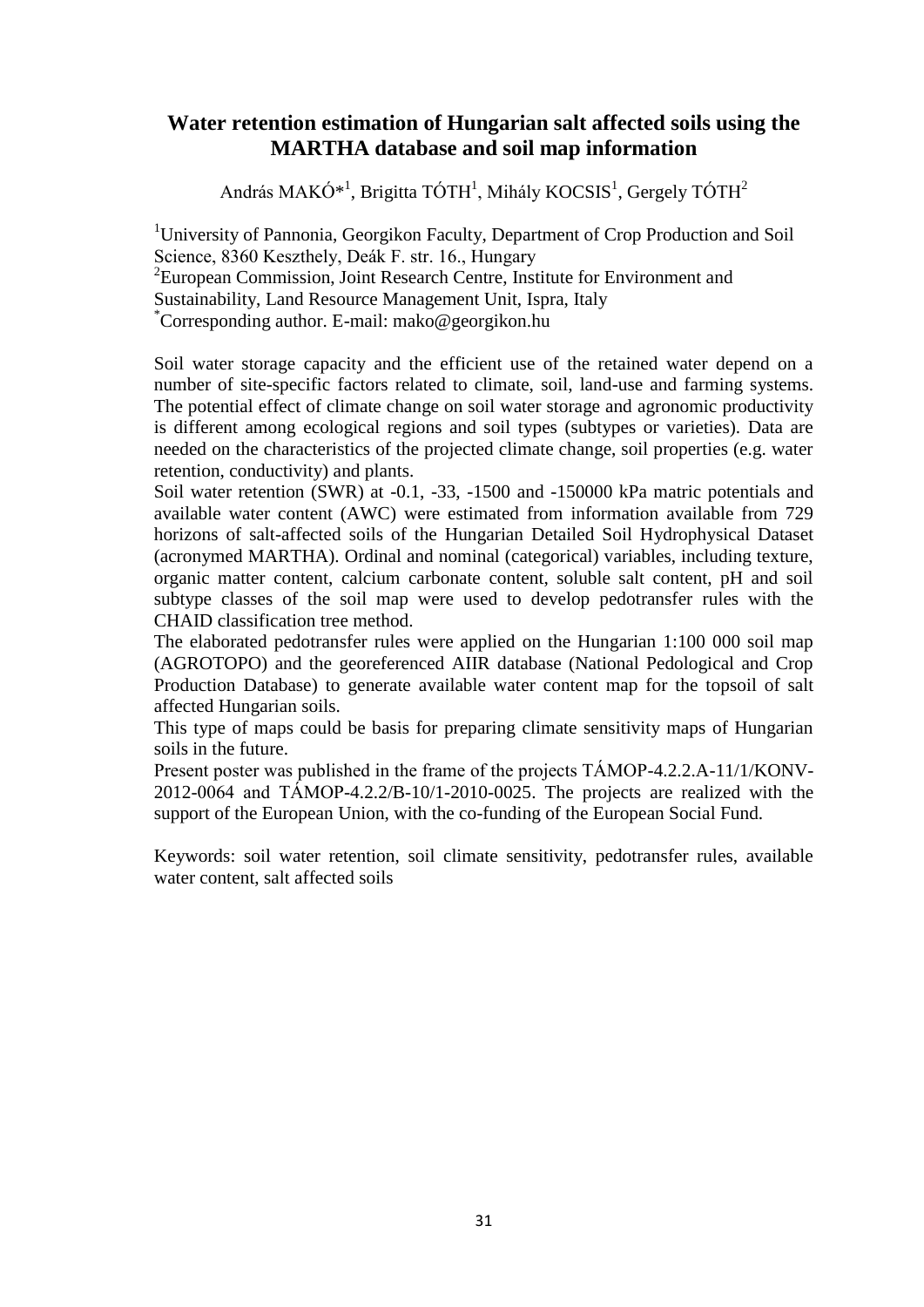## **Salt removing species as environmentally safe technique to control salinity in irrigated fields**

T. PANAGOPOULOS\*, M.A. NEVES, M.G. MIGUEL, D. ANTUNES, J. BELTRAO

Universidade do Algarve, FCT, CIEO, Campus de Gambelas, 8005-139 Faro, Portugal \*Corresponding author. E-mail: tpanago@ualg.pt

Soil leaching or fertilization are the conventional techniques used to control soil salination process, however they contribute highly to soil and aquifer contamination. On the other hand, the use of salt tolerant species may be very useful, but does not solve the problem of soil or groundwater contamination. An alternative way to control the salination process and to maintain the sustainability of landscape and agricultural fields is to combat the salinition problems by salt removing species - an environmentally safe and clean technique. In order to study the potential capacity to remove soil salts, five wild species *Beta maritima, Limoniastrummonopetalum, Portulaca oleracea, Tetragonia tetragonioides*,and *Lotus creticus* were evaluated for their efficiency to remove salts from a sandy soil. Plants were analysed relatively to total growth and mineral composition of the leaves. According to the results of plant growth and leaf analysis, it was seen that *Tetragonia tetragonioides* is the best salt removing species and, complementary, it has other interests, as follows: 1) high biomass production potential; 2) several harvests during the year (summer and winter); 3) high content of minerals; 4) horticultural importance, as a leaf vegetable crop; 6) easy multiplication (seed propagation) and easy crop management; 7) tolerance to drought and hot conditions; 8) soil erosion control due to its excellent soil covering. As concluding remarks, it was shown that this new technique to control salinity is a powerful and environmentally clean tool to maintain the sustainability of irrigated areas.

Keywords: *Salicornia ramosissima, Sarcocornia perenis,* salinised soils, food quality.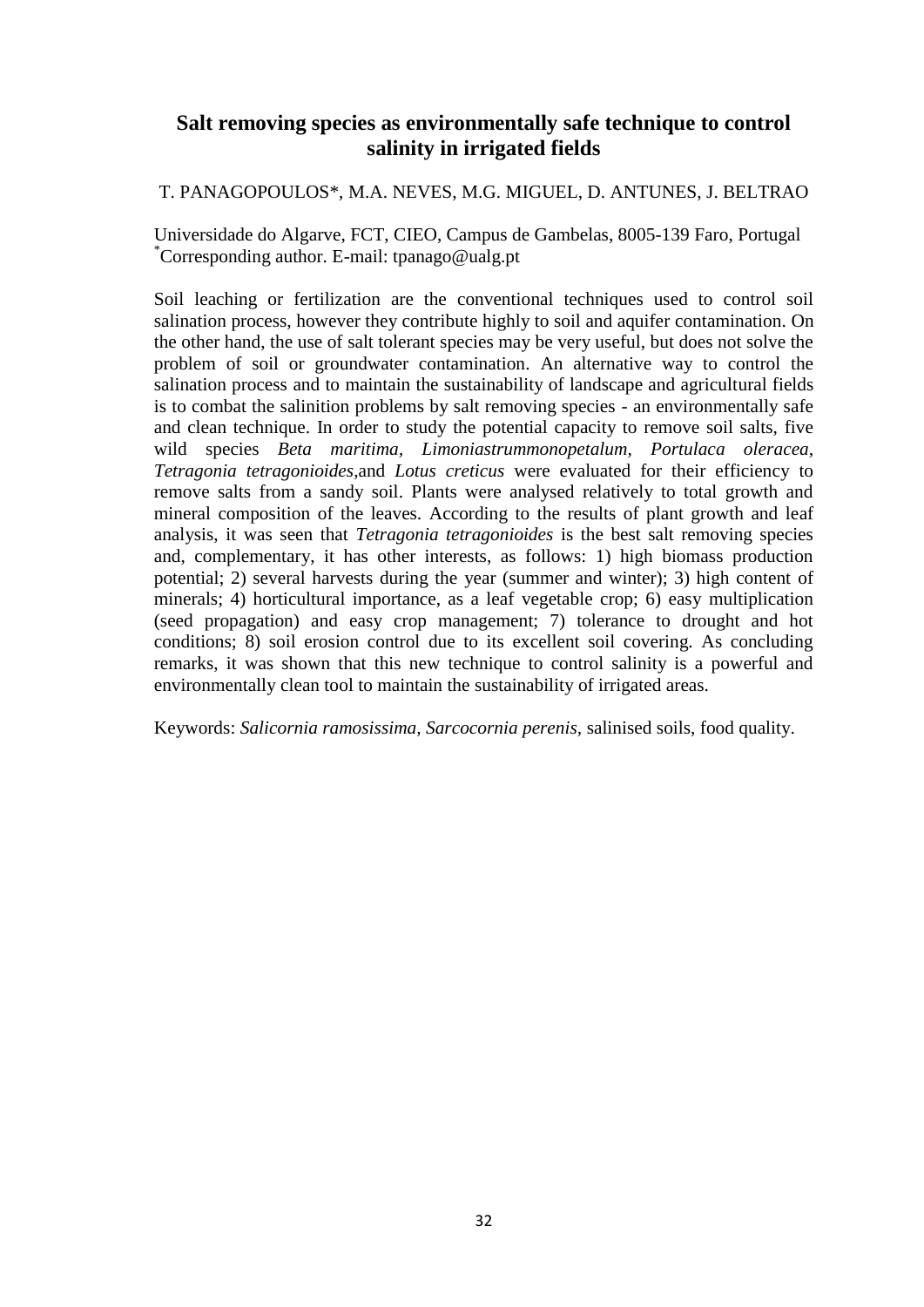#### **Inland salt marsh vegetation in Central Europe**

#### Agnieszka PIERNIK

Department of Geobotany and Landscape Planning, Faculty of Biology and Environment Protection, Nicolaus Copernicus University, ul. Lwowska 1, 87-100 Torun, Poland E-mail: piernik@umk.pl

The main topic of the research wasthe plant-environment relations in natural and anthropogenic inland saline areas in Central Europe.The investigations covered most of the existing sites of inland halophytes in Poland, known from the literature. In order to perform the analyses in an even wider range of ecological factors, the studies were performed alsoin a few salt marshes in Germany. In the first stage habitat properties of the studied sites of halophytes were analysed. In the next stage, a general vegetation patternwas investigated and the importance of different salinity measures for the development of this pattern was compared. The subsequent analyses were carried out in order to investigate whether the species composition and cover/abundance of species in vegetation patches is related to intensity of influence exerted by particular environmental variables.For this purpose, the studied patches were grouped. It was analysed which environmental factors are the most important in differentiation of the distinguished groups, and what is the relationship between their occurrence and the local environmental conditions.

Results demonstrate that values of soil salinity expressed as  $EC<sub>e</sub>$  recorded in the studied area in Poland indicated a gradient from non-saline  $(< 2 \text{ dS} \cdot \text{m}^{-1})$  to very strongly saline soils ( $>16$  dS·m<sup>-1</sup>). The salinity was higher at the studied sites in Germany – the salinity gradient included moderately saline  $(4-8 \text{ dS} \cdot \text{m}^{-1})$  and very strongly saline soils (>16 dS·m-1 ). The same types of soil salinity were recorded both on the German and Polish salt marshes i.e. chloride, sodium-chloride, sulphate-chloride and chloride-sulphate. The most dominant ions were Na<sup>+</sup> and Cl<sup>-</sup>, pH ranged between 6.8 and 8.7.

The comparison of different salinity measures and their importance in the vegetation pattern demonstrated that the largest part of vegetation variation is explained by ionic composition expressed as a concentration of ions in the soil solution. The results of CCA analysis with the forward selection and permutation test revealed that following factors differentiate the studied vegetation in a statistically significant way: locationcountry (Poland, Germany), the content of organic matter in the soil, general salinity expressed as EC<sub>e</sub>, all included methods of land management/land use, soil moisture and pH, and the content of ions  $HCO_3^-$ ,  $Ca^{2+}/Na^+$ ,  $K^+$ ,  $SO_4^2$ . The analysis of variance partitioning between four categories of the factors indicate that the largest amount of species variance was explained by soil salinity, then by management type followed by soil type based on organic matter content and at the end by location of sites.

After clustering the relevés based on the species composition similarity seven main groups of phytocoenoses were distinguished. The results of discriminant analysis revealed that groups II and III comprise phytocoenoses occurring in places with the highest salinity, groups VI and VII include mainly communities on soils with a higher content of nitrogen and organic matter, and finally groups I, IV and V include communities occurring on soils with relatively higher content of bicarbonates and higher contribution of sulphate ions compared with chloride ions. In terms of species composition plant communities distinguished by the methods of numerical classification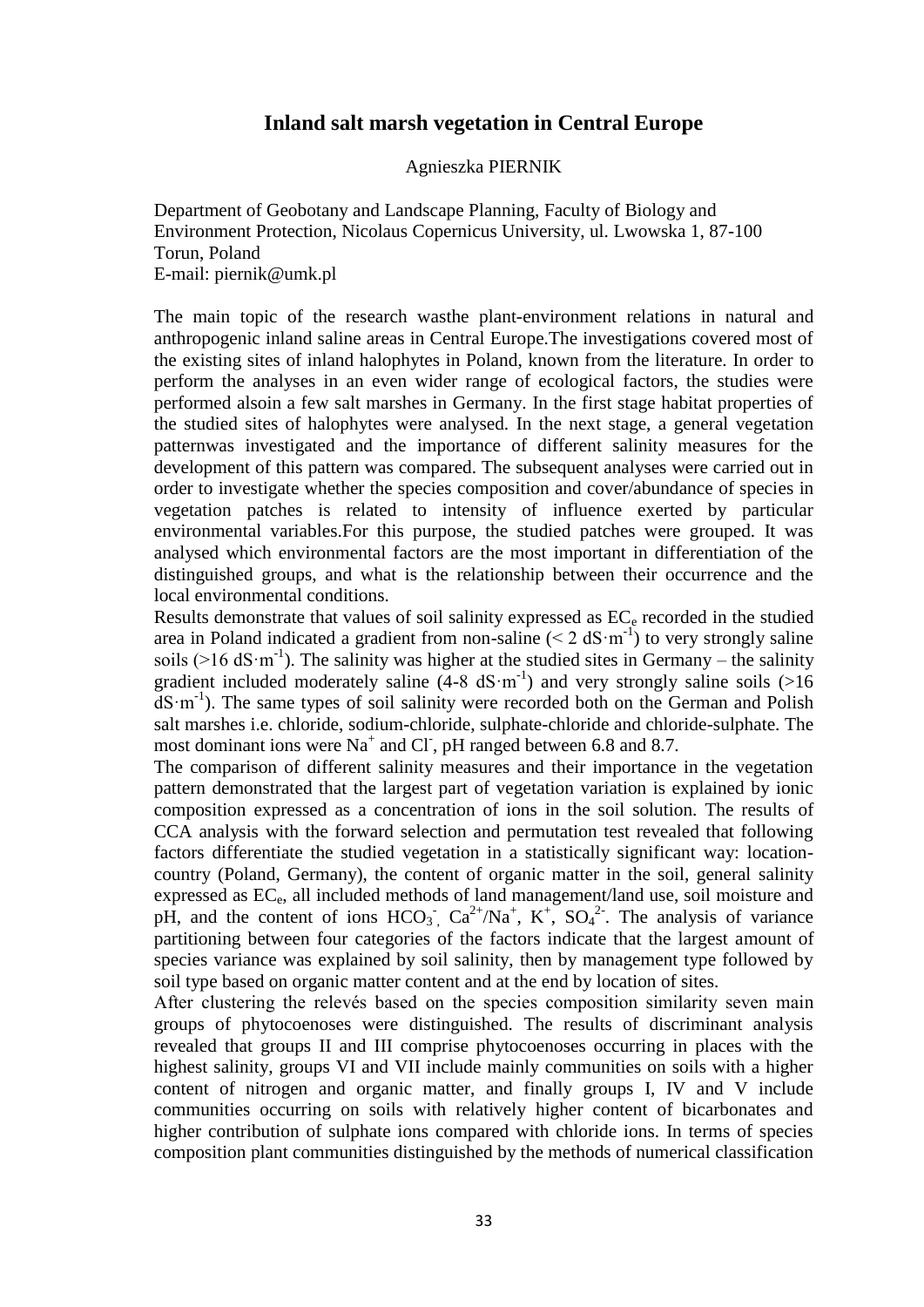correspond to plant associations described previously from saline areas of Europe. Keywords: halophytes, soil salinity, ordination, CCA, CVA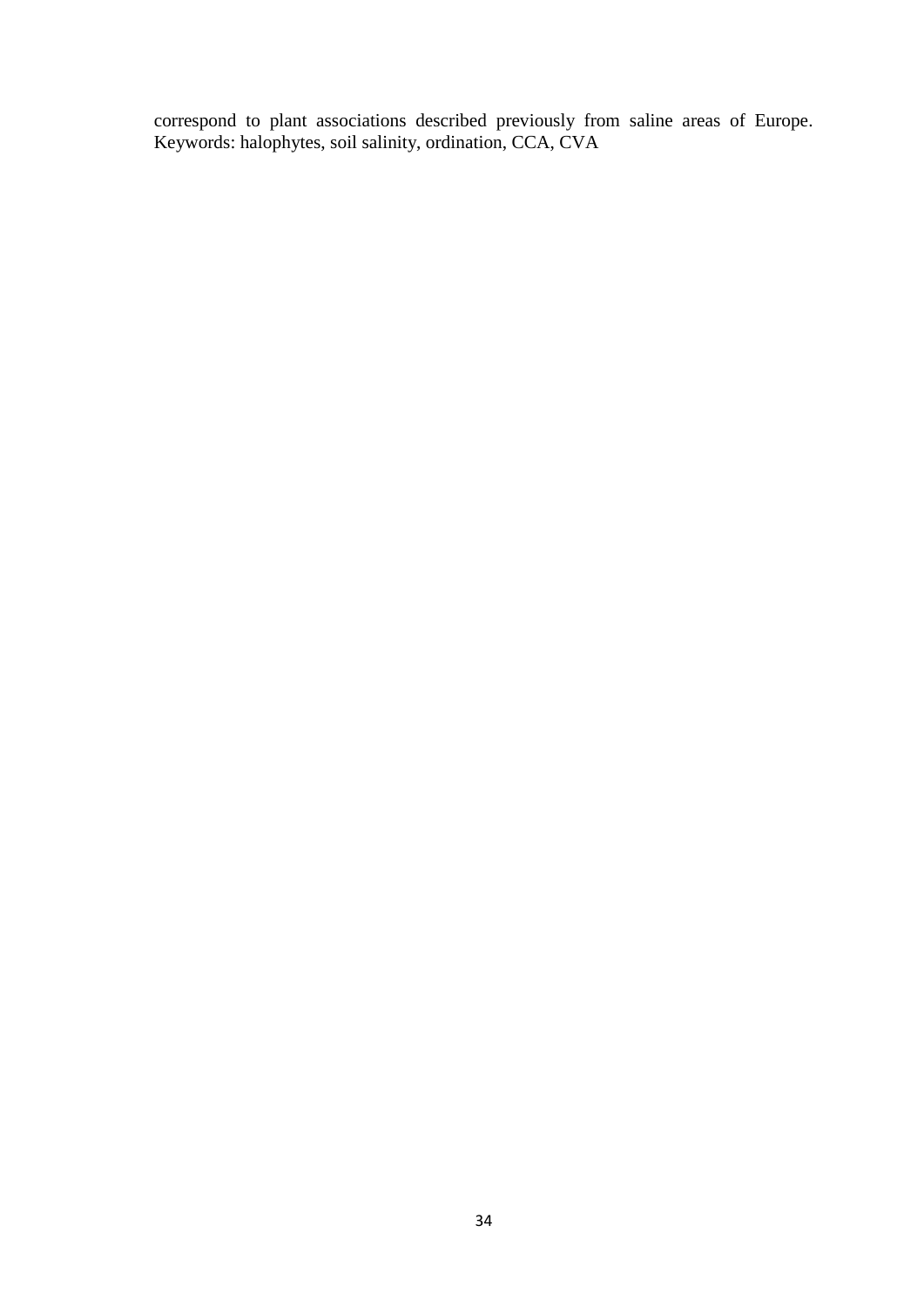#### **Evaluation and preservation of autochthonous vegetable landraces grown on saline areas from West part of Romania**

Cristina POPESCU<sup>1</sup>, Sorina POPESCU<sup>3</sup>, Sorin CIULCA<sup>3</sup>, Marian CĂPRAR<sup>4</sup>, Carmenica JITĂREANU<sup>2</sup>, Radu ȘUMĂLAN<sup>3</sup>

**<sup>1</sup>**. Vasile Goldis Western University of Arad, Institute of Life Sciences, Liviu Rebreanu 86, Arad, ROMANIA

**2.**Ion Ionescu De La Brad" University Of Agricultural Sciences and Veterinary Medicine Iași Iași, Mihail Sadoveanu Alley No. 3, 700490, Iași County, ROMANIA **3.** Banat University of Agricultural Sciences, Faculty of Horticulture and Forestry Aradului Street 119, Timisoara, ROMANIA

**4.** Biological Research Center - Botanical Garden "Vasile Fati" Jibou Jibou, Park Street, No. 14, Sălaj County, ROMANIA

\*Corresponding author. E-mail: sumalanagro@yahoo.com

Saline soils in western Romania comprise almost 200.000 ha. We have previously identified this type of soils by analysing their composition in Cl<sup>-</sup>, Na<sup>+</sup>, Ca<sup>++</sup>, Mg<sup>++</sup>, K<sup>+</sup>, SO<sub>4</sub><sup>-and</sup> precise mapping (Ardelean et al., 2003; 2004). In these areas the cultivation of vegetables such as onion, garlic or tomato's in household system and micro-farms is traditional but there is also a great pressure for introducing new commercial varieties for cultivation. Many farmers have stopped growing these traditional ecotypes and turned to commercial varieties, which are fast growing and shape enhanced but not necessary adapted to local environment. Nevertheless, local landraces are still cultivated because they have special qualities and are accepted by local markets. Identification of these cultivars represents a priority in breeding programs of vegetables all over the world. Conserving vegetable genetic diversity is important in the context of climate conditions and breeder needs in the area. The great diversity of vegetable types in cultivation can be also considered as a genetic resource that can be used in case of need. We have collected food vegetable (Allium sativum, Allium ascalonicum, Allium cepa, Lycopersicon esculentum Mill and Phaseolus vulgaris) landraces from 2 agro-ecological regions known for their salinity from westernRomania in order to assess their phenotypic and genetic variation and to preserve the traditional germplasm. We imposed two criteria for collection: seed saving method by local framers and no crossing for commercial reasons. The distance between each pair of populations ranged from 10 to 50 km. The number of individuals in each population ranged from 10-100. Differences between accessions were observed in the fruit traits. We employed one class of neutral genetic markers based on polymerase chain reaction (PCR): inter simple sequence repeat (ISSR) markers to assess the genetic diversity. The genetic similarity coefficients and dendogram, reflecting genetic relatedness of the landraces was established based on Inter simple sequence repeat (ISSR)-PCR fingerprint. Cluster analysis based on Jaccard's similarity coefficient using UPGMA grouped the landraces into different clusters, which were correlated with the phenotypic data. The present study is indented to identify populations to which priority should be given for dynamic conservation of landraces and make a baseline data available for farmers and breeders in this area.

This work was supported by a grant of the Romanian National Authority for Scientific Research, CNDI-UEFISCDI, project number PN-II-PT-PCCA-2011-3.1-0965. Special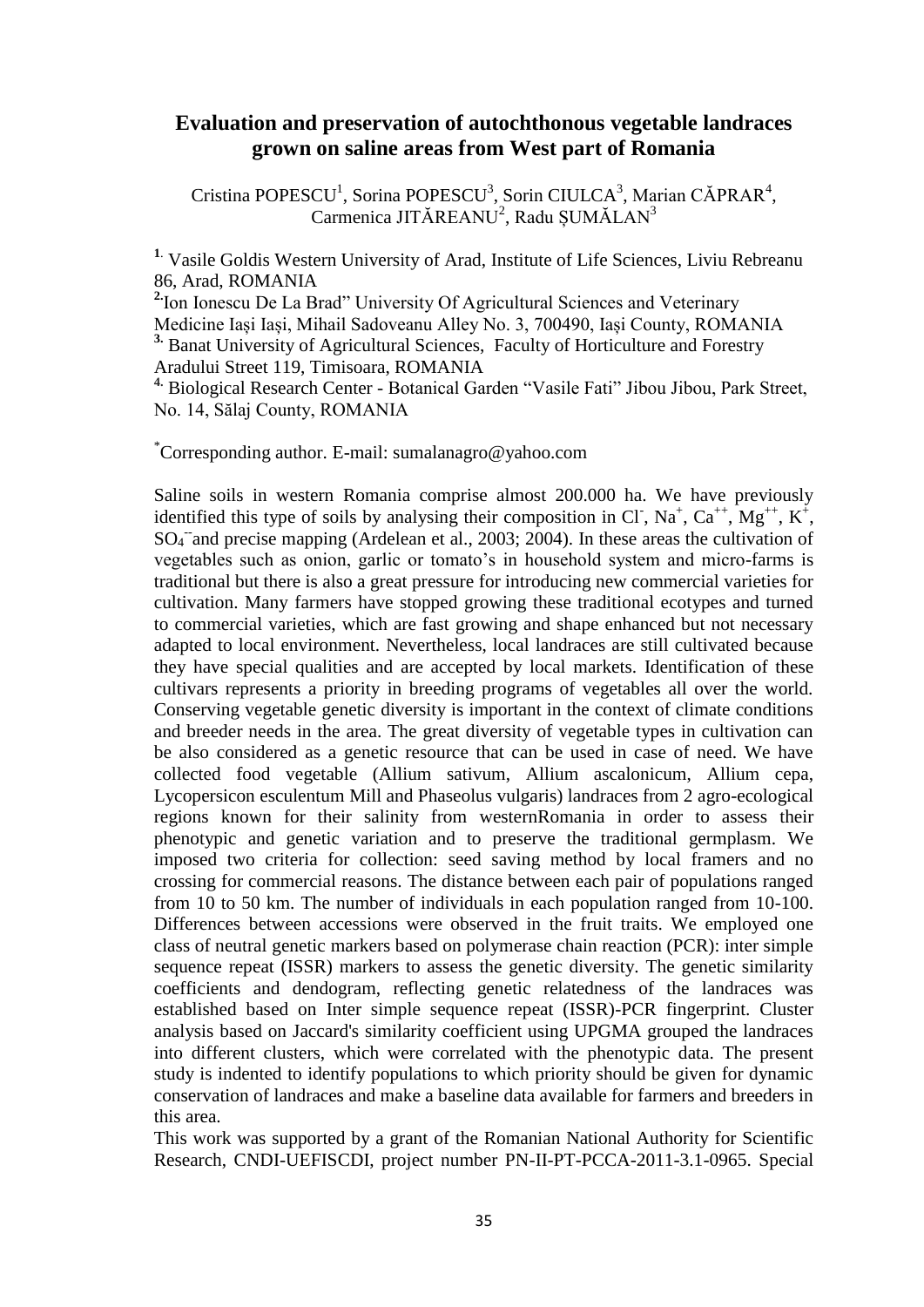thanks to all persons from villages which were very kind to let us visit their gardens and supplied us with the necessary plant material.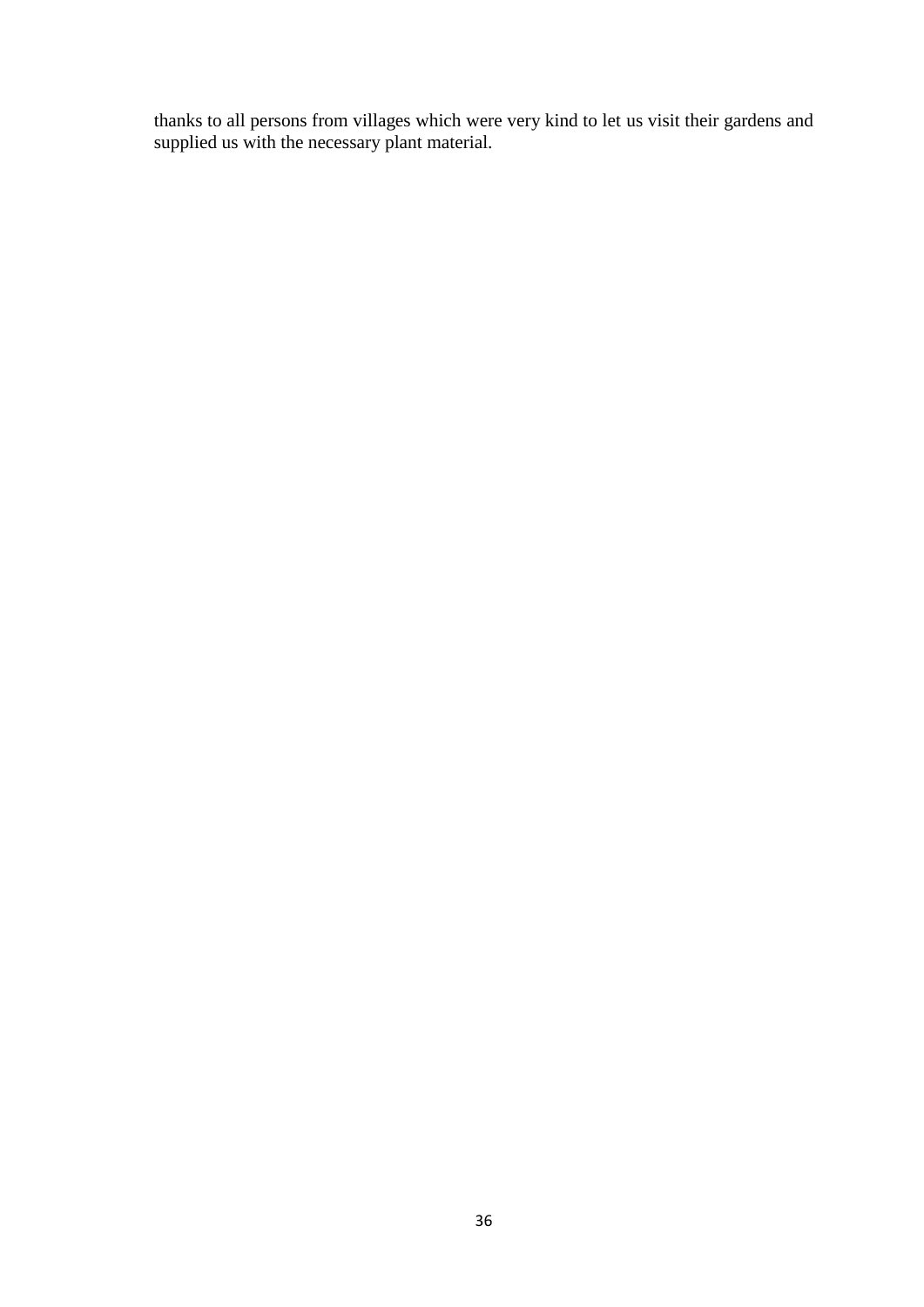#### **Comparison of phytohormone metabolism in model plants with different tolerance to salt stress**

Sylva PREROSTOVA<sup>1,2\*</sup>, Petre DOBREV<sup>1</sup>, Alena GAUDINOVA<sup>1</sup>, Radomira  $VANKOVA<sup>1</sup>$ 

<sup>1</sup> Institute of Experimental Botany AS CR, Czech Republic

<sup>2</sup> Faculty of Science, Charles University, Czech Republic

\*Corresponding author. E-mail: prerostova@ueb.cas.cz

Salinity may cause severe crop losses. Plant tolerance to salt stress varies among species. This study observes two species with different strategies: the salt-sensitive model plant Arabidopsis thaliana and its close relative, salt-tolerant Thellungiella halophila. Extensive knowledge of their metabolisms could help to clear diverse stress responses and to find some applicable strategy to increase salinity tolerance.

We have focused on phytohormones, which play an important role in regulation of plant growth as well as in plant stress responses. Both plant species were grown in hydroponics. This system enables analysis of apices, leaves, and roots. The levels of phytohormones abscisic acid (ABA), auxin (indole-3-acetic acid, IAA) and cytokinin (CK) metabolites were determined in Arabidopsis exposed for 1 week to NaCl in a range  $2 - 150$  mM and in Thellungiella influenced by a stimulatory (150 mM) and an inhibitory salt concentration (350 mM NaCl). Time course of the response was studied in the interval 15 min to 24 h.

Moderate stress caused a modest elevation of the level of stress hormone ABA and its derivatives in both genotypes. Stress induced growth suppression was associated with decrease of active CKs in apices. During severe stress, plant responses differed: Arabidopsis gradually faded and died, starting from apices; while Thellungiella preferentially protected apices, and older leaves enhanced their senescence, probably due to salt accumulation. Severe stress led to reduction of active CKs; only cis-zeatin, the cytokinin with low physiological activity, rose sharply during strong stress, more in Thellungiella. Generally, high salt concentrations caused the rise of the level of stress hormone ABA in shoots after one day. However, Thellungiella responded to stress very quickly - the ABA elevation in apices was observed already after 30 minutes. Furthermore, basal as well as stress induced ABA levels were higher in Thellungiella than in Arabidopsis. Levels of growth hormone IAA were higher, too. IAA level decreased in heavily stressed roots, simultaneously with root growth suppression. This work was supported by MEYS project no. LD11073.

Keywords: *Arabidopsis*, *Thellungiella*, salt stress, phytohormone.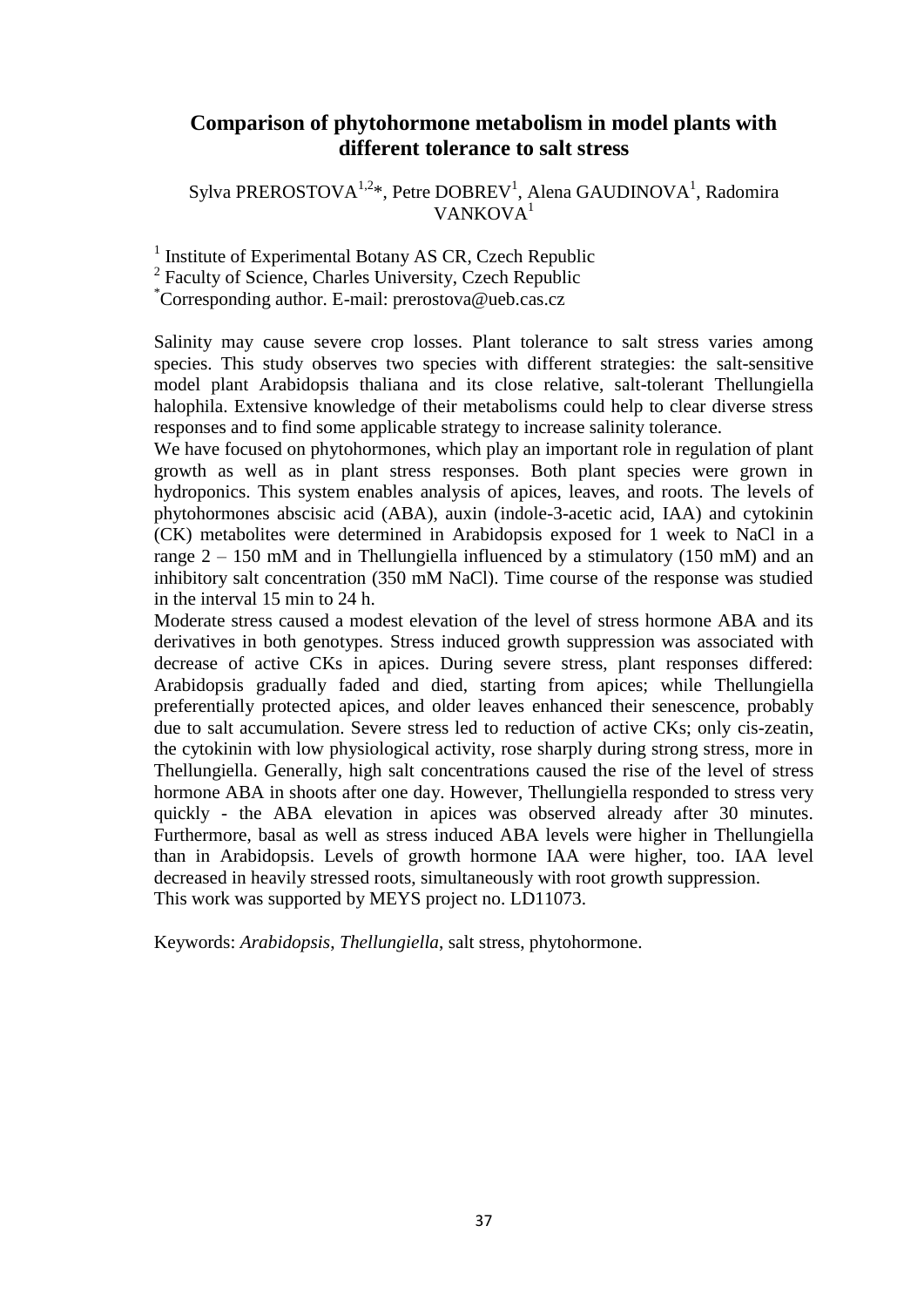#### **Performance of the SALTMED Model under different field managements**

R. RAGAB<sup>1</sup>, A. HIRICH<sup>2</sup>, A. CHOUKR-ALLAH<sup>2</sup>, R. PULVENTO<sup>3</sup>, C. D'ANDRIA<sup>3</sup>, LL. SILVA<sup>4</sup>, M.M. CHAVES<sup>5</sup>, P. RAMESHWARAN<sup>1</sup>, K. FILALI<sup>6</sup>, O.  $\rm BENLHABIB^6,$  A. YAZAR<sup>7</sup>, Ç. İNCEKAYA<sup>7</sup>, A. TEPE<sup>7</sup>, R FGHİRE $^8$ ,S. WAHBİ $^8$ , F. RAZZAGHI $^9$ , M. QADIR $^{10}$ , A. ARSLAN $^{11}$ 

<sup>1</sup>Centre for Ecology and Hydrology, CEH, Wallingford, UK,

<sup>2</sup>Agronomic and Veterinary medicine Hassan II Institute, CHA Agadir, IAV, Morocco,  $3$ CNR – Institute for Agricultural and Forest Mediterranean Systems (ISAFoM), Ercolano (NA), Italy,

4 Instituto de Ciências Agrárias e Ambientais Mediterrânicas (ICAAM), Universidade de Évora, Évora, Portugal,

5 Instituto de Tecnologia Química e Biológica, Universidade Nova de Lisboa, Portugal, 6 IAV Hassan II, University, Rabat, Morocco,

<sup>7</sup>Cukurova University, Adana, Turkey,

8 Faculté des Sciences Semlalia, Marrakech, Morocco,

<sup>9</sup>Chiraz University, Iran,

 $10$ ICARDA-IWMI,

 $11$ Ministry of Agriculture and Agrarian Reforms, Syria

Models can be very useful tools in agriculture water management. Not only could they help in irrigation scheduling and crop water requirement estimation, they also could be used to predict yields and soil salinization. The SALTMED model has been developed as a generic model that can be used for a variety of irrigation systems, soil types, soil stratifications, crops and trees, water application strategies (deficit irrigation, Partial Root Drying, PRD, subsurface irrigation), different nitrogen applications (fertigation, chemical-N, organic- N or crop residues incorporated in the soil) and different water qualities (fresh water; wastewater; saline, brackish or drainage water). The model was applied using saline water for irrigating quinoa in Italy, Denmark, Morocco and Turkey, Amaranth in Italy, and legumes in Syria. The model was able to identify the salt tolerance level and the threshold values of each crop. The report will also show that quinoa and Amaranth grown in Italy were most tolerant at salinity level of 22 dS m-1 with very little reduction in yield even when using 25% of the crop water requirement. When using water salinity up to 40 dS  $m^{-1}$  in the Denmark study, the quinoa yield was only reduced by 17% when compared with the fresh water irrigation. The study in Turkey also showed that when using irrigation water with salinity up to 30 dS m-1 on quinoa, there was hardly any reduction in yield. The reduction only took place when the crop water requirements were dropped to 33% of the full irrigation. The results showed the possibility of significant water saving with acceptable reduction level in yield. In contrast, legumes grown in Syria showed relatively less salinity tolerance. Fresh water and up to  $\frac{5}{9}$  dS m<sup>-1</sup> water salinity was used to irrigate faba bean, lentil, and chickpea. Up to  $\overline{5}$  dS m<sup>-1</sup> there was very little reduction in yields. The threshold value of 50% yield reduction in lentil, chickpea, and faba bean occurred at salinity levels of 3.6 dS  $\text{m}^{-1}$ , 4.4 dS  $\text{m}^{-1}$ , and 5.4 dS  $\text{m}^{-1}$ , respectively. These results suggest that among the food legume crops, faba bean can withstand relatively high levels of irrigation water salinity followed by chickpea. These results are expected to help extensions workers and farmers in making informed decisions in selecting appropriate food legume crops and crop accessions based on their salinity tolerance and the water available as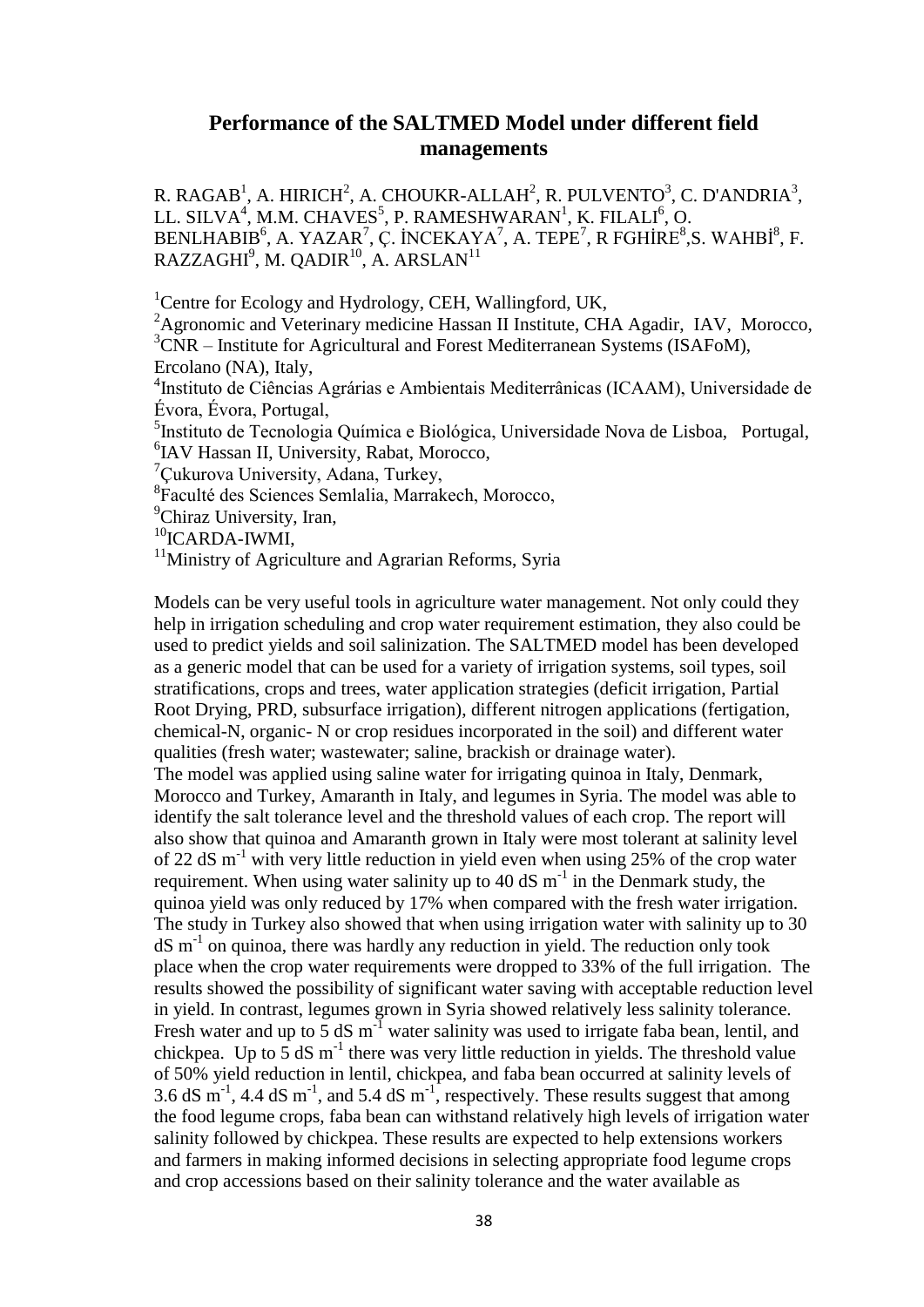irrigation source. In contrast to legume, the salinity levels used in different experiments on quinoa and amaranth (Italy up to 22 dS/m, Denmark up to 40 dS/m and Turkey up to 30 dS/m) did not produce a 50% yield reduction. In a study in Morocco, the crop rotations of quinoa, sweet corn and 3 legume crops were investigated. The results indicated that quinoa and sweet corn yields were higher when they were sown after fallow.

In different application, the SALTMED model was run with crop rotations with 6 periods corresponding to 2015, 2020, 2030, 2050, 2075 and 2090 for Morocco. The results indicated that the growing period will be shorter. Starting from 2015 to 2090 a reduction in growing period length of about 20 days could take place as results of increased temperature. The evapotranspiration as well as potential crop transpiration have shown to increase over the years in response to climate change. In a climate change study in Italy, the SALTMED model was employed to simulate the productivity of Amaranth A12 under different climate scenarios for the periods 2050 and 2095. The SALTMED model indicated that the length of the Amaranth growing season will decrease from 114 days under actual (2009-2010) climatic conditions to 98 days for the high emission scenarios in 2095. SALTMED indicated also that it is possible to expect a change in Amaranth sowing date from the day of the year (DOY) 100 under actual conditions to the DOY 86 by 2095.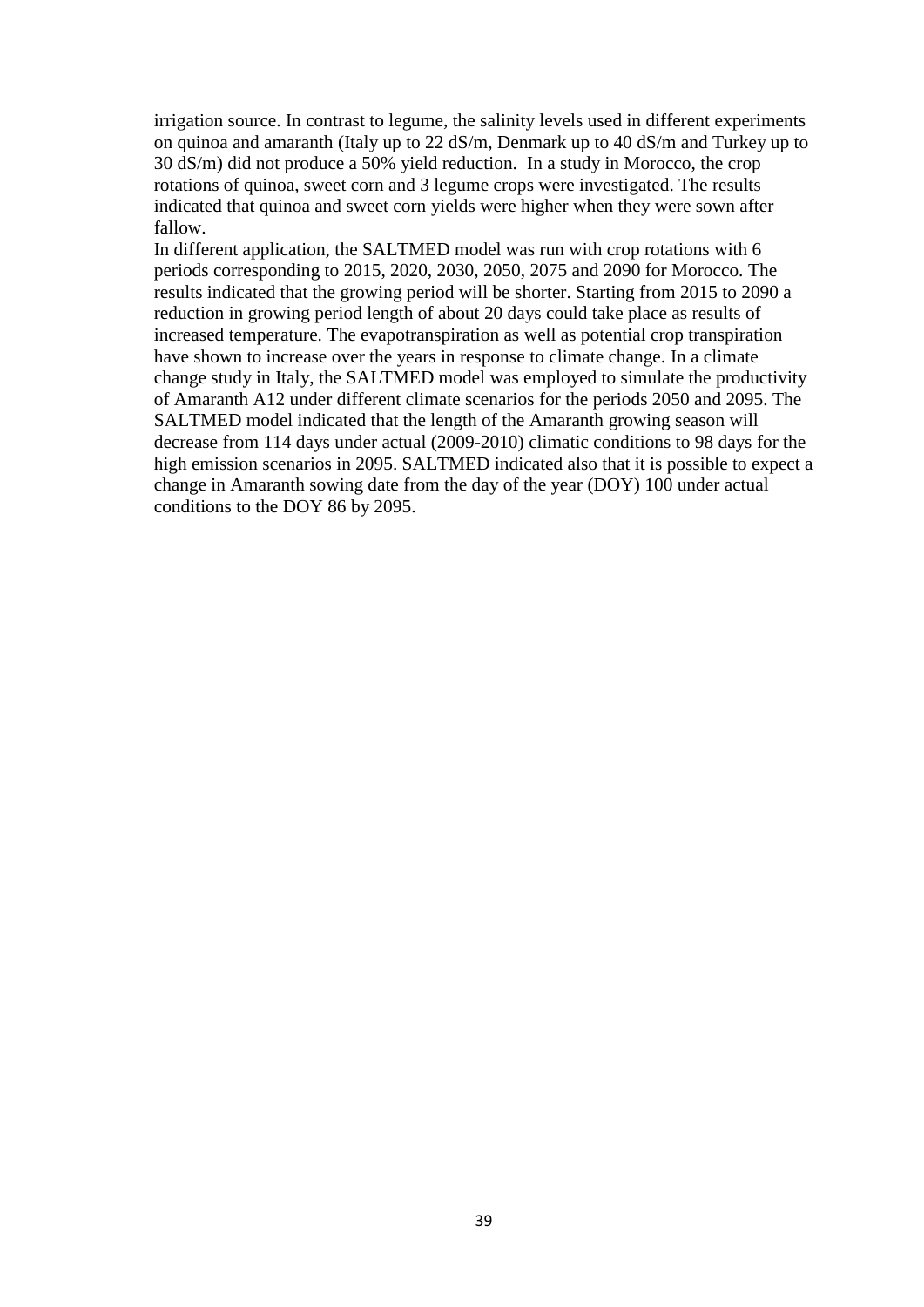## **Effect of salt stress and fertilizer treatment on seed yield and seed oil percentage of Kochia (***Kochia scoparia L***)**

Samira SABZEVARI\*<sup>1</sup>, Saeed KHANINEJAD<sup>1</sup>, Mohammad KAFI<sup>2</sup>

<sup>1</sup>PhD Students in crop physiology, Dept. of Agronomy, Faculty of Agriculture, Ferdowsi University of Mashhad.

<sup>2</sup>Department of Agronomy, Faculty of Agriculture, Ferdowsi University of Mashhad. \*Corresponding author. E-mail: samiras1363@yahoo.com

Kochia is a halophyte plant that produces suitable biomass and seeds in saline and dry areas. Current study was conducted to evaluate salt stress and various amounts of mineral fertilizers (nitrogen and phosphorous) on grain yield and oil production of Kochia. Field experiment was performed as split plot arrangement based on completely randomized block design with 3 replications. Two levels of salt stress (5.2 and 16.5 dS m<sup>-2</sup>) were applied with irrigated water as main plots and three levels of nitrogen (0, 100 and 200 kg  $ha^{-1}$ ) and phosphorous (0, 75 and 150kg  $ha^{-1}$ ) as sub plots. Based on our results salt levels significantly influenced grain yield, seed weight and oil percentage of grains. Grain yield production was remarkably declined by increasing the salinity level. However, seed weight (0.81 to 0.82 mg) and oil percentage (8.6 to 9.3 %) increased with salinity increase.

Different nitrogen and phosphorous application levels affected grain yield and percentage of oil seed. The highest grain yield was obtained under 100 kg ha<sup>-1</sup> nitrogen application by 40% increase in compared to control. In addition, phosphorous application has shown a significant increase in grain yield and seed weight compared to control. Results showed that with application of nitrogen and phosphorous fertilizer, seed oil percentage declined from 9% to 8%. Interaction between salinity and fertilizer application showed that the highest seed oil percentage was related to  $16.5 \text{ dS m}^2$ salinity and no fertilizer application (control), so by increasing salinity and decreasing nitrogen and phosphorous fertilizer amounts, seed oil percentage declined and grain yield increased.

Key word: salinity, seed, yield, oil.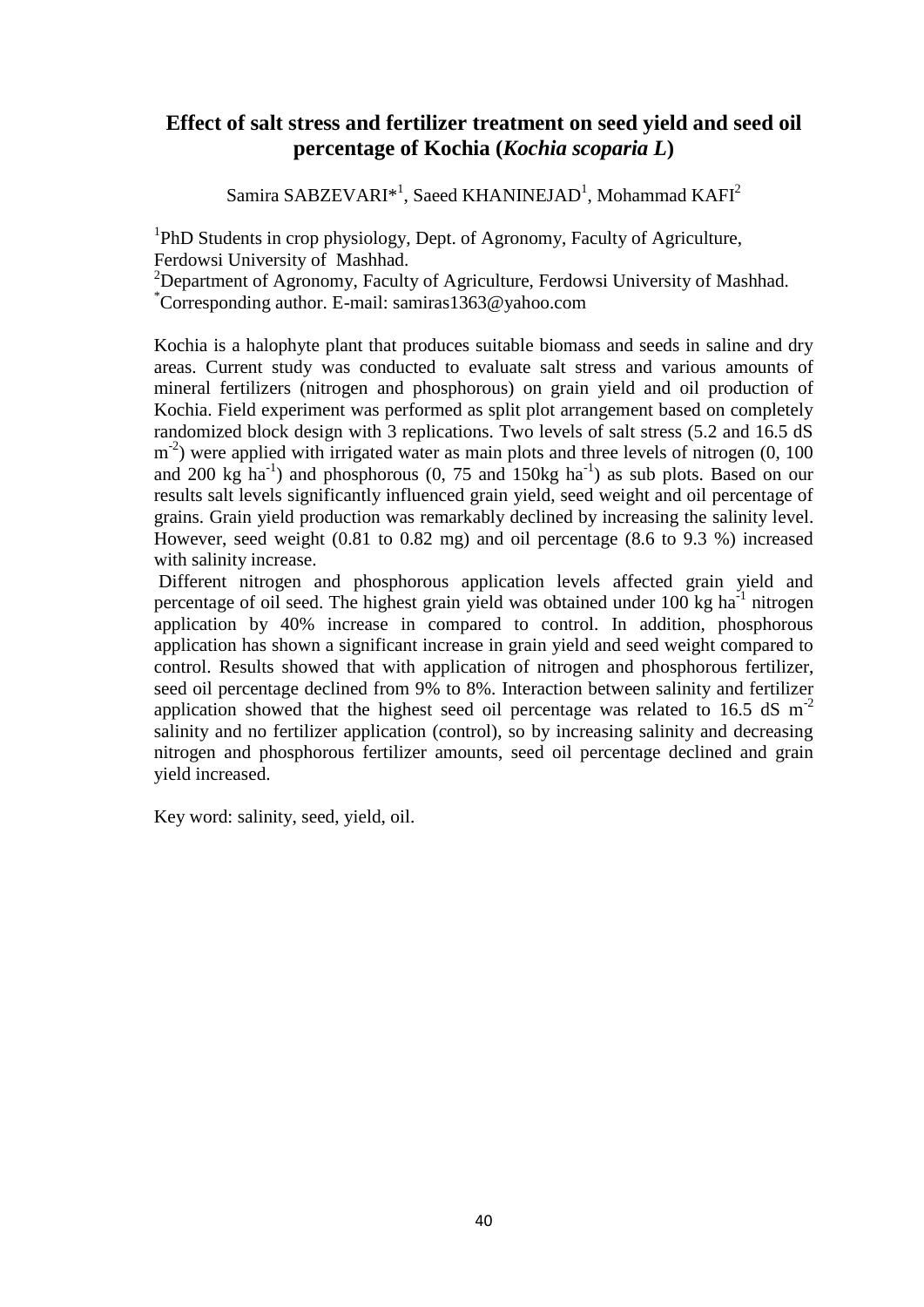## **Crop salt tolerance under brackish water irrigation as affected by root morphology**

Dr. Schleiff UWE

Independent Expert for: Salinity+Irrigation, Fertilizers+Crops, Soils+Environment D-38289 Wolfenbuettel/Germany; P.O.Box 19 34 [http://www.salinity.de](http://www.salinity.de/) E-mail: [schleiff@salinity.de](mailto:schleiff@salinity.de)

In the dry areas of the world there is an increasing pressure to develop brackish water resources and salt-affected land for an economic and environment friendly crop production. Consequently there is a demand to design more salt-tolerant crops of improved water use efficiency and to adapt modern irrigation technique to saline conditions. In the past decades research on crop salt tolerance improvement has focused on biochemical and physiological aspects happening inside various plant tissues and to learn from halophytes. Hydroponic based experiments were the preferred research tool. It is the shortcoming of this approach that processes affecting plant water supply under saline soil conditions are blocked out. The presented concept considers the principles of vertical and lateral salt and water movement happening under brackish water irrigation. It is shown from model calculations and some experimental results that the build-up of lateral salinity gradients around roots during water depletion periods plays a dominant role in water uptake by roots and consequently crop salt tolerance. It is proposed to focus future research and breeding for crop salt tolerance on soil-based experiments, which better resemble field conditions.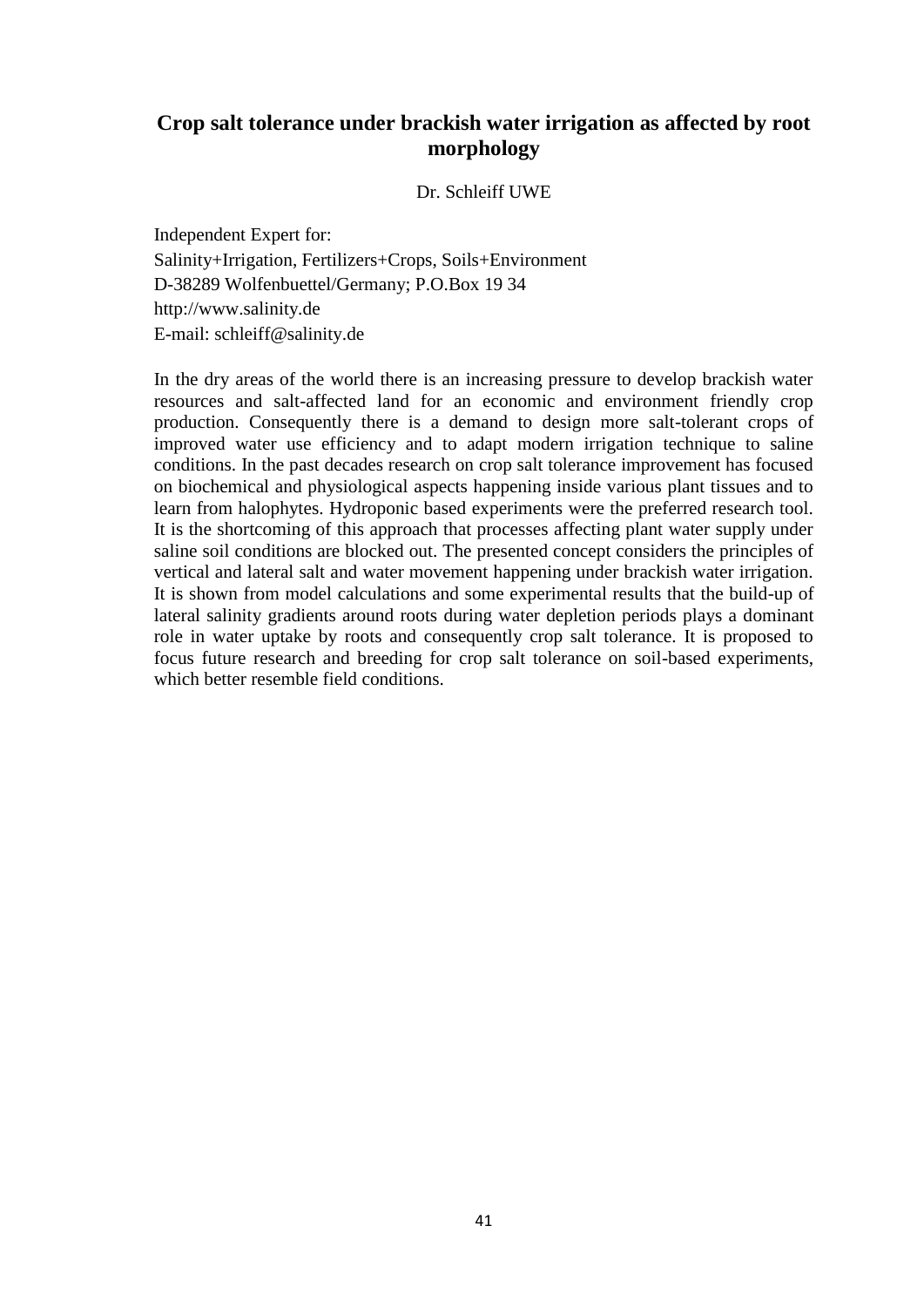## **Afforestation as the factor of anthropogenic transformation of Solonetz soils' salt status in Pricaspian semidesert in Russia \***

#### SIZEMSKAYA M.

Institute of Forest Science of Russian Academy of Sciences, Russia E-mail: [sizem@mail.ru](mailto:sizem@mail.ru)

The salt status of the soils of solonetzic complex formed on clay Pricaspian Semidesert and its change under the influence of artificially created forest plantations (which are functionally necessary and socially significant) has been studied. We define the soils' salt status as an integrated characteristic, describing the presence of easily-soluble salts in the soil profile, as well as amount of gypsum, carbonates, salt stock in soils, chemical and mineralogical composition of salts. This characteristic also describes the origin of salts, their transformation and migration in the soil profile. It reflects both the result of salinization and desalinization processes, which takes place during the previous and modern soil evolution stages. Thus, the inertia of some soils' status, on the one hand, and the relevance of indicators, on the other hand, allows us to estimate the dynamics, the trend and the intensity of the processes of natural evolution and transformation of soils under anthropogenic impact. The modern soils' salt status in agroforestry systems can be characterized with eluvial-illuvial redistribution of soluble salts within soil profile (in ameliorated solonetzes, the salt leaching zone occupies the whole zone of aeration). According to the research, the content of soil salts in the top two-meter layers of ameliorated soils is about 50% and 35% of their original content (under the influence of long-term (30-40-year) agroforestry activities), 25% (during 50-year soil amelioration), with the most toxic ions  $Cl^{\dagger}$  and  $Na^{\dagger}$  removed from top 1-m layer in both cases. The type of salinization is changing: with removal of chloride ions, the chloridesulphate type of salinity is replaced by sulfate type. Morphology, microstructure, composition of soil profile, other characteristics of the soil absorption complex are also modified.

Agroforestry influence leads to formation of artificial soil complexes with a new system of related horizons..

Within post-ameliorative stage of solonetzes, the rate of soil transformation is slowed down with continuing ameliorative effects. The qualitative and quantitative characteristics, describing post-ameliorative solonetzes status, including diagnostic, dynamic, genetic, classification and ecological attributes are described.

This study was supported by the Russian Foundation for Basic Research (Project № 13- 04-00469) and «Biological Resources of Russia» Program

Keywords: salt status, afforestation, transformation, solonetzes, semidesert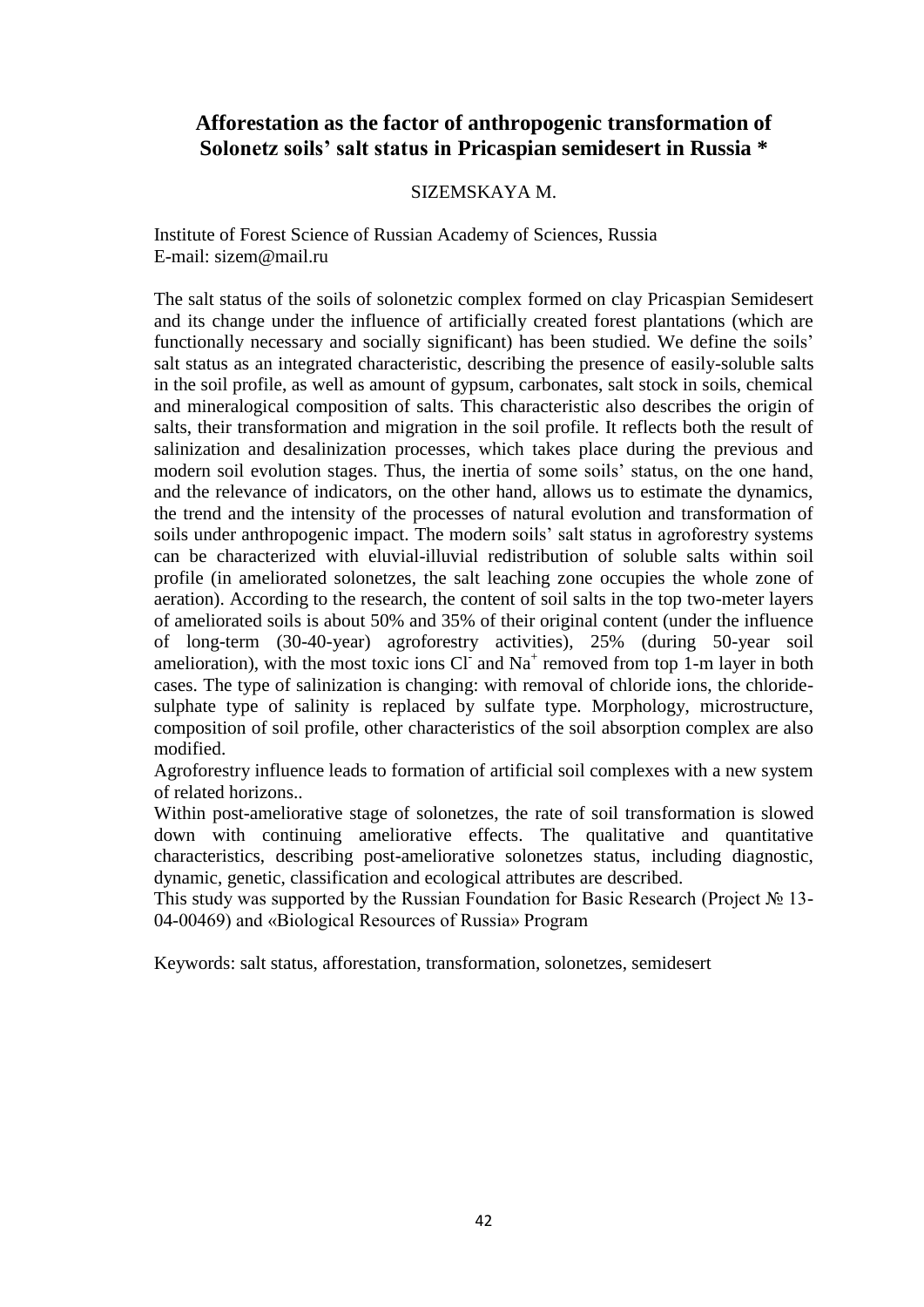#### **Irrigation with saline water: Assessing water suitability and using models as management tools**

#### Donald L. SUAREZ

U.S.D.A, ARS, U.S. Salinity Laboratory, 450 W. Big Springs Road, Riverside, CA 92507 E-mail: donald.suarez@ars.usda.gov

Increasing demands for fresh water in arid and semi-arid regions of the world compound the already unsustainable abstraction of water in these areas. Inevitably less fresh water will be available for irrigated agriculture, yet food production must be increased to sustain the projected future population in arid regions. Addressing this challenge will require not only improvements in irrigation efficiency and leaching control, but also use of low quality waters for irrigation, including treated waste waters and brackish groundwaters. Treated waste waters are typically elevated in pH and salinity as well as in sodium, boron and dissolved organic carbon. New water suitability guidelines are presented. Use of waste waters and brackish waters especially in combination with rain and fresh water, requires complex analysis and new strategies for water management including new knowledge of factors affecting infiltration and crop production and utilization of computer models that consider the numerous interactions, enabling evaluation of various practices. We utilize the UNSATCHEM model, which includes variably saturated water flow, chemical processes, calculation of potential and actual crop ET and relative crop yield. The model enables evaluation of various irrigation management practices including blending versus sequential use of saline waters, crop response to leaching management, need and timing of leaching events and transient use of waters currently considered unsuitable for irrigation, such as high B containing waters. The model simulations are used to develop and evaluate management strategies including need for amendments, need for leaching and impact on crop production. The predictions indicate that leaching needs are overestimated by current guidelines, including those used by FAO, especially where saline waters are utilized and some yield loss is inevitable. Current guidelines utilize average rootzone salinity and do not consider that under saline conditions leaching fraction is regulated by the crop water use. The results indicate that if we accept less than optimum yield, many waters considered unacceptable can be very productively utilized, and without the need for excessive leaching. Also, high boron and low quality waters can often be used under intermittent conditions, depending on soil and plant characteristics.

Keywords: salinity sodicity infiltration leaching irrigation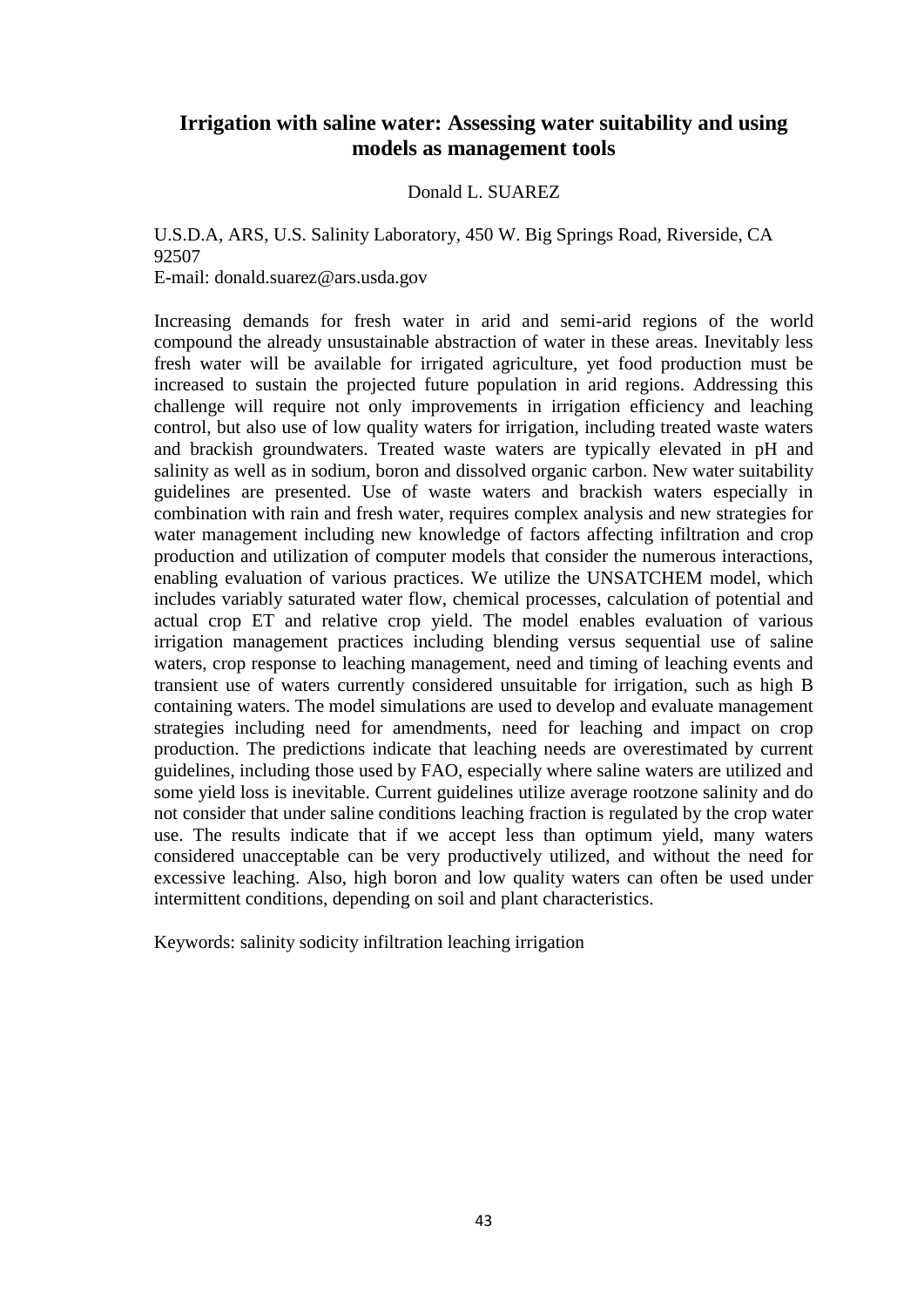## **Factors affecting solute accumulation under forested plots in a sandy region**

T. TÓTH  $^{1}*$ , K. Balog  $^{1}$ , A. Szabó  $^{1}$ , Z. Gribovszki  $^{2}$ , R. Sándor  $^{1}$ 

<sup>1</sup>Institute for Soil Sciences and Agricultural Chemistry, Centre for Agricultural Research, Hungarian Academy of Sciences, H-1022 Budapest, Herman Ottó Rd. 15. (Postal address: H-1525 Budapest, P.O. Box 102)

<sup>2</sup>University of West Hungary, Institute of Geomatics and Civil Engineering, H-9400 Sopron, Ady Endre St. 5 (Postal address: H-9401, Sopron, Pf. 132.) \*Corresponding author. E-mail: [tibor@rissac.hu](mailto:tibor@rissac.hu)

With the objective of characterizing the influence of environmental factors on the solute accumulation under forested plots a systematic study is being carried out in the Great Hungarian Plain.

Data of three sites, that is pairs of control vs. forested plots established in north-eastern Hungary, showed the importance of both biotic (land use change) and abiotic factors.

In a dominantly sandy area a transect from the lowest lying control-*Quercus robur* stand (108 m asl, fine sand, with water table hit at 2.1 m) (Mp), through the control-*Robinia pseudoacacia* stand (Hs) (140 m, medium sand, with water table hit at 2.4m) to the highest lyingcontrol-*[Populus x. euramericana](http://emk.nyme.hu/fileadmin/dokumentumok/emk/termohely/Oktatasi_segedletek/Term_helyismeret-tan/Hallgat_i_kisel_ad_s_Nemesny_r.pdf)* stand (Nyb) (156 m, fine sand, with water table hit at 2.5 m) was established.

The documented continuous presence of forests at the three sites was very different, since 1869 at the *Q robur* site, very recent (few decades) at the *R pseudoacacia* site and since 1970-s at the *P x. euramericana* site.

Compared to the control plots (arable land or grassland) the electrical conductivity of subsurface layers showed a peaky maximum at 1 m depth under the *Q robur* stand with triple increase, it did not show any peak under the *R pseudoacacia* stand and it showed a peak at 4.5 m under the *P x. euramericana* stand. Cl, Na content curves followed the same pattern.  $CaCO<sub>3</sub>$  content and pH curves were greatly affected by surface organic matter accumulation. Soil Organic Carbon (SOC) (0-1 m depth) content was greatest at the lowest lying (grassland-*Q robur*) site, was small at the intermediate lying *R pseudoacacia* and highest lying arable land- *P x. euramericana* sites. The depth distribution pattern of SOC was similar inside the pairs, except the *R pseudoacacia* site where it was very low under the trees.

Compared to the controlthere was a water table sink under trees with 0.8 m under the *Q robur*, 4 m under the *R pseudoacacia* stand and 2 m under the *P x. euramericana* stand. There was a considerable (double) solute accumulation in the water table under *Q robur*, there was none under *R pseudoacacia* stand and there was less solute under the *P x. euramericana* stand than under the control.

The factors modifying clearly hypothetical results are assumed to be coarser texture (compared to control) and stand age under recently established *R pseudoacacia*(Hs) stand and young *P x. euramericana* stand (Nyb) resulting in no solute accumulation (Hs) and less solute in the water table (Nyb) under the trees.

This research was realized in the frame of OTKA NN 79835 and TÁMOP 4.2.4. A/2- 11-1-2012-0001 "National Excellence Program – Elaborating and operating an inland student and researcher personal support system convergence program". The project was subsidized by the European Union and co-financed by the European Social Found.

Keywords: water table level, forestation, solute accumulation, land use change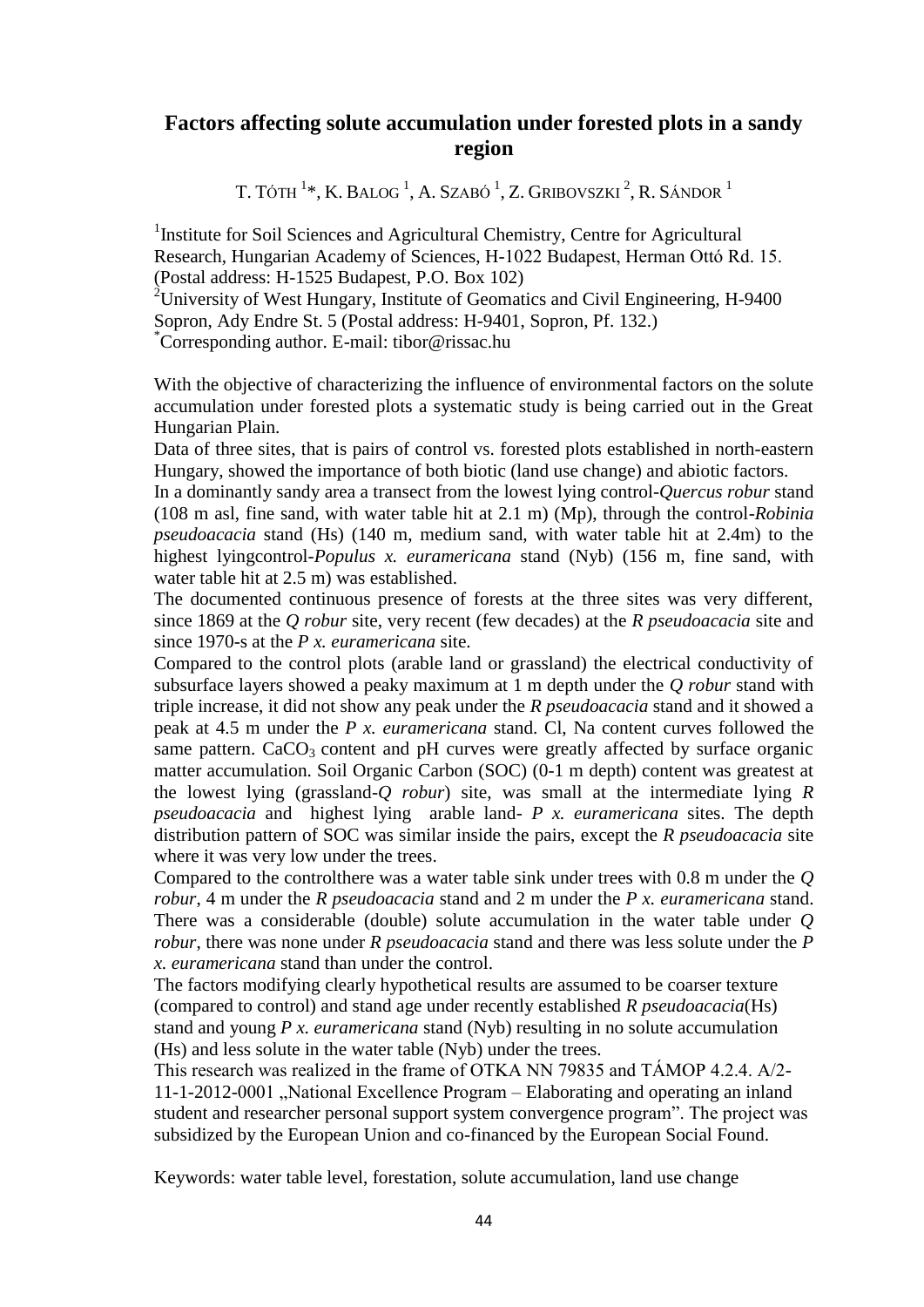## **Salt lake (Turkey) and its halophytes: an invaluable source for understanding plant salinity tolerance**

#### Ismail TURKAN

Department of Biology, Faculty of Science, Ege University, Izmir, Turkey E-mail: ismail.turkan@ege.edu.tr

Turkey which is located at a significant position in the world from the viewpoint of plant genetic resources and genetic diversity, is the meeting ground of three phytogeographical regions; Euro-Siberian, Mediterranean and Irano-Turanian. Due to its great variety in geomorphology, topography and climate, Turkey has large diversity of habitats, and as a result it is very rich in plant species and endemism. As per date, 8,897 plant species have been identified, and 3022 of these species are endemic. Among these endemic plants, a portion of them stands out for understanding of salinity tolerance. Salt Lake (Tuz Gölü) is located in Central Anatolia and represents a unique type of salty steppe habitat, which contains salt adapted plant species. There are at least 34 endemic species and 3 of them are known to be only in Salt Lake (local endemisms). Flora and endemism in Salt Lake is especially important, because these plants are adapted to high salinity and drought, and have the necessary mechanisms to tolerate these abiotic stresses.Therefore, these plants can be a genetic resource for the future of creating salinity and/or drought tolerant crop plants, which is an urgent need for the upcoming decade, because of inevitable consequences of the global climate change.

Keywords: Salt Lake, halophyte, endemic, salt tolerance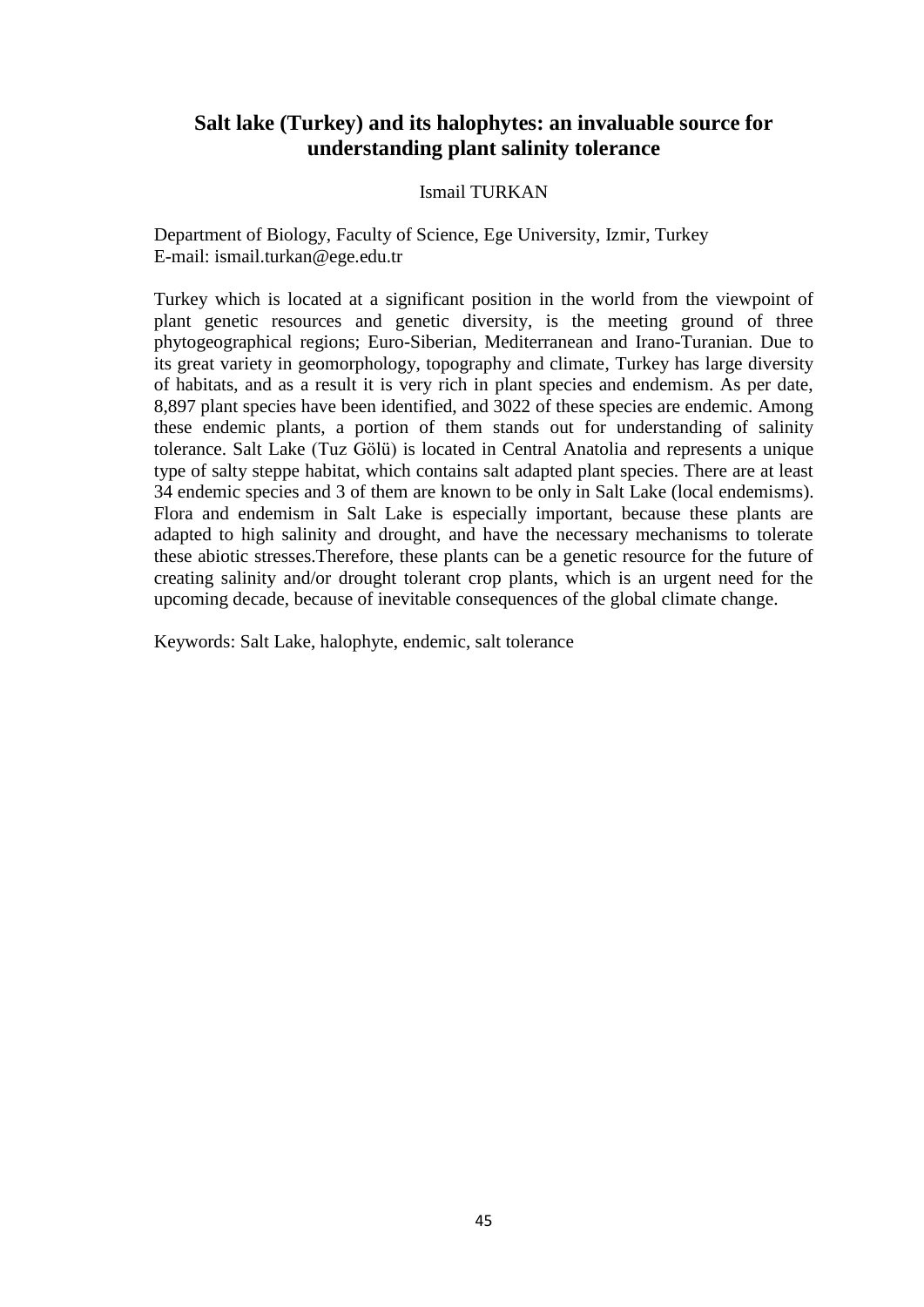## **Increased alkalinity and salinity of the topsoil as a result of soda waste deposition**

Joanna URBAŃSKA

AGH University of Science and Technology, Faculty of Mining Surveying and Environmental Engineering, Department of Management and Protection of Environment E-mail: jurb@agh.edu.pl

The growth of the human population and of its needs contribute to the increasing changes in the earth's surface. Industrial activity generates the formation of large areas covered with industrial waste that can effectively contribute to the environmental changes in the surrounding ecosystems. The former Krakow Soda Plant "Solvay" (located in southern Poland) with its many years of activity also participated in this process. The result of that activity is over 80 hectares of wasteland within the area of Krakow.

In the case of reclamation of soda industrial waste, the high content of easily soluble salts and a strong alkaline reaction are a big problem. Thatwasteland was reclaimed in classical way through covering wastes with soil layer. The use of soil as a barrier separating the deposited material from the environment and also as a ground for the plant cover seems to be not effective. As studies show, a direct contact of the topsoil layer with the soda wastes results in changing the physico-chemical parameters of the soil cover. Our study was concentrated on the changes in salinity and alkalinity of the topsoil layer due to soda waste influence.

From the point of view of reclamation, such a phenomenon is unfavourable, because a long-lasting effect of soda sediments on the topsoil layer can lead to its strong salinity or alkalinity, as a result of which degradation or total decay of the covering vegetation may occur. This is an issue which is important in terms of possibilities of landfill sites management, as the sedimentation tank area of the former Krakow Soda Plant "Solvay" have become an attractive localization for an urban agglomeration sprawl.

Keywords: reclamation, soda waste, alkalinity, salinity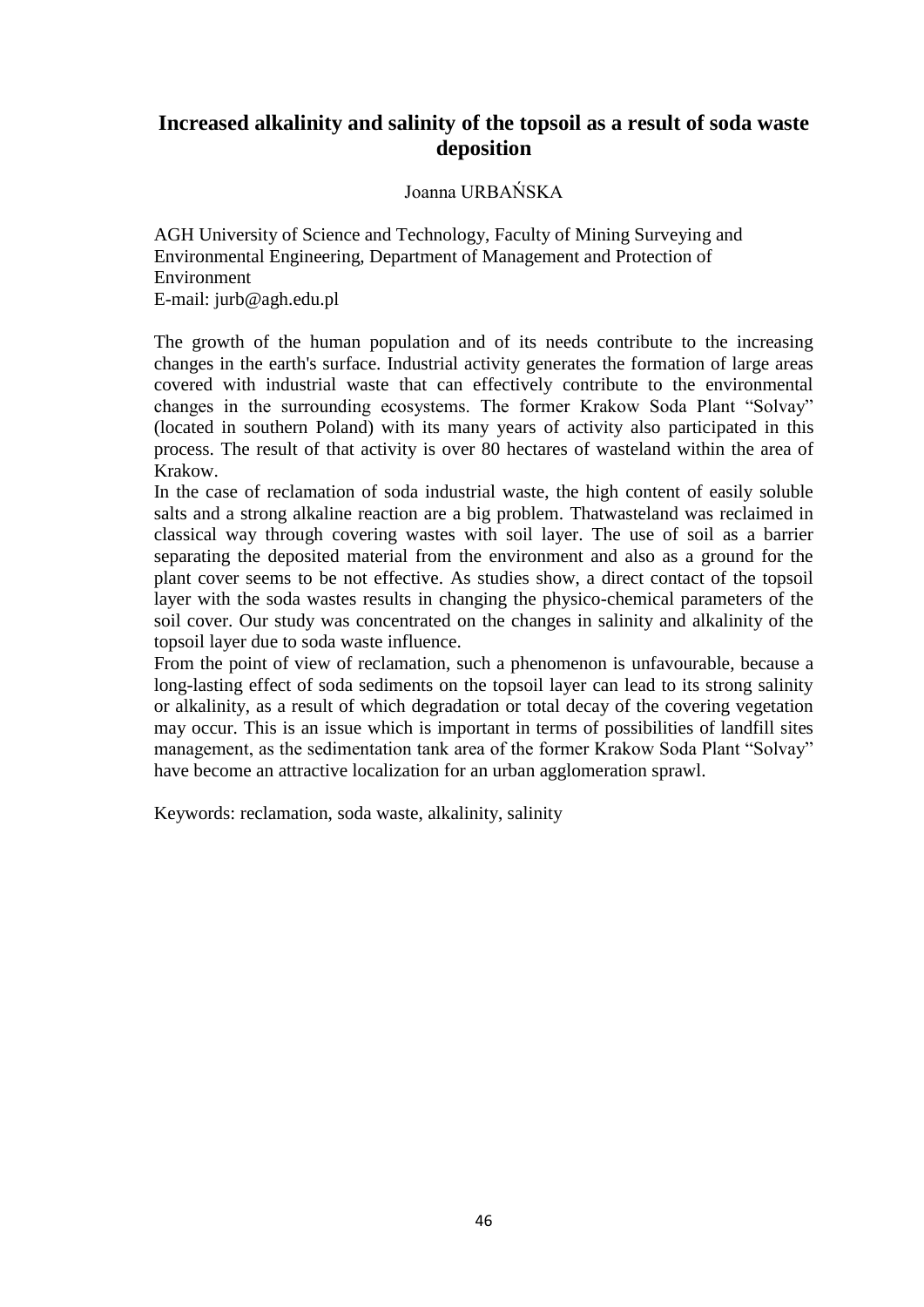#### **Research on salt-affected soils in Hungary (Past – present)**

#### György VÁRALLYAY

Institute for Soil Sciences and Agricultural Chemistry, Centre for Agricultural Research, Hungarian Academy of Sciences, H-1022 Budapest, 15 Herman Ottó Str., Hungary

Hungary is situated in the central and deepest part of the Carpathian Basin (CB) in Central Europe. CB is a well-defined, hydro(geo)logically closed (the only outlet is the Danube at the narrow and artificially controlled "Iron Gate") "evaporation" basin, with negative water balance (atmospheric precipitation < evapotranspiration) in its lowlands and plains. The water (surface runoff, seepage in the unsaturated zone and groundwater flow) collect the weathering products and soluble materials from the large CB water catchment area and from the deep geological horizons, and transport and accumulate these components in the soils (or in their accumulation horizons) of the poorly drained lowland territories. It is the reason of the (relatively) **large extension of salt-affected soils** in Hungary under moderately humid/arid climate.

**Multipurpose biomass production** has always been in the focus of the Hungarian national economy because of limited other natural resources and having *relatively and generally* favourable agro-ecological potential. One limitation for it was the low fertility/productivity of salt-affected soils. It was the reason that the history of Hungarian soil science was always closely related to the researches on the salinity/alkalinity/sodicity problem:

- analysis of the **main factors of the development** of salt-affected soils;
- definition, description and quantification of the mechanisms of salinization/alkalization/ sodification **processes;**
- **classification** of salt-affected soils on the basis of their morphological, chemical, physical, physico-chemical and agronomical **properties;**
- reason(s) of the **low fertility and agricultural productivity** of salt-affected soils;
- unfavourable (hydro)physical properties and **extreme moisture regime**  (simultaneous hazard of extreme hydrological situations: flood, waterlogging and over-moistening hazard versus drought) as reasons and/or consequences of salinity/alkalinity;
- possibilities and limitations of **the improvement/reclamation/amelioration** of saltaffected soils (lime, gypsum, "digo method", other methods) and technologies for their practical applications;
- potential and real **agricultural utilization** of salt-affected lands: proper land use practices (arable land, including rice production, grassland management, fish ponds), special agrotechnics;
- preconditions of **irrigated farming** on salt-affected lands.

After the 1930's world crisis and the World War II strong efforts were made with considerable state subsidies and investments for the complex radical amelioration of salt-affected soils, using scientifically based, modern (but rather expensive), complex technologies. Later – based on economic and ecological evaluation – the centrally organized production was changed and the **improvement** of saline and alkali soils concentrated only on the "better" (moderately salt-affected) territories. At the same time special attention was paid to the **prevention** of the further extension of salinization/ alkalization processes. A comprehensive field survey–sampling–laboratory analysis– mapping–monitoring–, early alarm" system was developed and practically used before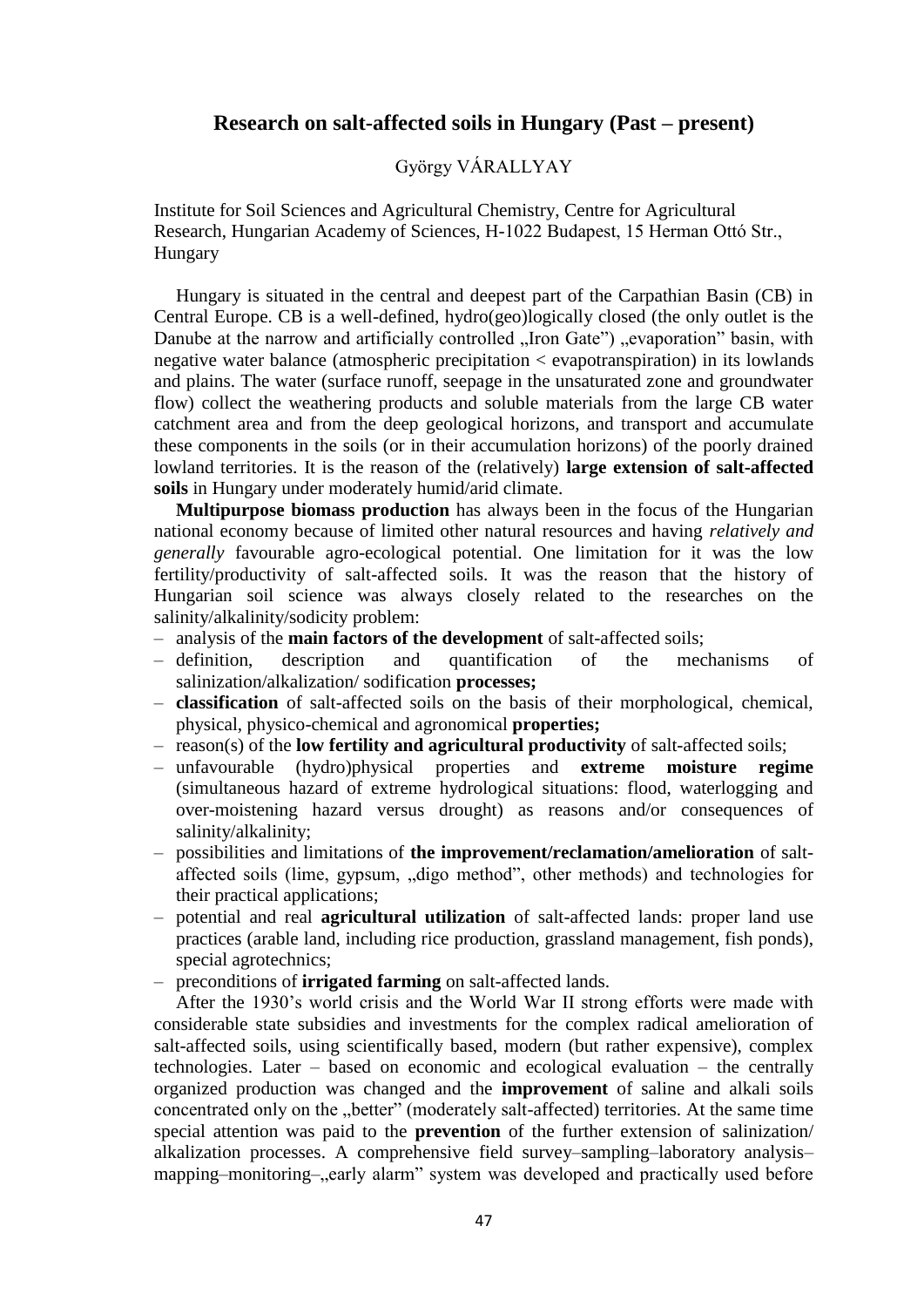the planning and establishment of irrigation systems, successfully preventing harmful secondary (man-induced) salinization/alkalization/sodification processes. For these researches the new tools of scientific and technical development (analytical procedures, computer technology, remote sensing, GIS, etc.) were used.

In the extreme salt-affected areas, representing high, sometimes unique ecological value (with special, endemic and protected flora, fauna, land use practices) in Europe (!!) national parks (Hortobágy, Kiskunság, etc.) and **biosphere reservations** were established and function up till now as **gene reservoir of biodiversity.** 

Keywords: salt-affected soils, salinization/alkalization/sodification processes, amelioration, prevention of secondary salinity/alkalinity, saline landscapes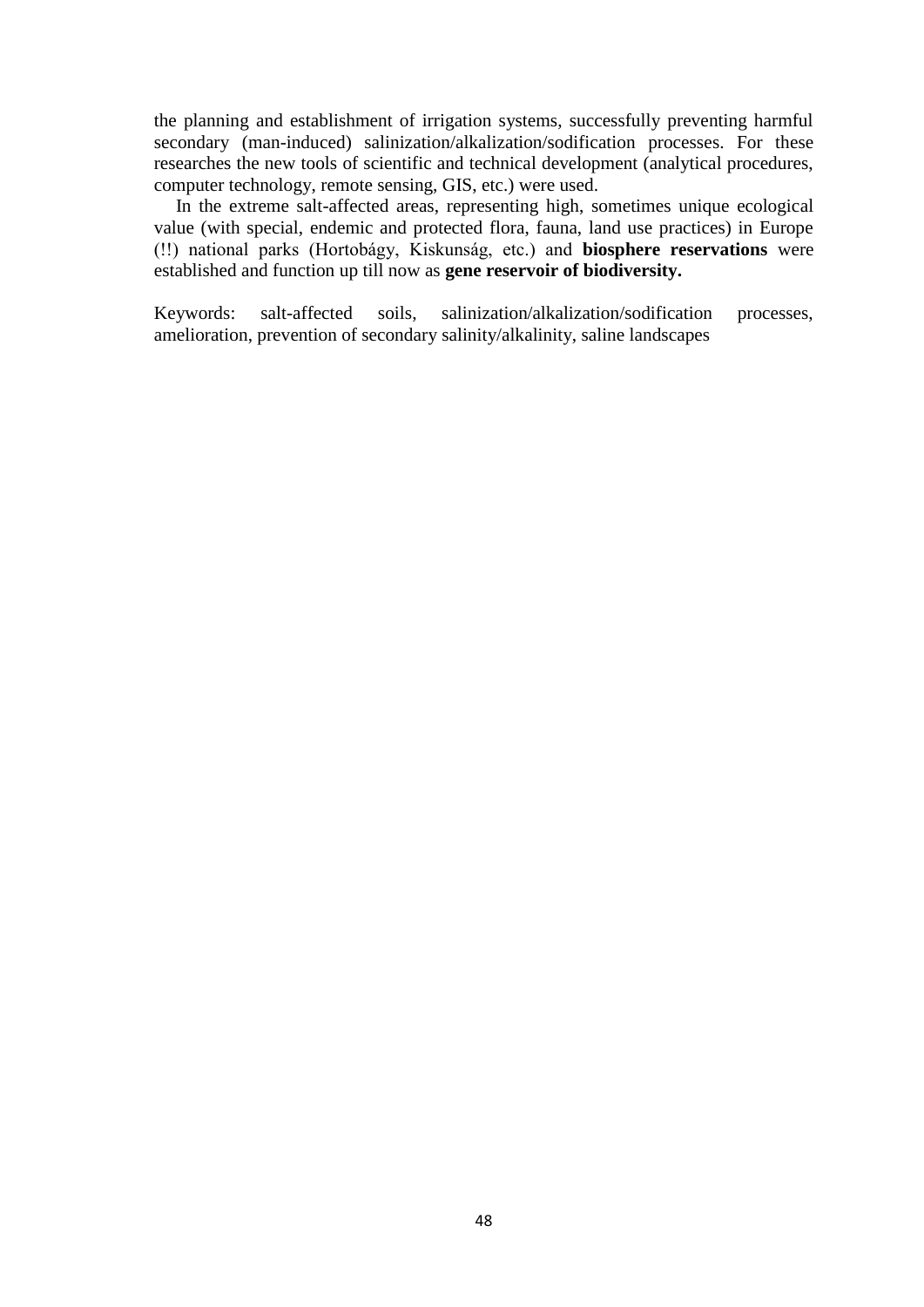#### **Do halophytes have built-in mechanisms to rapidly adapt to increasing levels of soil salinity in their natural habitats?**

Oscar VICENTE<sup>1</sup>\*, Héctor SÁNCHEZ<sup>1</sup>, Ricardo GIL<sup>1</sup>, Shantanu WANKHADE<sup>1</sup>, Marius-Nicusor GRIGORE<sup>2</sup>, Monica BOSCAIU<sup>3</sup>

<sup>1</sup> Institute of Plant Molecular and Cellular Biology (IBMCP, UPV-CSIC). Universitat Politècnica de València, Valencia (Spain)

<sup>2</sup> Faculty of Biology, Alexandru Ioan Cuza University, Iasi (Romania)

<sup>3</sup>Mediterranean Agroforestal Institute (IAM, UPV). Universitat Politècnica de València, Valencia (Spain)

\*Corresponding author. E-mail: [ovicente@ibmcp.upv.es](mailto:ovicente@ibmcp.upv.es)

Salt marshes in arid and semi-arid regions, such as those in the Spanish Mediterranean coast, are extremely interesting but also fragile ecosystems, very sensitive to the effects of global climate change, which will cause in the near future an increase in their soil salinity levels. It seems logical to assume that many halophytes now growing in these specific habitats will not withstand this change and will not survive. However, this may not be necessarily the case, as suggested by some results of our studies on the responses to salt stress, in the field and the greenhouse, of five salt-tolerant taxa – *Sarcocornia fruticosa*, *Inula crithmoides*, *Plantago crassifolia*, *Juncus maritimus* and *J. acutus*.

Sorbitol is the physiological osmolyte used by *P. crassifolia*, as established for all investigated species of the genus; this polyol accumulates at high levels in the plants, and there is a very good correlation between seasonal changes in sorbitol contents and the degree of environmental stress affecting the plants. In contrast, proline (Pro) contents are very low and do not correlate with changes in abiotic stress conditions. However, Pro biosynthesis is strongly activated in potted *P. crassifolia* plants treated with NaCl, at concentrations higher than those the plants encounter in the field (450-600) mM). Therefore, under these artificial conditions, Pro acts as a functional osmolyte, important for salt tolerance in *P. crassifolia*, contributing to osmotic adjustment and probably also as 'osmoprotectant', based on its chaperone and ROS scavenging activities.

In glycophytes, it is well established that salt stress causes oxidative stress as a secondary effect. However, no environmental-dependent oxidative stress – estimated by changes in malondialdehyde (MDA) levels – has been detected in any of the investigated halophytes. Accordingly, the observed seasonal changes in the levels of antioxidant compounds and in the specific activities of several antioxidant enzymes, were not statistically significant, in general, or did not correlate with the degree of environmental stress. NaCl treatments in the greenhouse, on the other hand, generally led to the concentration-dependent accumulation of MDA, and the activation of common responses to oxidative stress: an increase in the levels of antioxidants (total phenolic compounds and flavonoids), and the activation of the SOD, CAT and/or GR enzymes. Qualitative and quantitative differences were observed among the different taxa, with relatively lower intensity of oxidative stress and, consequently, weaker responses in the most salt-tolerant species (*S. fruticosa* and *I. crithmoides*).

These data provide evidence that some halophytes, when artificially subjected to high salt treatments, are able to activate stress response mechanisms that are not used – because they are not needed – under their present field conditions, but that will help the plants to adapt to possible increases in soil salinity in their natural habitats.

Keywords: antioxidants, climate change, environmental stress, osmolytes, salt marsh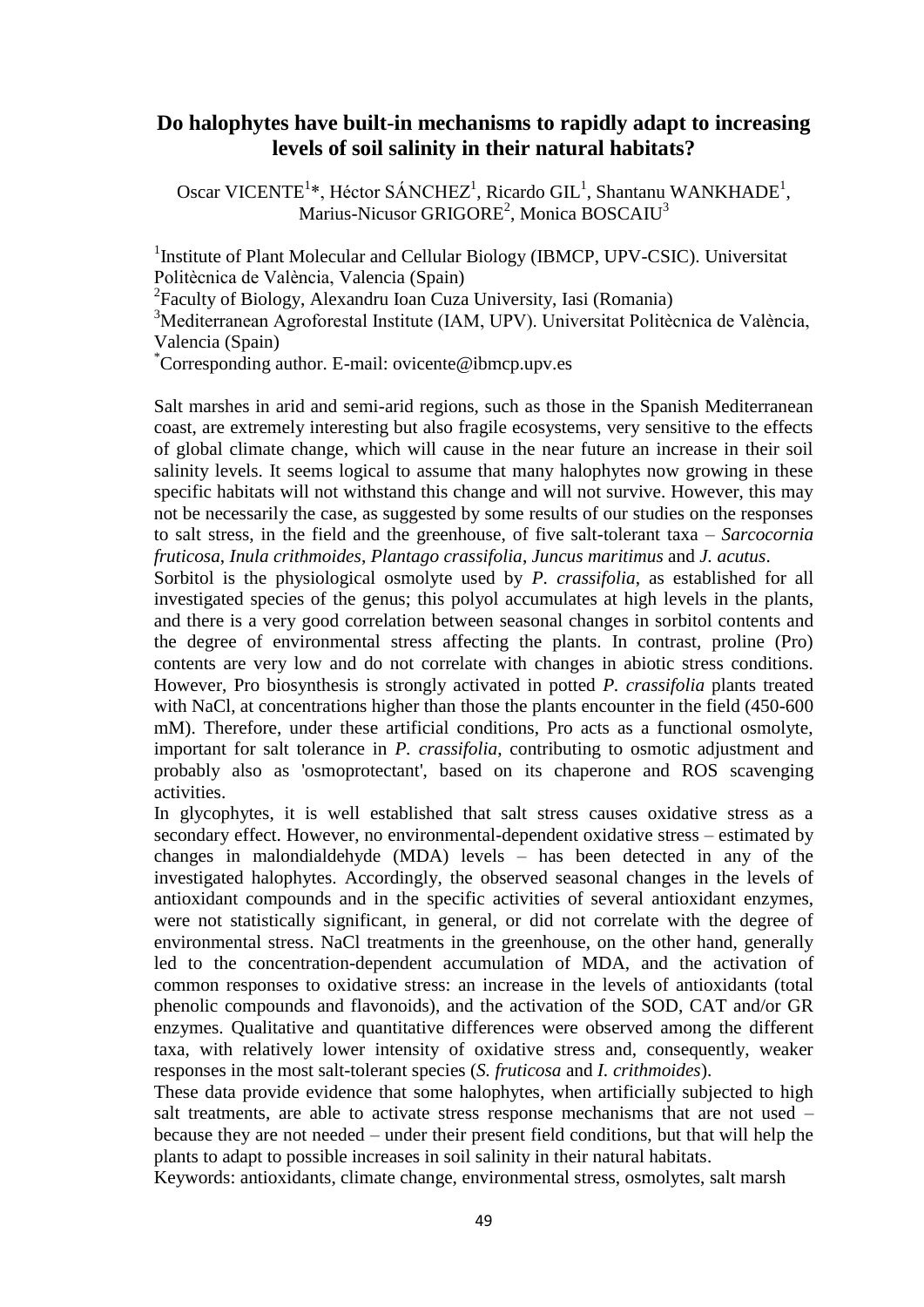## **Conventional and halophyte crop production using saline water – increasing the salt tolerance of potato and the development of sustainable cultivation of Salicornia**

#### Arjen, de VOS

#### Institute of Ecological Science, Department of Systems Ecology, VU University Amsterdam De Boelelaan 1085, 1081 HV Amsterdam, The Netherlands

TS Agri is a company specialized in field research concerning the feasibility of saline irrigation and the effects of increasing salinity on the growth and quality of conventional crops and halophytes. Two major activities of the last few years have focussed on the development of a sustainable cultivation method for *Salicornia*, especially in relation with a salt tolerant weed (*Spergularia marina*) and the improvement of the salt tolerance of potato (*Solanum tuberosum*).

The cultivation of *Salicornia* in The Netherlands is increasing every year. One of the restrictions for further growth is the occurrence of the salt tolerant weed, *Spergularia marina*. This weed prevents optimal growth of *Salicornia* and has to be separated from the harvest before *Salicornia* can be distributed. TS Agri has performed both greenhouse experiments as well as field experiments looking at the salt tolerance at the germination stage. Results have shown that by using the difference in salt tolerance at germination, it is possible to produce *Salicornia* on a large scale without the presence of *Spergularia marina.*

The majority of the salt tolerance data of conventional crops is outdated and performed with species that are no longer cultivated. New potato species were evaluated for their salt tolerance in the temperate climate zone of The Netherlands. In two consecutive years, field experiments were performed to evaluate the salt tolerance of eight potato varieties. For this the growth was evaluated at six different salt concentrations (salt concentration of the irrigation water was 2, 4, 8, 12, 16 and 20 dS  $m^{-1}$ ). Results have shown that the most salt tolerant varieties that were tested showed no growth reductions even around 8 dS m<sup>-1</sup> (EC<sub>e</sub>) although the salt tolerance of potato is believed to be 1,7 dS  $m^{-1}$ .

The results of both the *Salicornia* and the potato experiments demonstrate that realistic and profitable agriculture is possible using saline soils or water. Although halophytes are the obvious choice for highly saline conditions ( $> 20-30$  dS m<sup>-1</sup>), the differences in salt tolerance between varieties of conventional crops indicate that cultivation of these crops are indeed possible under (highly) brackish conditions.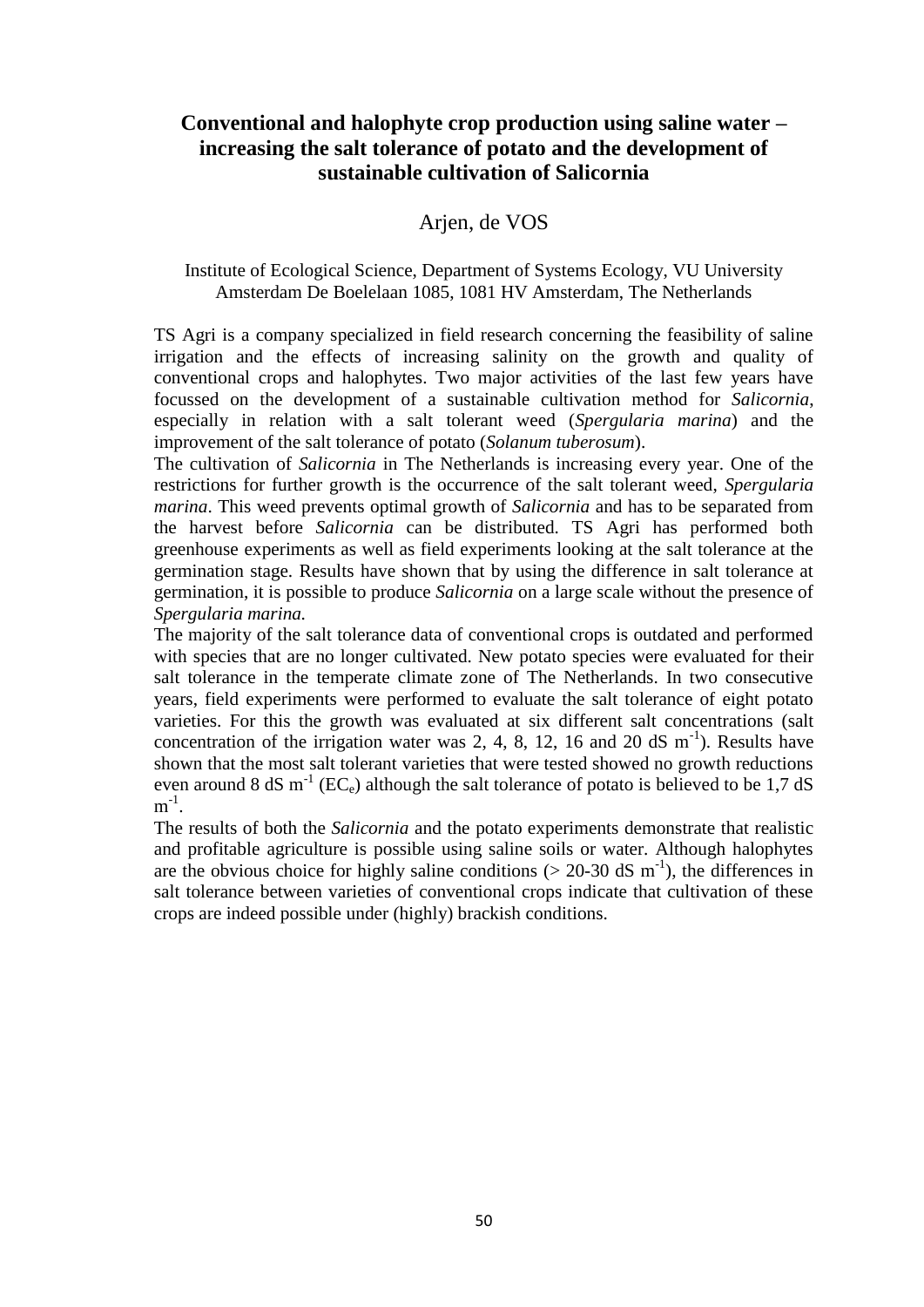#### **Assessment with models of the sustainability of primary production in saline environments: the quest for simplicity and transparency**

Sjoerd E.A.T.M. van der Zee

Wageningen University Environmental Sciences Soil Physics and Land Management, The Netherlands

Soil salinity and sodicity development in agro-ecosystems that receive water through a combination of natural precipitation, irrigation, and groundwater capillary upflow is a complicated process. Major causes are the complexity of the flow and transport processes, the erratic behaviour of weather, and variability of soil, crop, and management. In case of sodicity, also soil structure degradation may play a prominent role. Nevertheless, there is a strong incentive to predict how salinity and sodicity will develop, to enable the assessment of sustainability of adopted soil and water management. For such aims, a range of advanced numerical software models has been developed, where each model has its own combination of strengths and weaknesses. Generally, the more advanced the models are, the more involved will be their use and computational demands. Particularly for identification of which conditions lead to soil sodicity, which is a major threat, yet may develop unrecognized until it is too late, communication of its hazard needs to be understandable and transparent, also for laymen. For this purpose, we have numerically modelled the coupled water, salt, and cation balances parsimoniously, using concepts adopted from a new subdiscipline of water research: ecohydrology. We observe that the predicted root zone salinity *C* and sodicity *ESP* gradually change to their long term average values. These long term average values are independent of the cation exchange capacity *CEC*. The rate of change depends inversely on the size of the root zone reservoir, i.e., on root zone thickness for *C*, and additionally on *CEC*, for *ESP.* Soil type can have a large effect on both the rate of approach of the long term steady state salinity and sodicity, and on the long term levels, as it affects the incoming and out-going water and chemical fluxes. Considering two possible sources of salts, i.e., groundwater and irrigation water, the long term salt concentration *C* of the root zone corresponds well with a flux weighted average of infiltrating and upflowing salt mass divided by the average water drainage. In full analogy, the long term *ESP* can be approximated well for different groundwater depths and climates. A more refined analytical approximation, based on the analytical solution of the water balance of Vervoort and Van der Zee (2008), leads to a quite good approximation of long term salinity and sodicity as found numerically, for different soils, groundwater depths, and climates.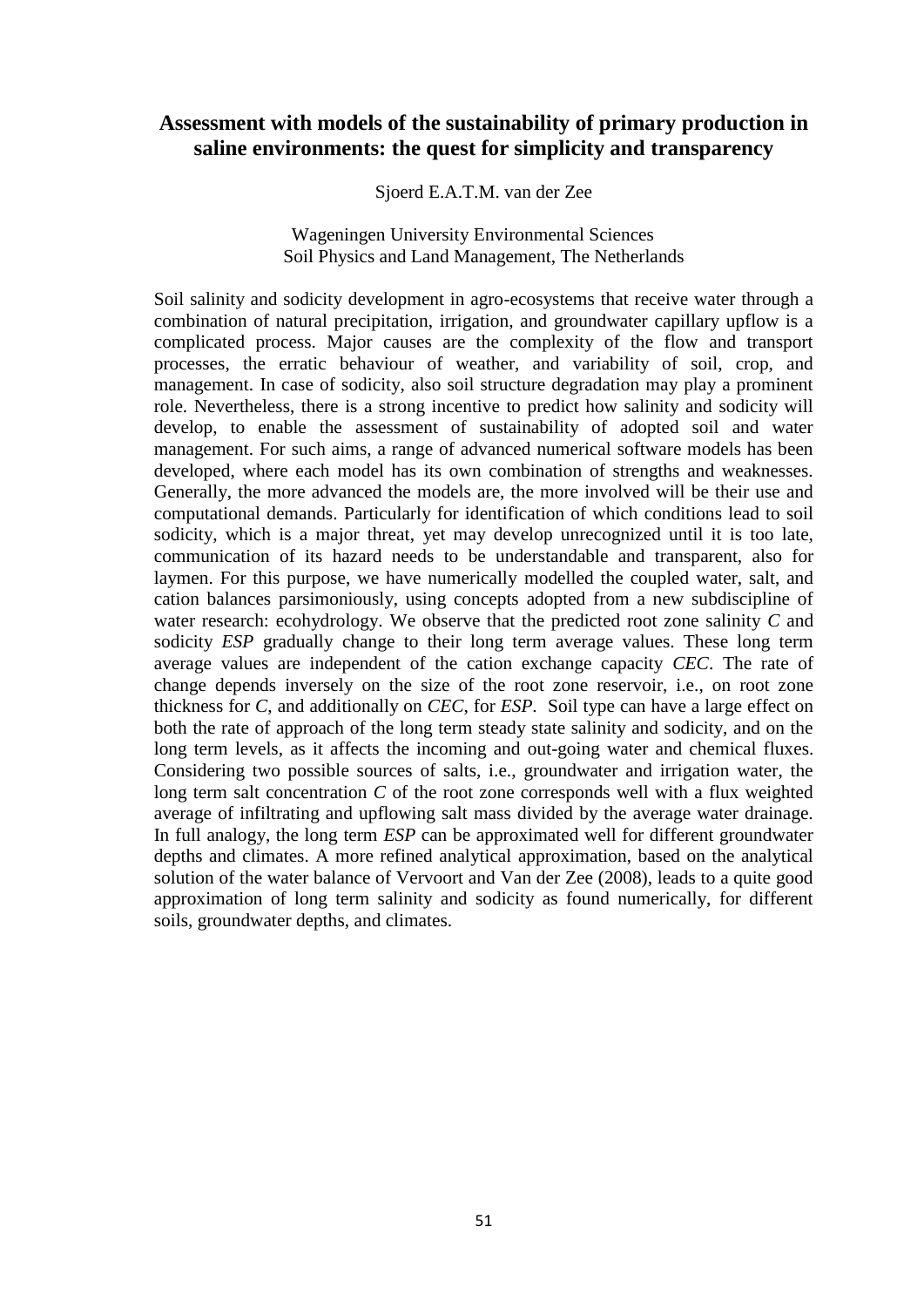#### **Alkali sodic soil characterization and agricultural use in Songnen Plain, northeast China**

Zhichun WANG<sup>1</sup>, Xiwen SHAO<sup>2</sup>, Fan YANG<sup>1</sup>, Fenghua AN<sup>1</sup>, Changwei ZHAO<sup>1</sup>

<sup>1</sup>Northeast institute of Geography and Agroecology, Chinese Academy of Sciences, 4888 Sheng Street, Changchun 130102, Jilin Province, China <sup>2</sup> Jilin Agricultural University, 2888 Xincheng Street, Changchun 130118, Jilin Province, China

Alkali sodic soil, with pH over 8.5 and exchangeable sodium over 15%, is one of the predominant soil type in Songnen plain, northeast China. The area of sodium-affected soil reaches  $3.42 \times 106$  ha, occupying over 14.4% of the total area of the plain. Excessive exchangeable sodium adversely affects soil structure, reduces soil hydraulic conductivity, forms seals and crust after drying and ultimately limits the land productivity. As a result, the disposable average income of the 20% farmers is only \$80/a in this area. Low productivity of sodic land contributes most to the farmer's poverty. Significant progresses have been made for better management and utilization of the alkali sodic soils over decades of research and extension. Profound understanding of the characteristics of this alkali sodic soil can give sound support to the best management practices of this problem land. To characterize the physical and chemical properties, 100 soil samples were collected from the sodium affected soil area in Songnen plain, northeast China. Soil extracts of 1 to 5 soil / water were analysed for the electrical conductivity, pH, major cations  $(Na^+, Ca^{2+}, Mg^{2+}, K^+)$ , major anions  $(CO_3^{2+})$ ,HCO<sub>3</sub>, SO<sub>4</sub><sup>2</sup> and Cl-) and exchangeable cations (Na, Ca, Mg, K). Sodium adsorption ratio was used to assess the soil sodicity. The chemical properties of these soils present high pH, high sodicity and high salinity in the surface horizon 0-20cm of the soil layer. Sodium is the predominant cation compared to calcium and magnesium, and bicarbonate is the predominant anion in soil solution. Higher bicarbonate concentration and total alkalinity are observed in the surface layer. Both sodium bicarbonate and exchangeable sodium result in alkaline reaction and high pH in soil. Low infiltration and high dispersion occur when wetted because of the high ESP. As a result, agricultural use of this soil is limited in this region.

With the increasing demand for food security in densely populated China, this degraded land attracts much more attention both from the local communities and from the central government. A national program was initiated in 2007 for agricultural development in the alkali sodic area. Total of 6.3 billion yuan(RMB) was invested to build the irrigation and drainage system and land consolidation. However, converting this alkali sodic land to productive land is challenging because of soil physical, chemical and nutritional constraints. It is necessary to break through the limitations and select and integrate the proper techniques. On the basis of field research and extension works, "type dependent strategies for alkali sodic land management and use" in the region is proposed as: (1) growing paddy rice cultivation in lower laying waterlogging alkali sodic land and in slightlyalkali sodic land with well established drainage system, (2) reclaiming intermediate alkali sodic soil withdesulfurized gypsum and growing paddy rice (3) seeding native sodium tolerant grasses (e.g. *Puccinellia tenuiflora* in severe alkali sodic lands, (4) revegetating reed *Phragmites australis*in alkali sodic wetlands.

Keywords: alkali sodic soil; constraints; agricultural use; type dependent strategy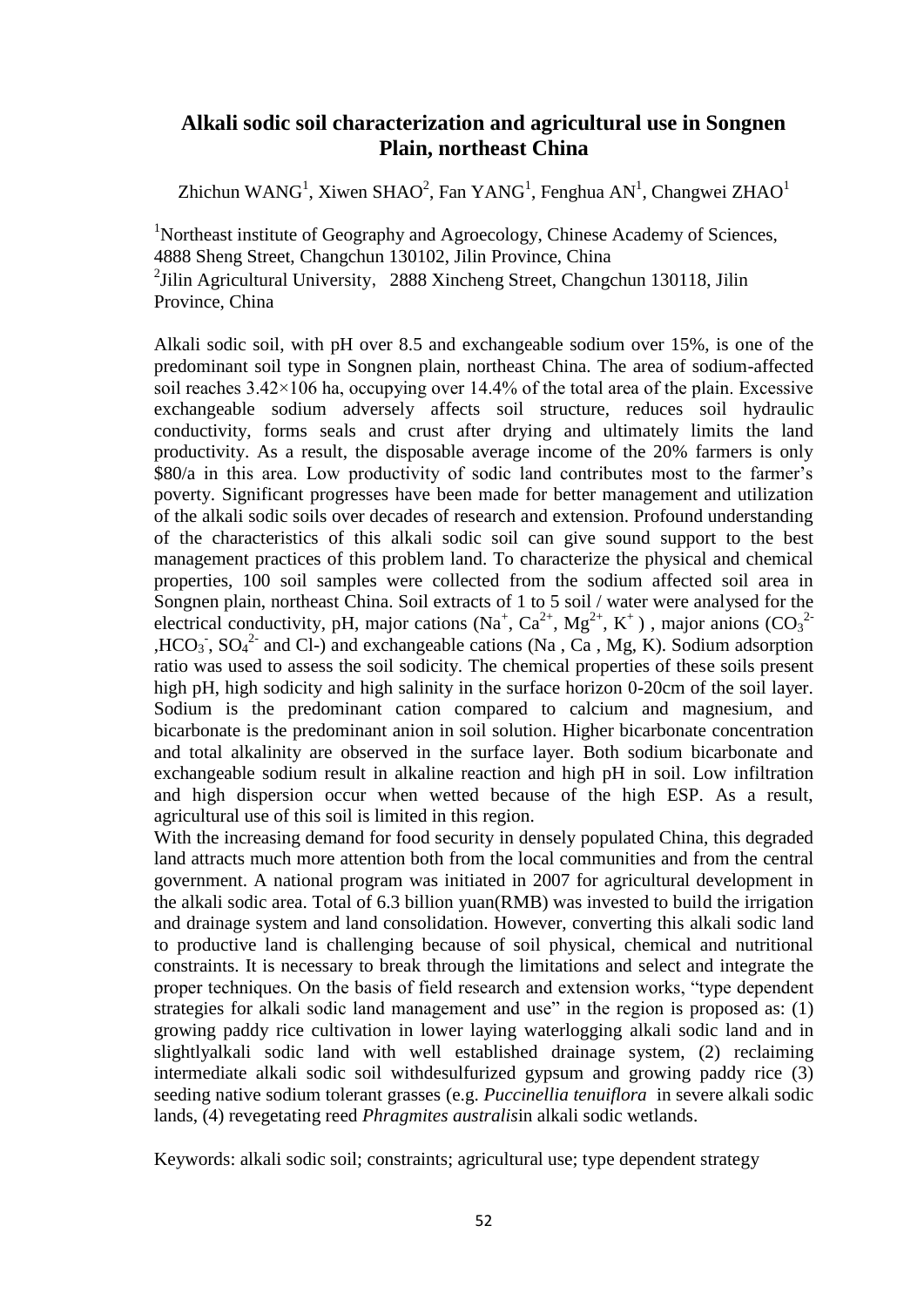#### **Utilization of** *Apocynum* **species in salt-affected floodplains of NW China**

S.,  $\text{ZERBE}^1$ , N. THEVS<sup>2</sup>, C. DADEA<sup>3</sup>, A. ROZI<sup>1</sup>

<sup>1</sup>Faculty of Science and Technology, Free University of Bozen-Bolzano, Bolzano, Italy <sup>2</sup>Institute of Botany and Landscape Ecology, University of Greifswald, Germany <sup>3</sup>Institute of Ecosystem Studies, National Research Council, Pisa, Italy

During the second half of the 20th century cotton was strongly promoted along the rivers of Central Asia. The irrigation agriculture resulted in wide spread soil salinization and severe water shortages within the river systems. The natural vegetation along the rivers of Central Asia is adapted to periods of water shortage, is very productive, and contains plant species with valuable utilization opportunities. The species *Apocynum venetum* L. and *A. pictum* Schrenk (plant family Apocynaceae), for example could provide several ecosystem services. Both species are considerably salt tolerant. They are used as fibre and medicinal plants. *A. venetum* and *A. pictum* yield fibres, which can be used as textiles. Furthermore, the leaves of *Apocynum* are used to produce antihypertonic tea and medicine. Both species yield fibres and leaves on considerable areas under the arid climate of Central Asia without irrigation, because they use the groundwater. Furthermore, both species can withstand higher soil salinization levels than cotton. Both species can be used and provide an income to local people under conditions, which are unfavourable for growing crops under irrigation. Such conditions provide unreliable water supply for irrigation systems and/or saline soils.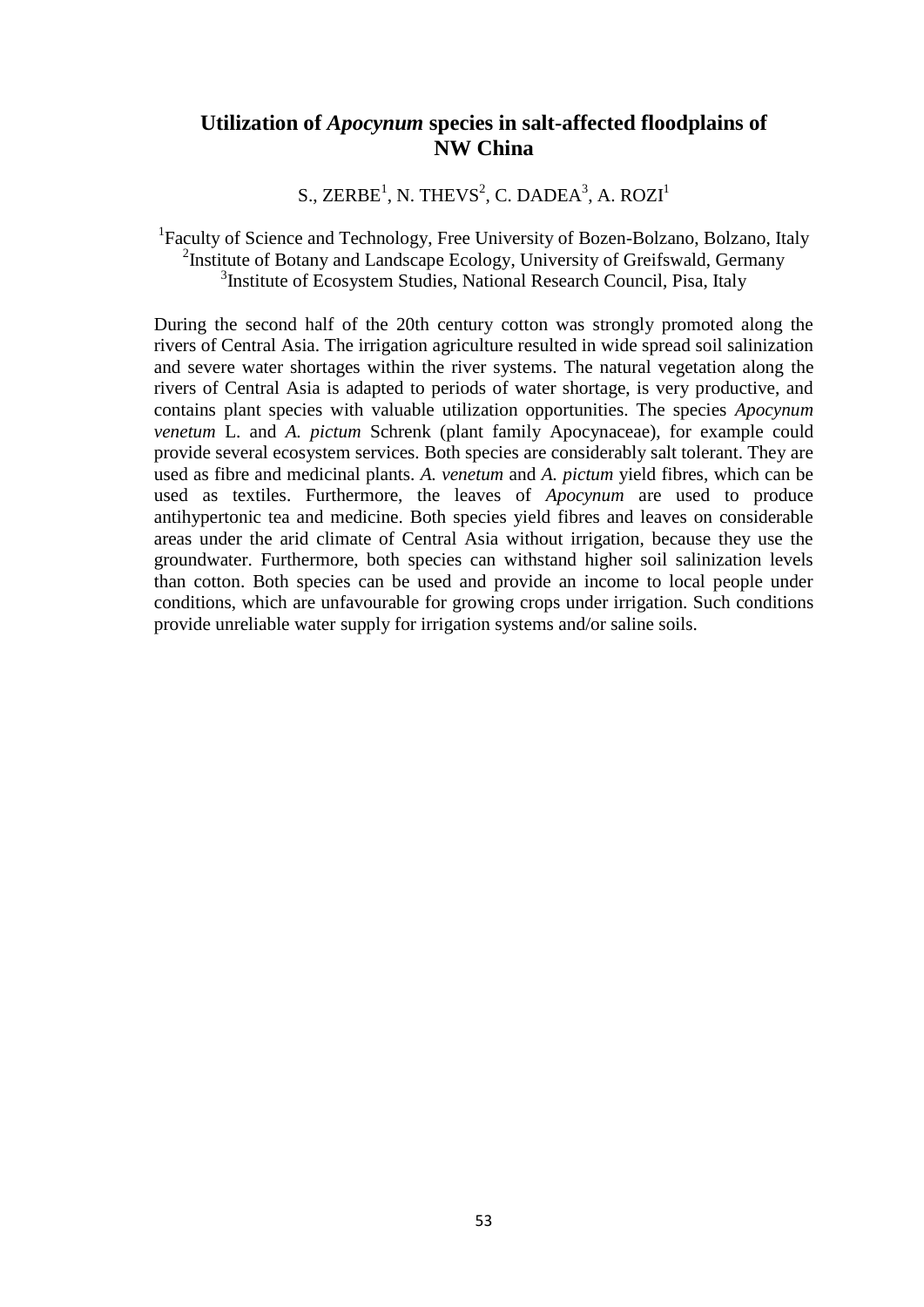## **TABLE OF CONTENTS**

| Screening for salt tolerance in four Atriplex species                                                                                                                                              |  |
|----------------------------------------------------------------------------------------------------------------------------------------------------------------------------------------------------|--|
| Exploiting the potential of halophytes from "Ria Formosa" salt marshes (South<br>Portugal) to improve the soil and develop ecologically sound saline agriculture                                   |  |
| Use of aboveground electromagnetic induction meter for detecting salinity<br>gradients and indurated soil layers in a volcanic landscape                                                           |  |
| Delimitation of less favoured areas insalt affected regions of Hungary according to<br>common european biophysical criteria<br>Zsófia BAKACSI, József SzABÓ, Annamária LABORCZI, László PÁSZTOR  4 |  |
| Comparing physiological properties of forage halophytes                                                                                                                                            |  |
| Comparison of the emergence rate, establishment ability and yield of some<br>halophytes under saline conditions                                                                                    |  |
| Comparison of different irrigation systems for the production of halophytic<br>forages                                                                                                             |  |
| Effect of Nitrogen and Phosphorous fertilizers on the growth of some forage<br>halophytes                                                                                                          |  |
| The behaviour of a Hungarian Solonetz soil contaminated by organic pollutants<br>Gyöngyi BARNA, Tünde CSATÁRI, András MAKÓ, Attila DUNAI, Zoltán TÓTH,                                             |  |
| Soil salinity assessment                                                                                                                                                                           |  |
| Natural history and nature conservation at Büdös-szék (Pusztaszer)                                                                                                                                 |  |
| Vertebrates of the Lake Bulukhta coast (Northwest Caspian Lowland)<br>O.A. BUKHAREVA, A.V. BYKOV, M.B. SHADRINA, A.V. KOLESNIKOV  13                                                               |  |
| After fire recovery of natural Tamarisk communities on the Lake Bulukhta shore<br>(Northwest Caspian Lowland)                                                                                      |  |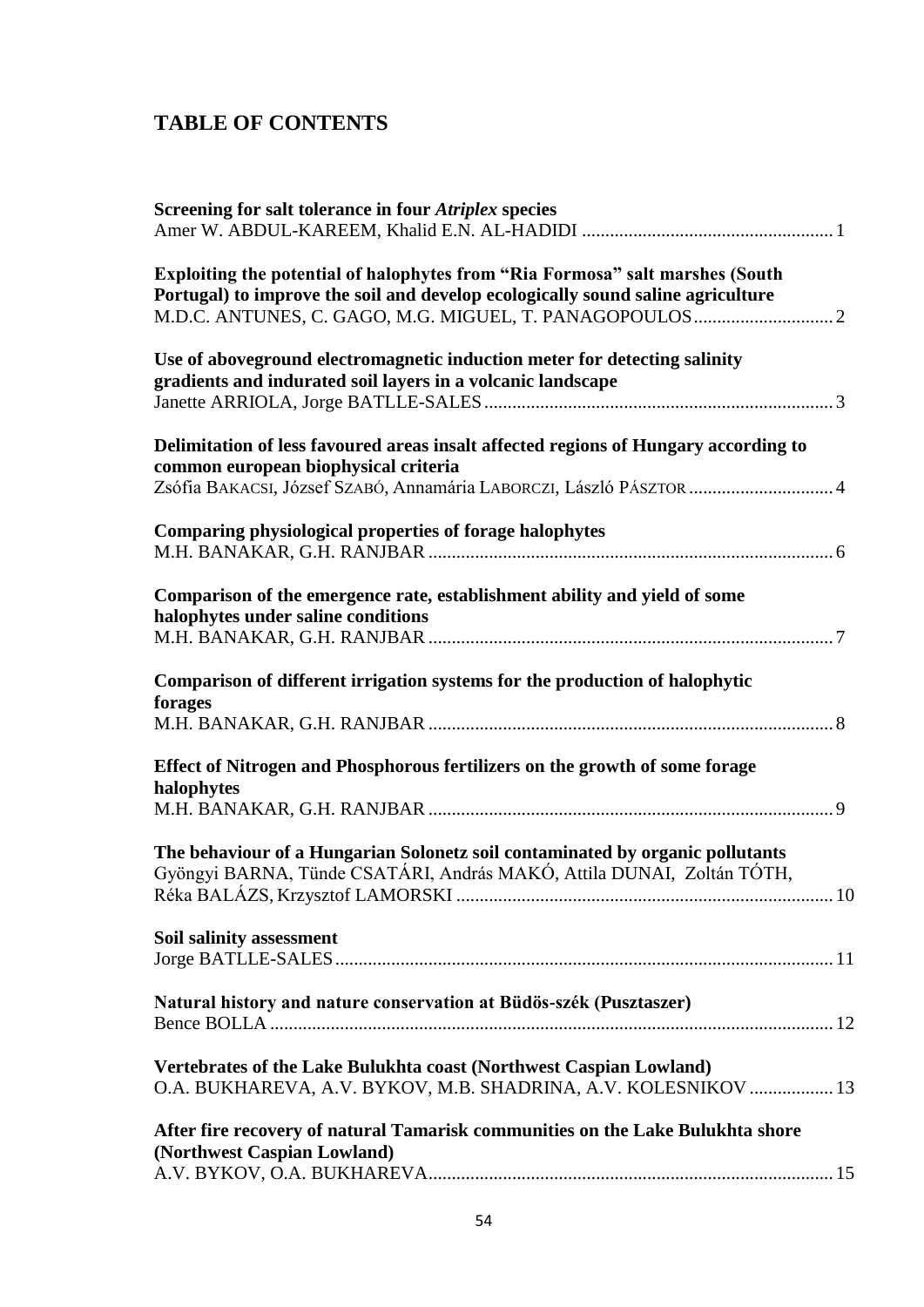| Diagnosis of ecological indicators for in situ conservation of cliff dwelling endemic<br>sea lavender Limonium multiflorum Erben |  |
|----------------------------------------------------------------------------------------------------------------------------------|--|
| Ana D. CAPERTA, Dalila E. SANTO, Vasco SILVA, Ana FERREIRA, Ana P. PAES,                                                         |  |
| Soils and vegetation as indicators of ecosystem recovery in a former saline                                                      |  |
| exploitation following its irrigation with seawater                                                                              |  |
| M.N. GONZÁLEZ-ALCARAZ, B. ARÁNEGA, M.J. DELGADO, H.M. CONESA, J.                                                                 |  |
| <b>Forest-groundwater interactions in Great Hungarian Plain</b>                                                                  |  |
| Zoltán GRIBOVSZKI, Péter KALICZ, Kitti BALOG, András SZABÓ and Tibor.                                                            |  |
|                                                                                                                                  |  |
| Salinity in agriculture: irreversible constraint or possible resource? Romanian<br>experience                                    |  |
|                                                                                                                                  |  |
| Ecology of halophytes in a Romanian endangered nature reserve                                                                    |  |
| Marius-Nicusor GRIGORE, Constantin TOMA, Maria-Magdalena ZAMFIRACHE21                                                            |  |
| The effect of used thermal water on soils at Zalakaros area                                                                      |  |
|                                                                                                                                  |  |
| Linking salts, groundwater, and vegetation in the (hyper)plains of South America                                                 |  |
|                                                                                                                                  |  |
| Some physical and chemical properties of salt-affected soils in tree plantation                                                  |  |
|                                                                                                                                  |  |
| Prediction of the water retention of salt affected soils in Csongrád County                                                      |  |
| according to the available soil map information                                                                                  |  |
|                                                                                                                                  |  |
| Soil-ecological conditions of natural Tamarisk plantations growth on the coast of                                                |  |
| saline Lake Bulukhta in Pricaspian Lowland of Russia                                                                             |  |
|                                                                                                                                  |  |
| <b>Economic importance of Turkey's endemic halophytes</b>                                                                        |  |
|                                                                                                                                  |  |
| Influence of soil salinization on the growth of <i>Quercus robur</i> in the forest-steppe                                        |  |
| zone                                                                                                                             |  |
|                                                                                                                                  |  |
| Decomposition of organic matter in natural and anthropogenic semi-<br>desertecosystems                                           |  |
|                                                                                                                                  |  |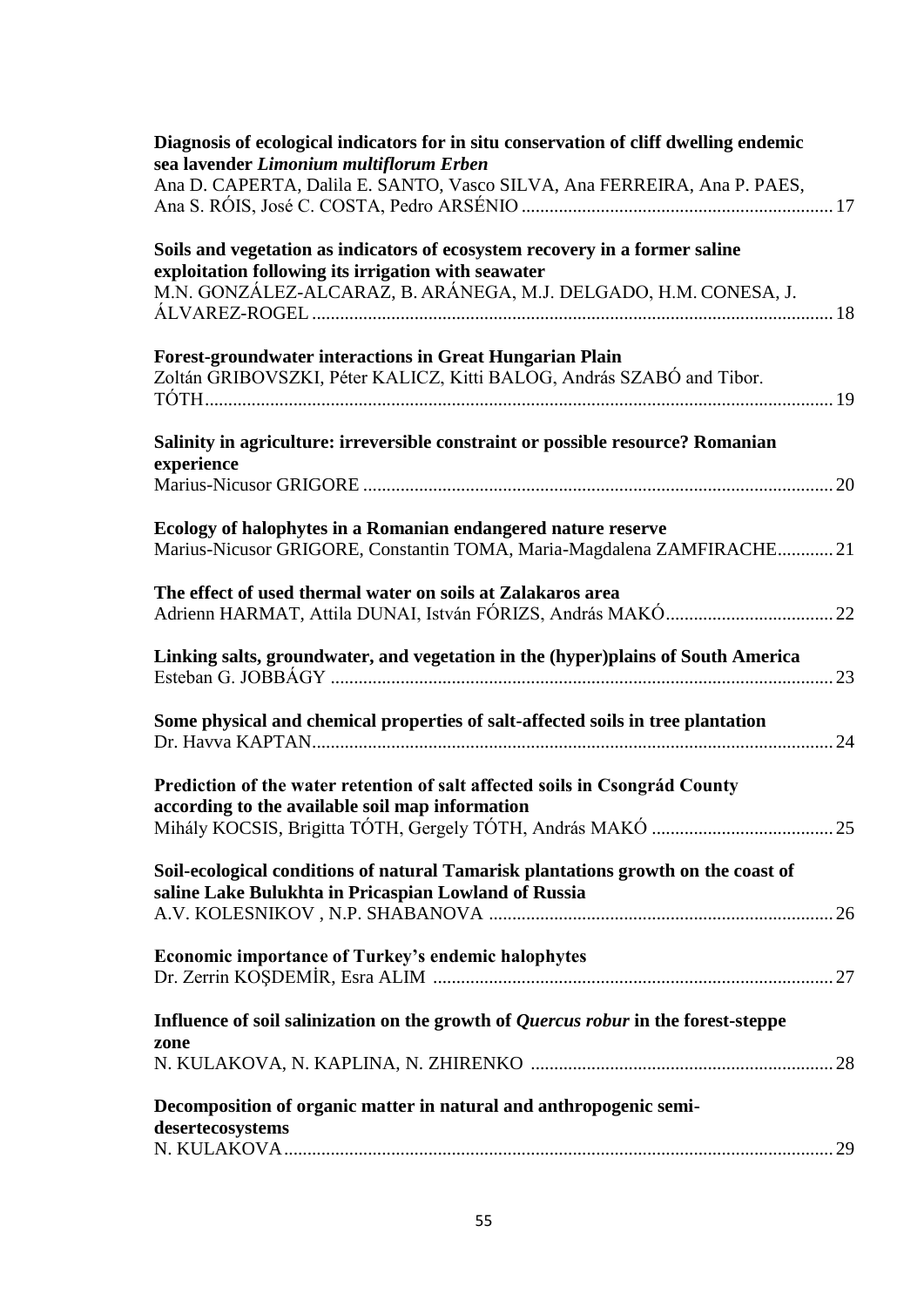| Water retention estimation of Hungarian salt affected soils using the MARTHA<br>database and soil map information                                                                                                                                                                          |
|--------------------------------------------------------------------------------------------------------------------------------------------------------------------------------------------------------------------------------------------------------------------------------------------|
| Salt removing species as environmentally safe technique to control salinity in<br>irrigated fields<br>T. PANAGOPOULOS, M.A. NEVES, M.G. MIGUEL, D. ANTUNES, J. BELTRAO 32                                                                                                                  |
| <b>Inland salt marsh vegetation in Central Europe</b>                                                                                                                                                                                                                                      |
| Evaluation and preservation of autochthonous vegetable landraces grown on saline<br>areas from West part of Romania<br>Cristina POPESCU, Sorina POPESCU, Sorin CIULCA, Marian CĂPRAR, Carmenica                                                                                            |
| Comparison of phytohormone metabolism in model plants with different tolerance<br>to salt stress<br>Sylva PREROSTOVA', Petre DOBREV, Alena GAUDINOVA, Radomira VANKOVA 37                                                                                                                  |
| Performance of the SALTMED Model under different field managements<br>R. RAGAB, A. HIRICH, A. CHOUKR-ALLAH, R. PULVENTO, C. D'ANDRIA, LL.<br>SILVA, M.M. CHAVES, P. RAMESHWARAN, K. FILALI, O. BENLHABIB, A.<br>YAZAR, Ç. İNCEKAYA, A. TEPE, R FGHİRE, S. WAHBİ, F. RAZZAGHI, M.<br>QADIR, |
|                                                                                                                                                                                                                                                                                            |
| Effect of salt stress and fertilizer treatment on seed yield and seed oil percentage of<br>Kochia (Kochia scoparia L)                                                                                                                                                                      |
| Crop salt tolerance under brackish water irrigation as affected by root<br>morphology                                                                                                                                                                                                      |
| Afforestation as the factor of anthropogenic transformation of Solonetz soils' salt<br>status in Pricaspian semidesert in Russia                                                                                                                                                           |
| Irrigation with saline water: Assessing water suitability and using models as<br>management tools                                                                                                                                                                                          |
| Factors affecting solute accumulation under forested plots in a sandy region                                                                                                                                                                                                               |
| Salt lake (Turkey) and its halophytes: an invaluable source for understanding<br>plant salinity tolerance                                                                                                                                                                                  |